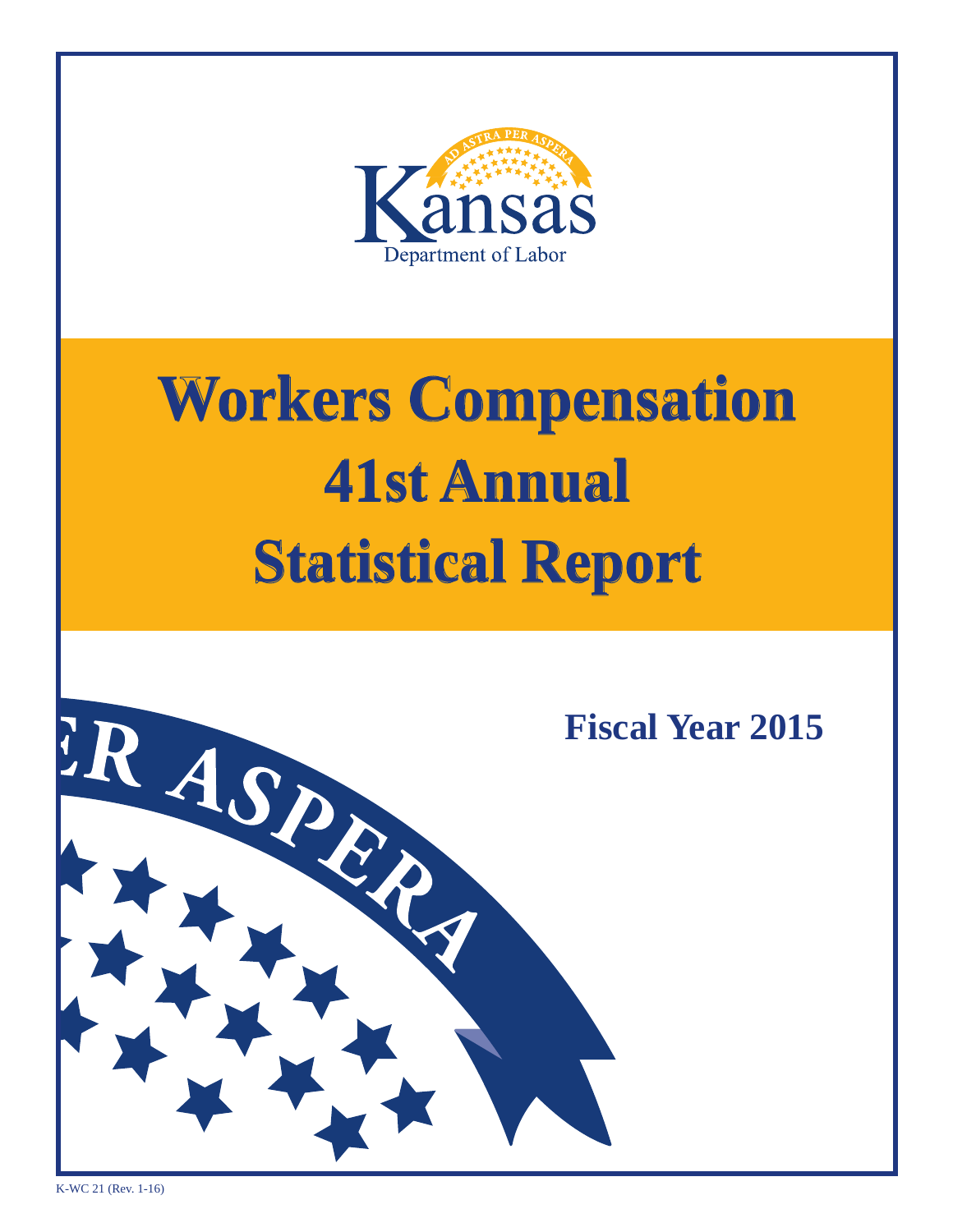### **KANSAS DEPARTMENT OF LABOR**

### **Division of Workers Compensation 41st Annual Statistical Report Fiscal Year 2015**

**January 2016** 

**Lana Gordon, Secretary of Labor Larry Karns, Director of Workers Compensation**

**For More Information Contact:** 

**KANSAS DEPARTMENT OF LABOR Division of Workers Compensation Technology and Statistics Unit** 

Robert Soria 401 SW Topeka Boulevard, Suite 2 Topeka, KS 66603-3105 (785) 296-4000 x2169 robert.soria@dol.ks.gov

K-WC 21 (2016)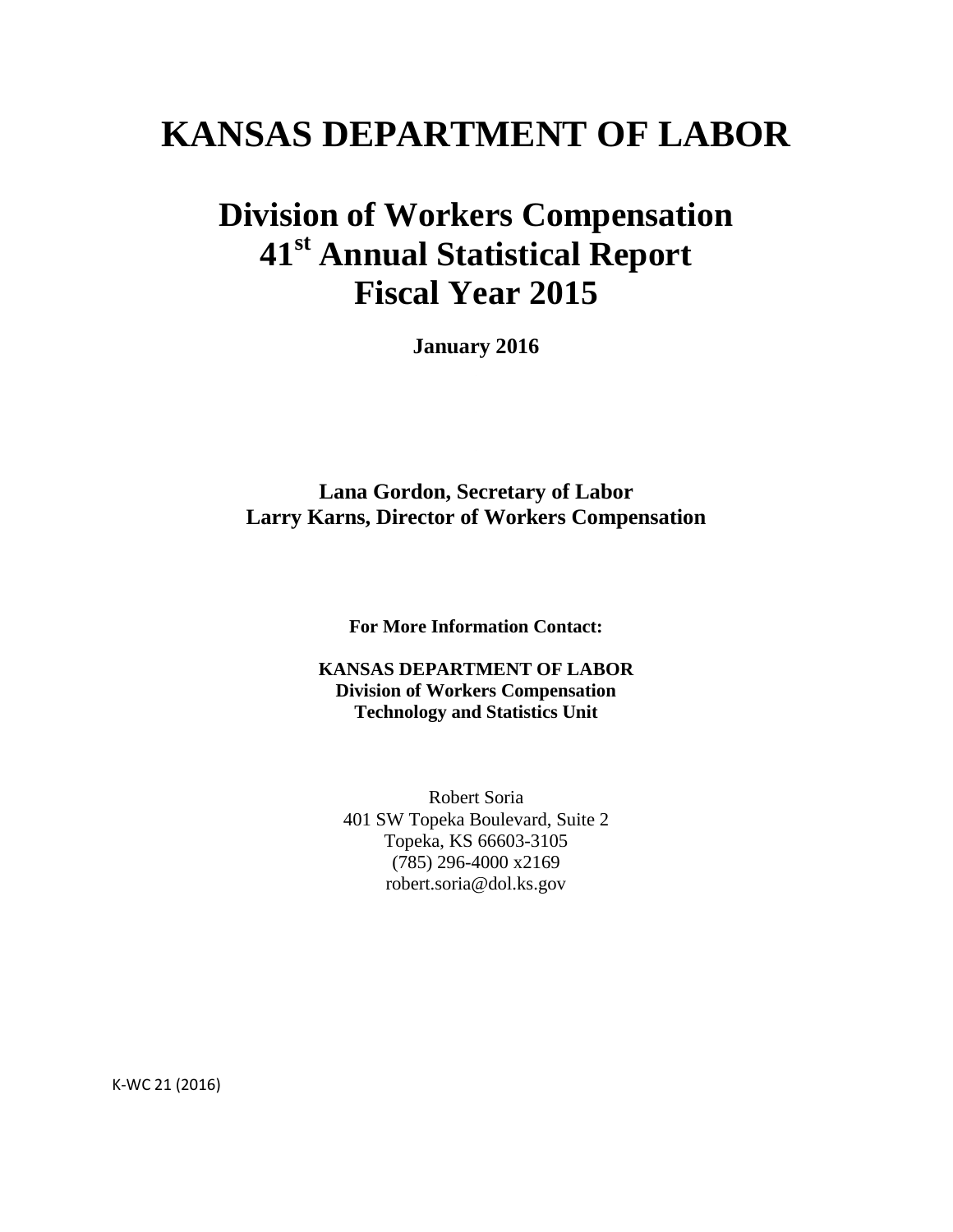#### **ACKNOWLEDGEMENTS**

This 41<sup>st</sup> Annual Statistical Report would not have been possible without the dedication and resourcefulness of the following people and organizations:

#### **KANSAS DEPARTMENT OF LABOR**

Lana Gordon, Secretary Brad Burke, Deputy Secretary

#### **Division of Workers Compensation**

Larry Karns, Director Kristi Schmidt, Public Service Administrator David Sprick, Administrator, Operations Section Carol Cast, Administrator, Public Resources Section Alan Stanton, Public Service Executive **Technology and Statistics Unit** Robert Soria, Research Analyst and principal author Justin Begaye, Research Analyst

Georgia Rogers, Research Analyst Jessica Webb, Program Consultant

#### **Cover design, editing and marketing:**

Division of Communications

#### **WASHBURN UNIVERSITY Statistical Consultation:**

Dr. Ron Wasserstein, Professor of Statistics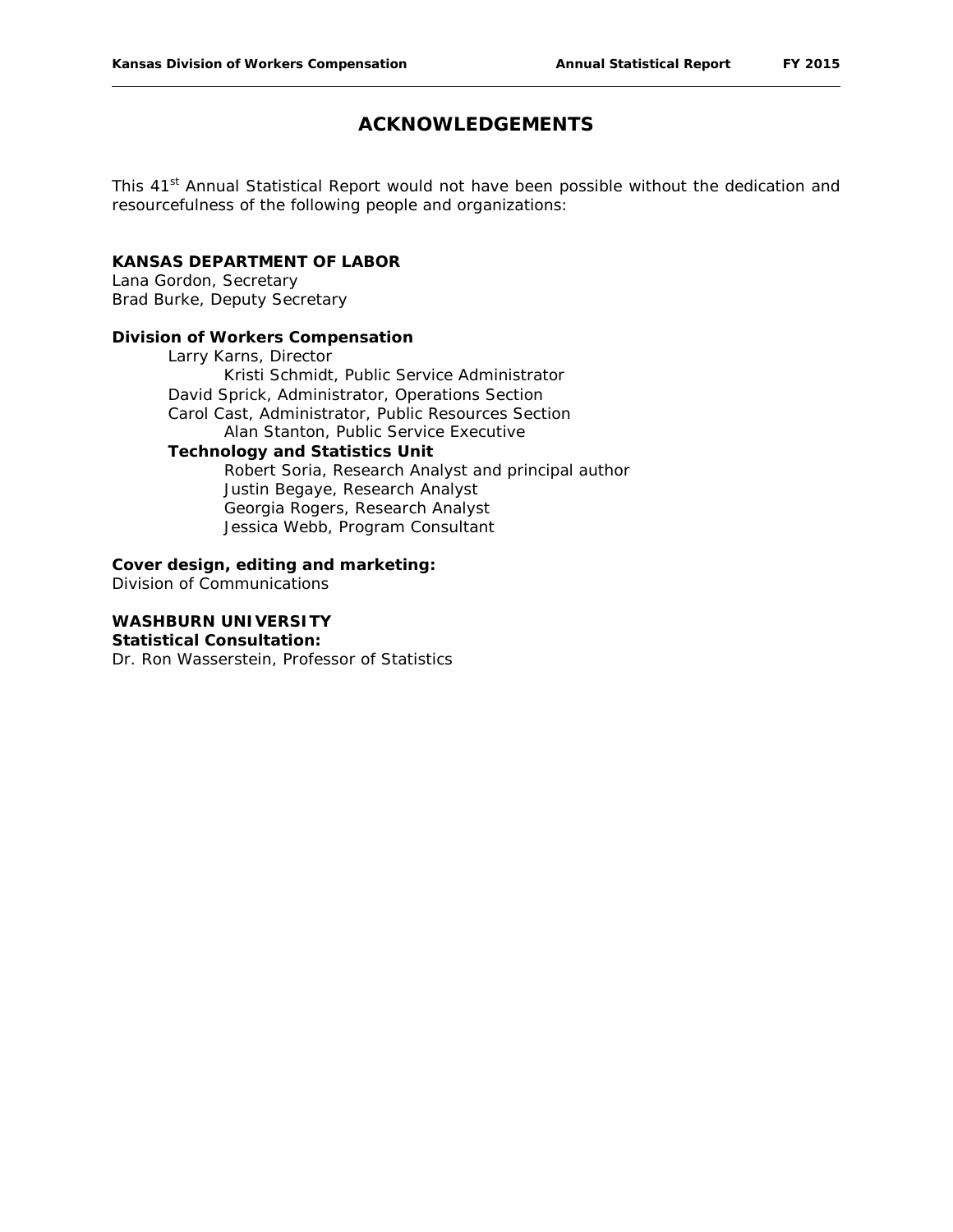### **TABLE OF CONTENTS**

| SECTION ONE: Administrative Profile of the Division of Workers Compensation FY 2015 1 |  |
|---------------------------------------------------------------------------------------|--|
|                                                                                       |  |
|                                                                                       |  |
|                                                                                       |  |
|                                                                                       |  |
|                                                                                       |  |
|                                                                                       |  |
|                                                                                       |  |
|                                                                                       |  |
|                                                                                       |  |
|                                                                                       |  |
|                                                                                       |  |
|                                                                                       |  |
|                                                                                       |  |
|                                                                                       |  |
|                                                                                       |  |
|                                                                                       |  |
|                                                                                       |  |
|                                                                                       |  |
|                                                                                       |  |
|                                                                                       |  |
|                                                                                       |  |
|                                                                                       |  |
|                                                                                       |  |
|                                                                                       |  |
|                                                                                       |  |
|                                                                                       |  |
|                                                                                       |  |
|                                                                                       |  |
|                                                                                       |  |
|                                                                                       |  |
|                                                                                       |  |
|                                                                                       |  |
|                                                                                       |  |
|                                                                                       |  |
|                                                                                       |  |
|                                                                                       |  |
|                                                                                       |  |
|                                                                                       |  |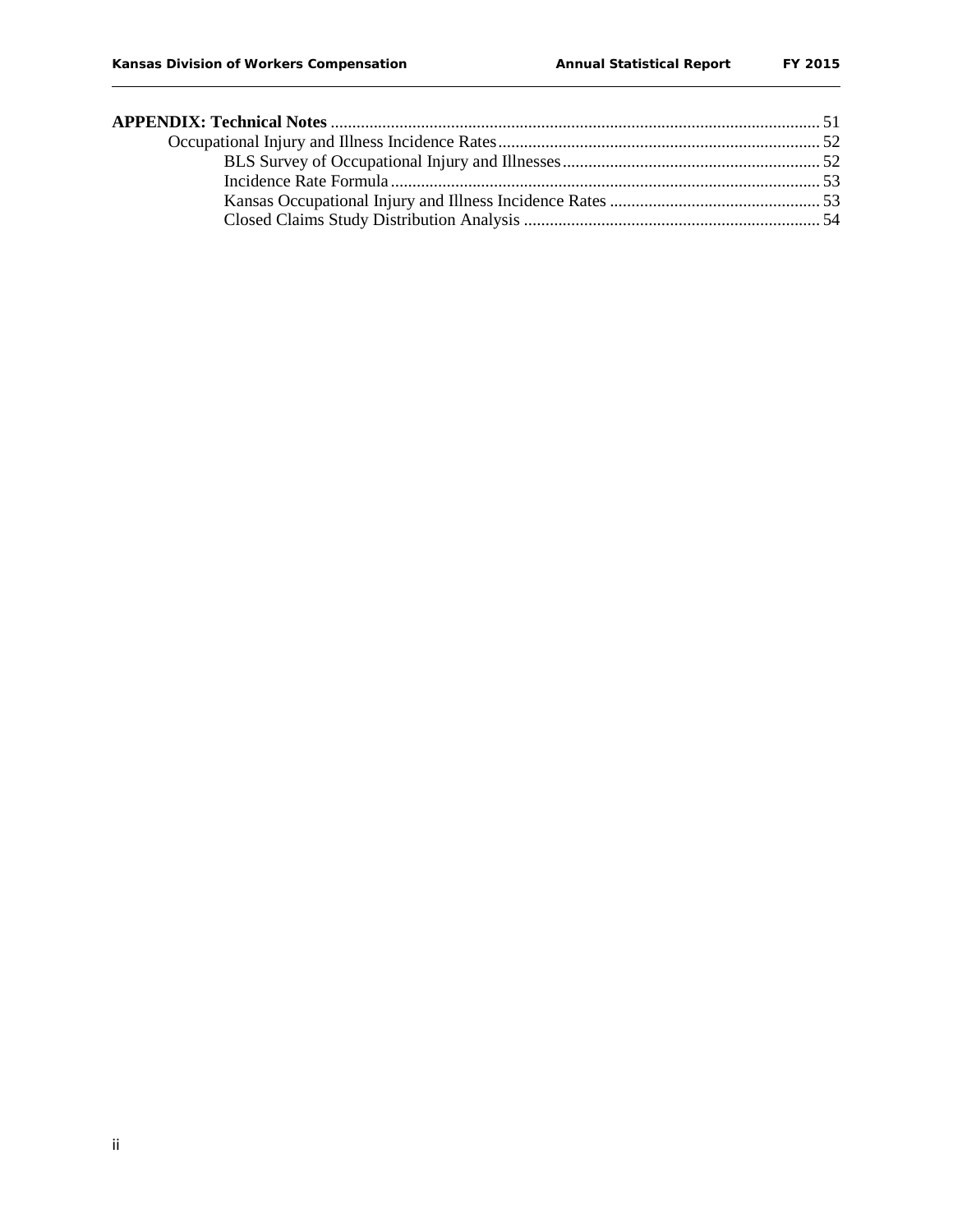### **LISTS OF TABLES AND FIGURES**

#### **TABLES SECTION ONE**

| $1-2$   |                                                                              |  |
|---------|------------------------------------------------------------------------------|--|
| $1-3$   |                                                                              |  |
| $1-4$   | Number of Fraud, Abuse and Compliance Cases Reported by Referral FY 2015  14 |  |
| $1-5$   |                                                                              |  |
| $1-6$   |                                                                              |  |
| $1 - 7$ |                                                                              |  |
| $1 - 8$ |                                                                              |  |
| $1-9$   |                                                                              |  |
|         |                                                                              |  |
|         |                                                                              |  |

#### **SECTION TWO**

| $2-1$    |                                                                                              |  |
|----------|----------------------------------------------------------------------------------------------|--|
| $2 - 2$  | Total Kansas Occupational Injuries and Illnesses Incidence Rate FY 2006 - FY 2015 29         |  |
| $2 - 3$  |                                                                                              |  |
| $2 - 4$  | Kansas Fatal Occupational Injuries and Illnesses Incidence Rate FY 2006 - FY 2015 31         |  |
| $2 - 5$  |                                                                                              |  |
| $2 - 6$  |                                                                                              |  |
| $2 - 7$  |                                                                                              |  |
| $2 - 8$  |                                                                                              |  |
| $2-9$    | Counties Reporting Greatest Number of Accidents per 100 Workers FY 2015 36                   |  |
| $2 - 10$ | Most Frequent Industry Subsector Reported in Occupational Injuries and Illnesses FY 2015  37 |  |
|          |                                                                                              |  |
|          | <b>SECTION THREE</b>                                                                         |  |
| $3 - 1$  |                                                                                              |  |
| $3-2$    | 2014 Closed Claims Study Total Indemnity Lump Sum Portion by Benefit Type  41                |  |
| $3 - 3$  | 2014 Closed Claims Study Total Claim Costs with Total Indemnity and Medical Portion          |  |
|          |                                                                                              |  |
| $3 - 4$  | 2014 Closed Claims Study Median Claim Costs with Median Indemnity and Medical Portion        |  |
|          |                                                                                              |  |
| $3 - 5$  | 2014 Closed Claims Study Total Claim Costs with Total Indemnity and Medical Portion          |  |
|          |                                                                                              |  |
| $3-6$    | 2014 Closed Claims Study Median Claim Costs with Median Indemnity and Medical Portion        |  |
|          |                                                                                              |  |
| $3 - 7$  | 2014 Closed Claims Study Total Claim Costs with Total Indemnity and Medical Portion          |  |
|          |                                                                                              |  |
| $3 - 8$  | 2014 Closed Claims Study Median Claim Costs with Median Indemnity and Medical Portion        |  |
|          |                                                                                              |  |
| $3-9$    |                                                                                              |  |
| $3-10$   | 2014 Closed Claims Study Claims Cost Associated with Claimant Attorney Involvement  50       |  |
| $3-11$   |                                                                                              |  |
|          |                                                                                              |  |

#### **FIGURES SECTION ONE**

| <u>ULUI UNU UNU</u>                                                                  |  |
|--------------------------------------------------------------------------------------|--|
| 1-1 Organizational Chart Kansas Department of Labor Division of Workers Compensation |  |
|                                                                                      |  |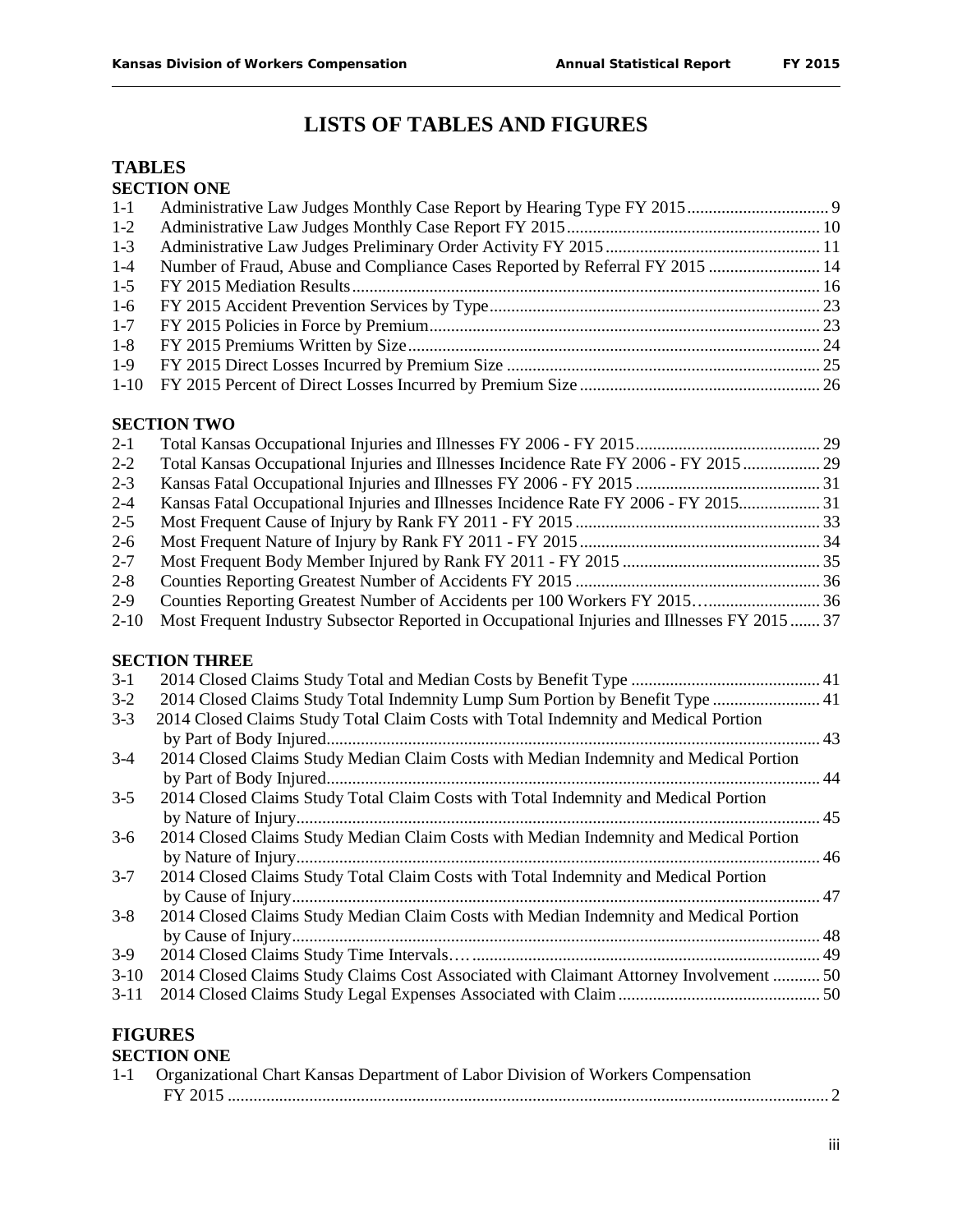| $1-2$    |  |
|----------|--|
| $1-3$    |  |
| $1-4$    |  |
| $1-5$    |  |
| $1-6$    |  |
| $1 - 7$  |  |
| $1 - 8$  |  |
| $1-9$    |  |
| $1-10$   |  |
| $1 - 11$ |  |
| $1 - 12$ |  |
|          |  |
|          |  |
|          |  |
|          |  |
|          |  |

#### **SECTION TWO**

| $2 - 1$ |                                                                                     |  |
|---------|-------------------------------------------------------------------------------------|--|
| $2 - 2$ | Total Kansas Occupational Injuries & Illnesses Annual Change in Accident Counts and |  |
|         |                                                                                     |  |
| $2 - 3$ |                                                                                     |  |
| $2 - 4$ |                                                                                     |  |
| $2 - 5$ |                                                                                     |  |
| $2-6$   |                                                                                     |  |
| $2 - 7$ |                                                                                     |  |
| $2 - 8$ |                                                                                     |  |
|         |                                                                                     |  |

#### **SECTION THREE**

| $3-1$   |                                                                                      |  |
|---------|--------------------------------------------------------------------------------------|--|
| $3-2$   |                                                                                      |  |
| $3 - 3$ |                                                                                      |  |
| $3-4$   |                                                                                      |  |
| $3 - 5$ |                                                                                      |  |
| $3-6$   | 2014 Closed Claims Study Total Indemnity and Medical Cost by Part of Body Injured 44 |  |
| $3 - 7$ |                                                                                      |  |
| $3 - 8$ | 2014 Closed Claims Study Total Indemnity and Medical Cost by Nature of Injury 46     |  |
| $3-9$   |                                                                                      |  |
| $3-10$  | 2014 Closed Claims Study Total Indemnity and Medical Cost by Cause of Injury 48      |  |
|         |                                                                                      |  |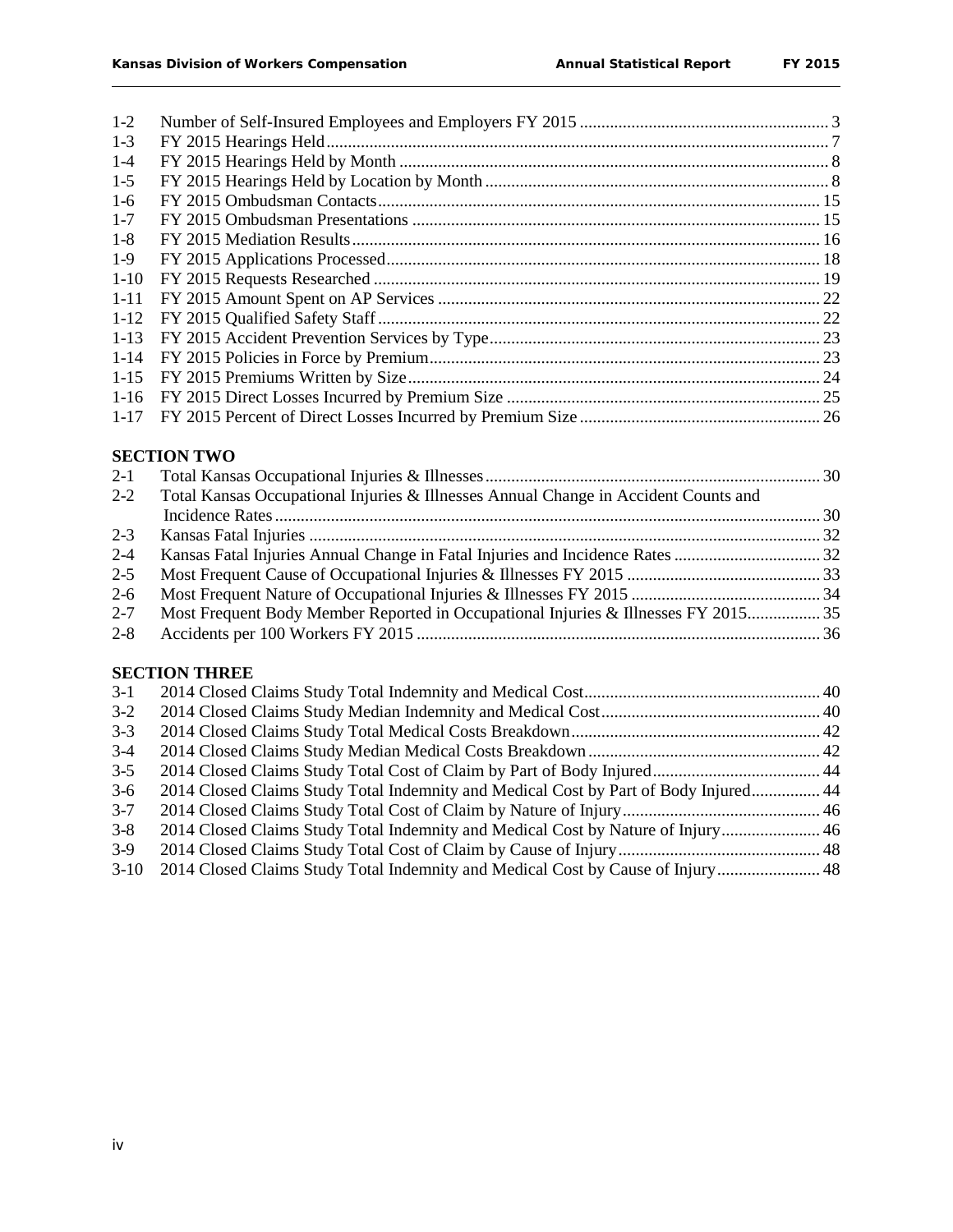#### **Please Note the Kansas Workers Compensation Closed Claims Analysis for CY 2014 is Included**

The Closed Claim Study was suspended in CY 2013 due to the migration from the International Association of Industrial Accident Boards and Commissions (IAIABC) Electronic Data Interchange (EDI) Release 1 standard to Release 3. The migration was completed in January 2014 and we now have a complete one year's worth of data for analysis. This annual report contains the Kansas Closed Claims Analysis for CY 2014 located in Section 3.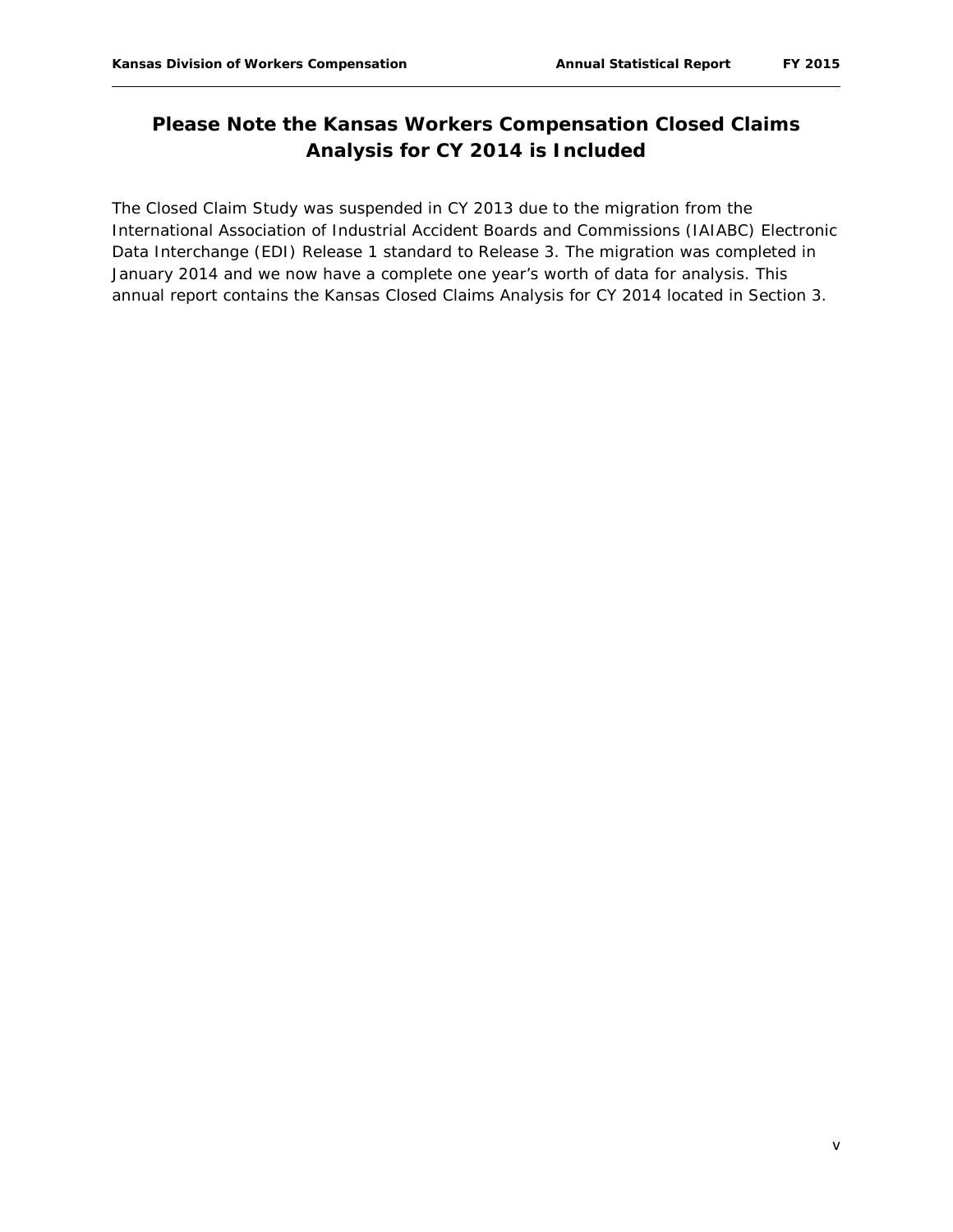#### **MESSAGE FROM THE SECRETARY OF LABOR**

Our mission at the Kansas Department of Labor is to assist in the prevention of economic insecurity through unemployment insurance and workers compensation, by providing a fair and efficient venue to exercise employer and employee rights, and by helping employers promote a safe work environment for their employees. This facilitates compliance with labor laws while enabling advancement of the economic well-being of the citizens of Kansas. Providing quality, timely services to those who are impacted by an injury in the workplace is very important to us. Each year these services are summarized into an annual report which presents the data from the previous fiscal and calendar year.

In Fiscal Year (FY) 2015, the division processed 13,341 applications for hearings. The business section issued 143 self-insurance permits to employers. The compliance section established 807 employer contacts. This year, the fraud and abuse unit collected \$315,251.45 in restitution and civil penalties. In addition, the ombudsman section answered information requests from 17,530 parties and the research unit responded to more than 41,000 requests for workers compensation histories.

We continue to pursue utilizing technology to make workers compensation claims easier for our customers to file and for us to process. The Electronic Data Interchange (EDI) which allows for electronic reporting of initial injuries and follow-up by insurers has more than 170 trading partners submitting data on behalf of more than 600 insurance carriers and selfinsured employers. During FY 2015, 94 percent of all original accident reports were filed electronically.

In November 2014, Kansas workers compensation kicked off the planning phase of a comprehensive digitization project called DigiComp. The goal is to improve customer service by creating efficiencies throughout the workers compensation system by leveraging technology and analyzing our business processes. Planning continued through 2015 and will be completed in 2016. The implementation phase is planned to begin  $4<sup>th</sup>$  quarter of 2016. For more information and updates on DigiComp, see the information online at [http://www.dol.ks.gov/WorkComp/DigiComp.aspx.](http://www.dol.ks.gov/WorkComp/DigiComp.aspx)

Our Workers Compensation Division offers web-based services in the area of coverage verification. This allows external users to access coverage information through the Coverage Verification website at [http://www.dol.ks.gov/WorkComp/coververifi.aspx.](http://www.dol.ks.gov/WorkComp/coververifi.aspx) We will continue to update and utilize our website to make more information available to our customers.

We would like to know what sections of this report are most helpful to you and how we can best improve our services to you, our customer. Please email Workers Compensation at [wc@dol.ks.gov](mailto:wc@dol.ks.gov) with your feedback.

Sincerely,

*Lana Gordon* Secretary, Department of Labor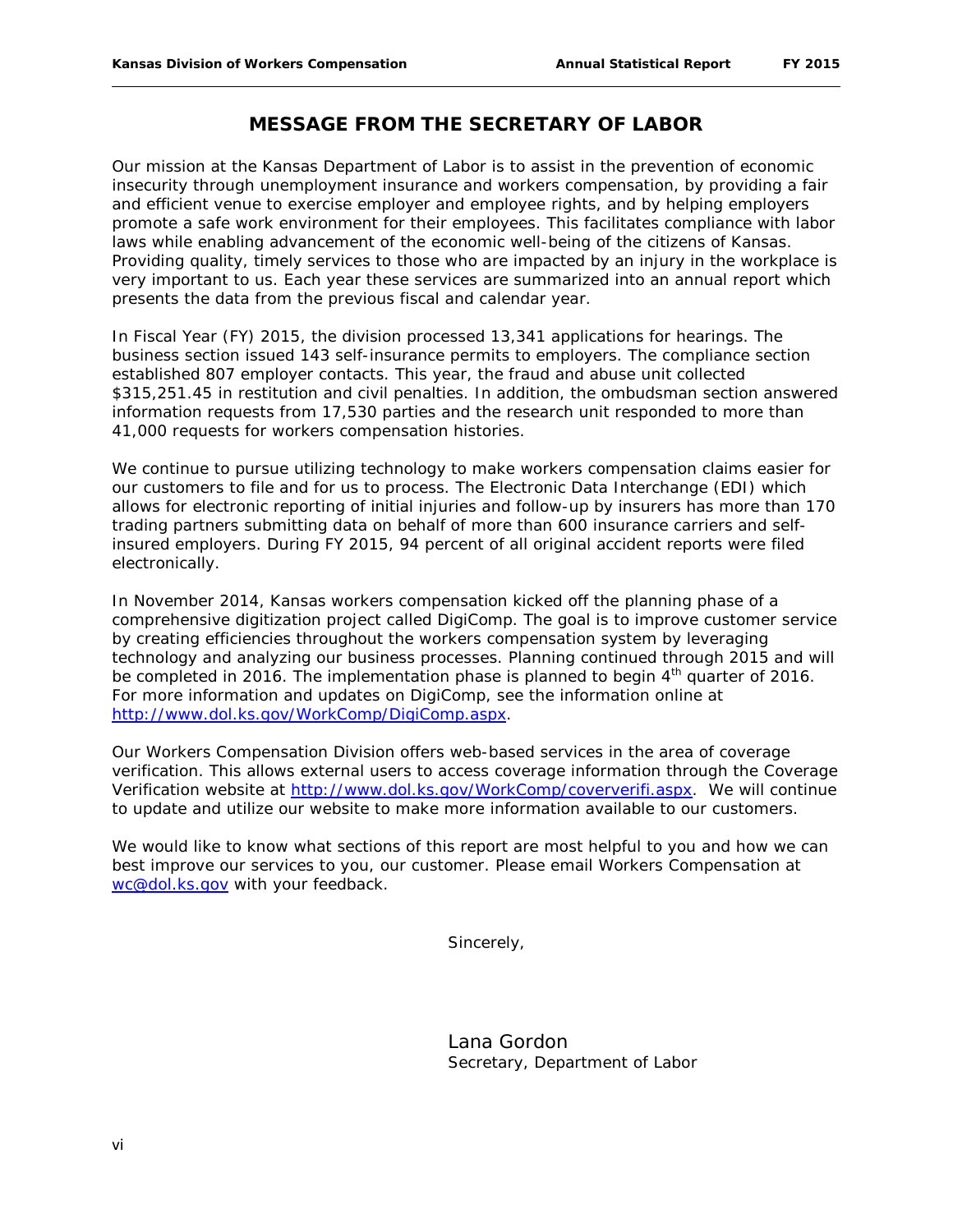#### **INTRODUCTION**

The Kansas Legislature enacted the state's first law governing workers compensation, as a no-fault system in 1911. Although many significant changes to its provisions have been made since then, the basic premise and purpose of the law have remained much the same. The premise is that those injured in industrial accidents should be compensated regardless of who is at fault. The purpose is to provide protection to the injured employee through employer safety efforts, medical treatment and partial compensation for lost income.<sup>[1](#page-9-0)</sup>

Until 1939, the responsibility for administering the workers compensation law resided with a "workmen's compensation commissioner" whose authority extended from a series of public commissions to which the position reported, including the Public Safety Commission in the 1920s and the Commission of Labor and Industry in the 1930s. In 1939, the Kansas Legislature created and transferred jurisdiction over workers compensation to a stand-alone agency named the Office of the Workmen's Compensation Commissioner. In 1961, the legislature reorganized the office again, into the Office of the Director of Workers Compensation. This office subsequently became a division under the Department of Labor.

The current workers compensation law covers all employers in Kansas, regardless of the number of employees or the kind of work they do, with two exceptions: employers engaged in agricultural pursuits and any employer who during a given calendar year has an estimated payroll less than \$20,000, unless the employer is a subcontractor. The State of Kansas pays no workers compensation benefits to injured workers unless they are state employees. Private employers pay all benefits owed to their injured workers, either directly from the employer's own resources or indirectly through another party. While most covered employers obtain insurance from private carriers or group pools, provisions in the law establish criteria for certain employers to become self-insured. Potentially eligible employers must apply for approval to use the self-insurance option from the Director of Workers Compensation. Criteria include continuous operation for at least five years, a minimum level of after-tax earnings and a minimum debt/equity ratio. The Kansas Insurance Department approves the formation of group-funded self-insurance pools and determines whether employers qualify for membership in a pool.

 $\overline{\phantom{a}}$ 

<span id="page-9-0"></span><sup>1</sup> Madison v. Key Work Clothes, 182 Kan. 186, 192, 318 P. 2d 991 (1957).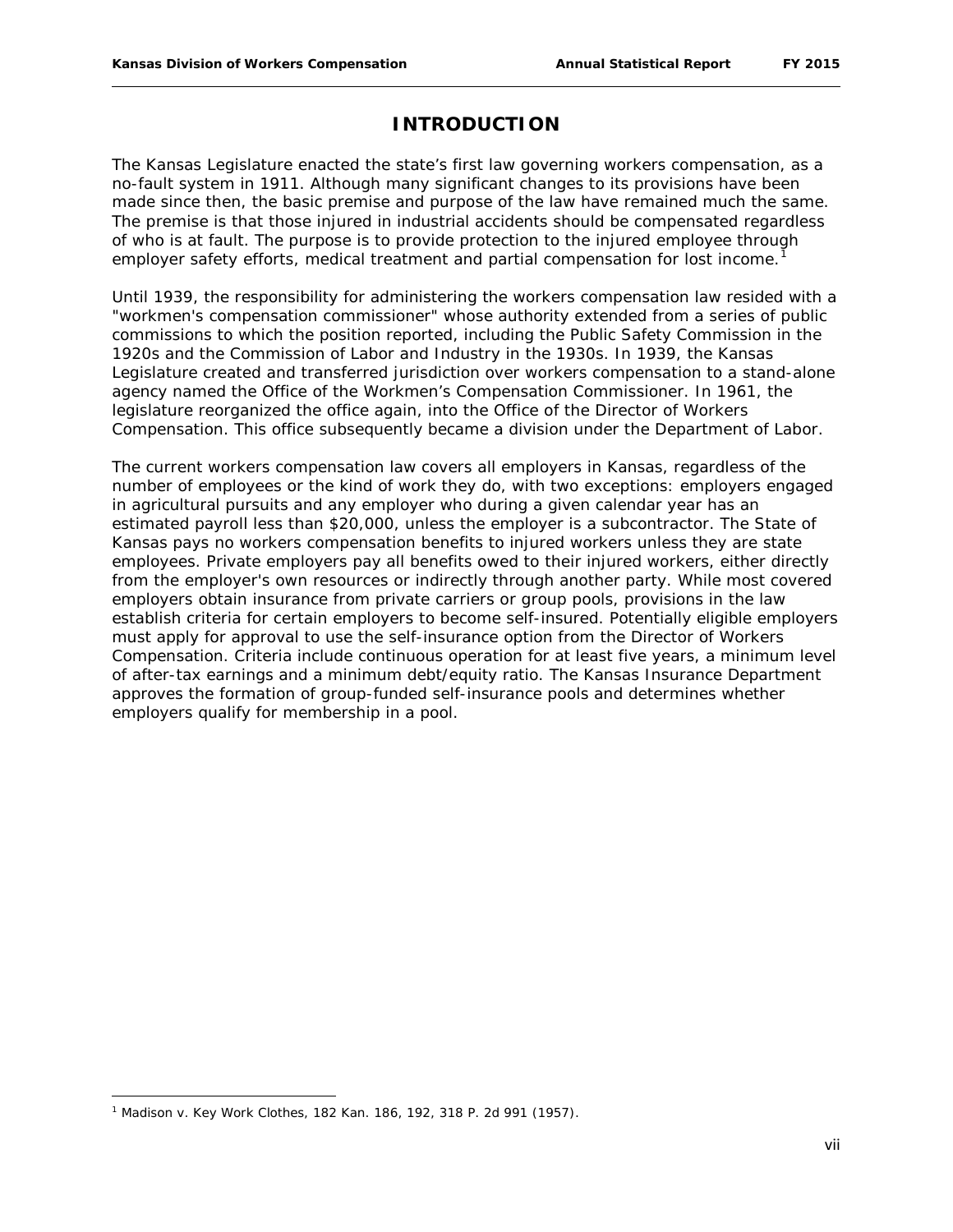#### **BENEFITS INFORMATION**

#### **COMPENSATION**

Kansas' Workers Compensation Law requires that an employer or its insurance carrier pay an injured employee two-thirds of the employee's gross average weekly wage, up to the amount of the applicable maximum benefits listed below. To find the appropriate maximum using the list below, look for the range of dates that contain the date of injury and then go to the right to find the maximum dollar amount of the benefit. For example, if the date of injury was August 21, 2015, the maximum weekly benefit one could receive would be \$610. The actual amount a worker receives is the lesser of two amounts: either two-thirds of the worker's gross average weekly wage or the maximum in effect at the date of the injury. This effective maximum does not change over the life of one's claim, even though the maximum benefit level for each new 12-month interval usually increases by a small amount.

#### **Maximum Compensation Schedule**

| Date of Injury                         | <b>Maximum Benefit</b> |
|----------------------------------------|------------------------|
| July 1, 2005-June 30, 2006             | \$467                  |
| July 1, 2006-June 30, 2007             | \$483                  |
| July 1, 2007-June 30, 2008             | \$510                  |
| July 1, 2008-June 30, 2009             | \$529                  |
| July 1, 2009-June 30, 2010             | \$546                  |
| July 1, 2010-June 30, 2011             | \$545                  |
| July 1, 2011-June 30, 2012             | \$555                  |
| July 1, 2012-June 30, 2013             | \$570                  |
| July 1, 2013-June 30, 2014             | \$587                  |
| July 1, 2014-June 30, 2015             | \$594                  |
| July 1, 2015-June 30, 2016             | \$610                  |
| $C$ urro nt $M_{\odot}$ o kly Minimumo | よつに                    |

#### **Current Weekly Minimum:** \$25

#### **MEDICAL**

A person injured on the job is entitled to all medical treatment that may be needed to cure or relieve the effects of the injury. Under the law, the employer has the right to choose the treating physician. If the worker seeks treatment from a doctor not authorized or agreed upon by the employer, the insurance company is only liable for a maximum of \$500 toward such medical bills. The employee does have the right to apply to the Director of Workers Compensation for a change of doctor. An injured worker is generally entitled to mileage reimbursement for trips to see a physician for distances in excess of five miles for the round trip. The injured worker generally also can obtain reimbursement if transportation must be hired. Weekly compensation is payable at the above applicable rate for the duration of the disability. In no case can such payments exceed a total of \$155,000 for permanent total or \$130,000 for permanent partial or temporary disability.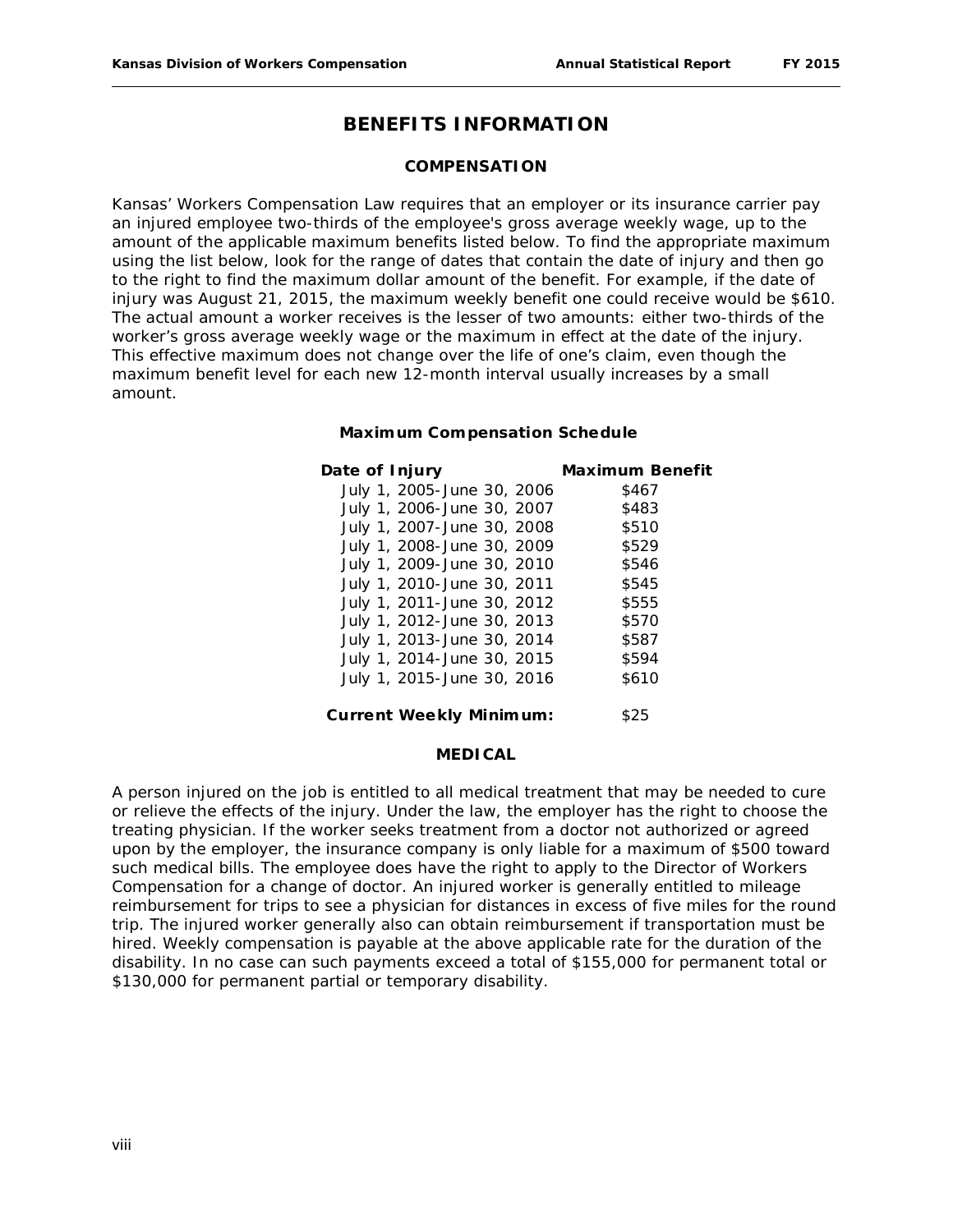#### **BENEFITS INFORMATION**

#### **CATEGORIES OF DISABILITY COMPENSATION BENEFITS**

**Temporary Total Disability** is paid when the employee, due to an injury, is unable to engage in any type of substantial and gainful employment. Benefits are paid for the duration of the disability.

**Permanent Total Disability** is paid when the employee, due to an injury, has been rendered completely and permanently incapable of engaging in any type of substantial and gainful employment. The loss of both eyes, both hands, both arms, both feet or both legs, and any combination thereof, in the absence of proof to the contrary, shall also constitute a permanent total disability. Substantially total paralysis or incurable imbecility or insanity resulting from injury independent of all other causes also shall constitute permanent total disability.

**Permanent Partial Scheduled Disability** is paid when the employee sustains complete or partial loss of use of a body part, such as an arm, due to a job-related injury. Compensation is limited to a percentage of the scheduled number of weeks.

**Permanent Partial General Disability** is paid when the employee sustains permanent partial disability not specifically covered by the schedule. Compensation is based on the percentage of disability remaining after recovery and is limited to 415 weeks.

**Survivors' Benefits** of \$300,000 are paid to an employee's surviving spouse and dependent children if death occurs as a result of injury. If there is no surviving spouse or dependents, the legal heirs are entitled to \$25,000. Burial expenses up to \$5,000 also are covered.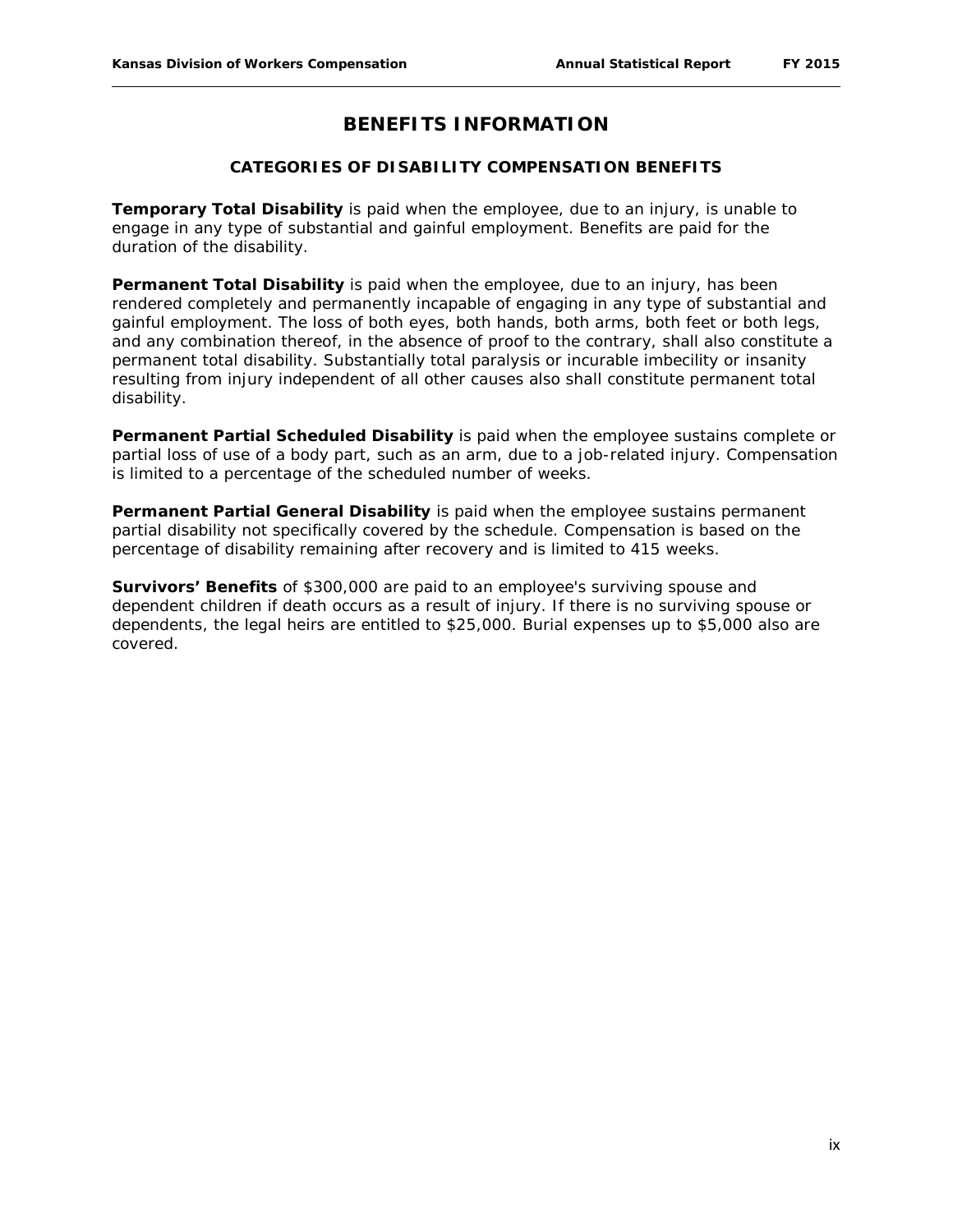## **Section 1**

## **Administrative Profile of the Kansas Division of Workers Compensation FY 2015**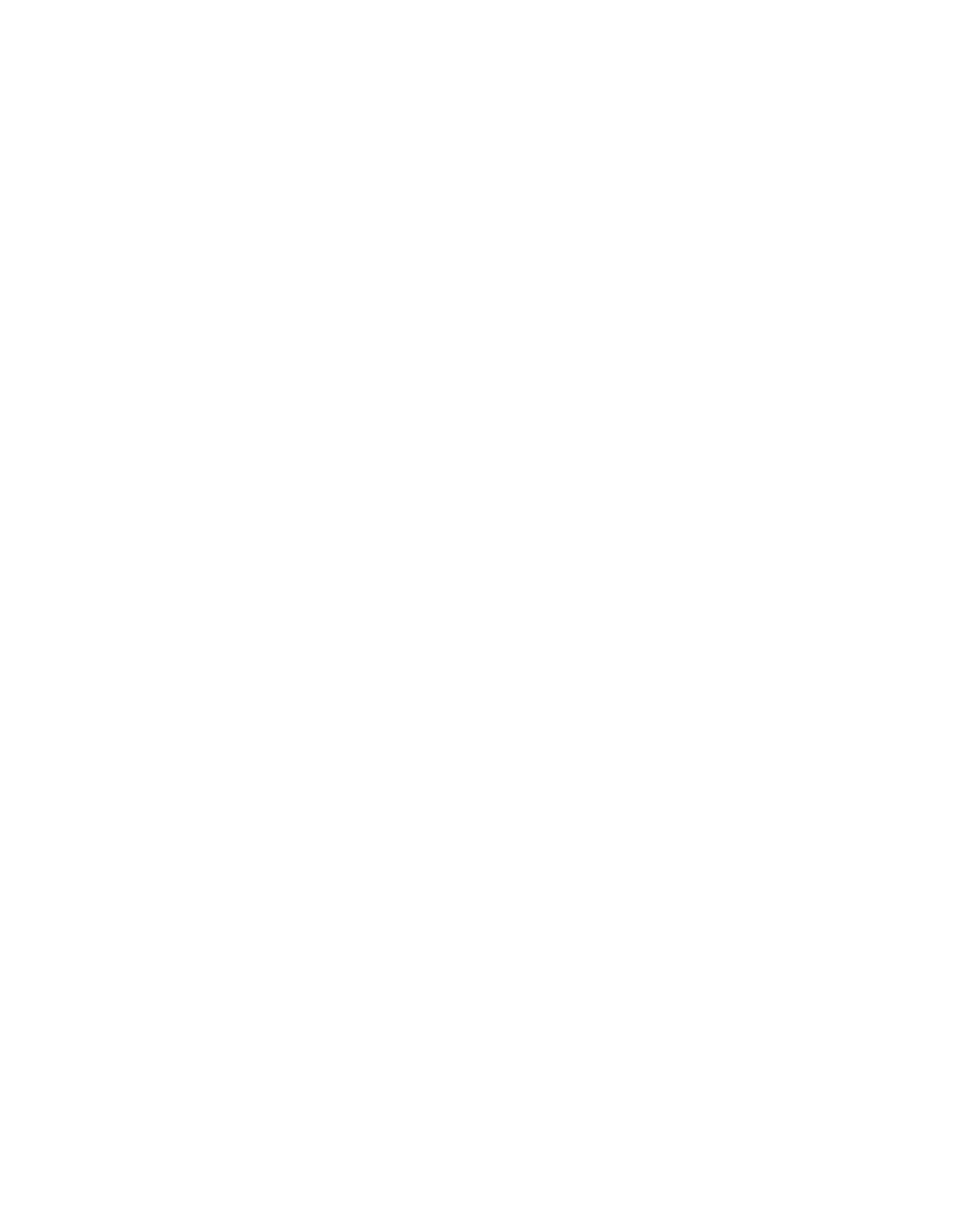#### **Figure 1-1 Organizational Chart Kansas Department of Labor Division of Workers Compensation FY 2015**

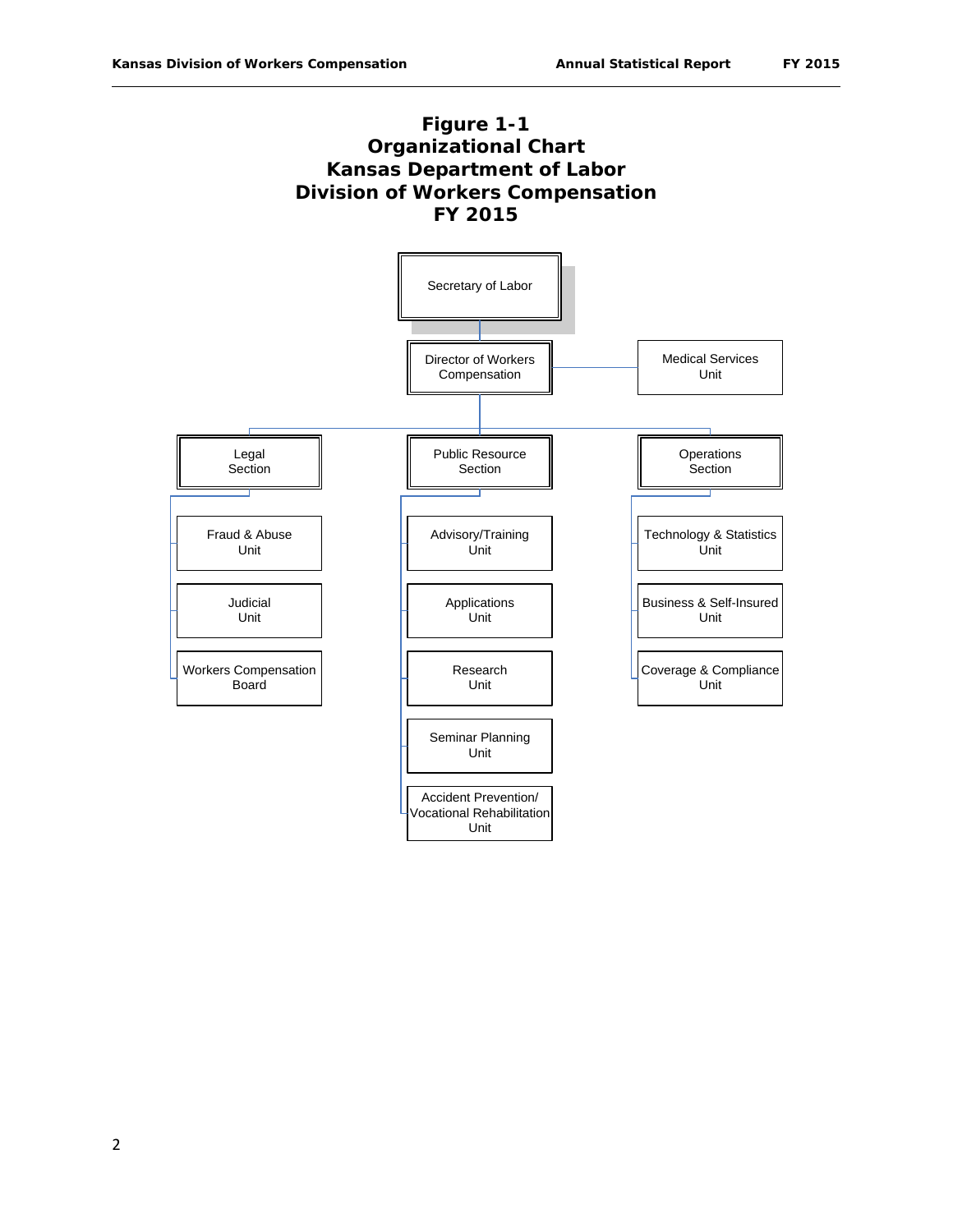#### **OPERATIONS SECTION**

#### **Business and Self-Insurance**

#### **Objective**

Administer the state self-insurance program and manages the business operations of the division.

#### **Tasks**

- Conduct in-depth company and financial review of self-insured employers.
- Responsible for the assessment of workers compensation fees.
- Manage all assessment accounting, mathematical calculations, data accumulation and storage, voucher preparation, fee fund deposits, ordering and accounting for equipment and supplies for the division.
- Conduct registration for the annual division seminar.
- Prepare the annual division fiscal year budget.
- Sell the Workers Compensation Law Book and the Medical Fee Schedule.

#### **Quick Facts**

#### **Assessments Collected to Finance 2016**

- \$426,730,454 reported losses paid in CY 2014
- \$11,907,663\* assessments collected in FY 2015
- Current assessment factor is .0279
- 790 carriers, pools and self-insurers reported to the division

\* Previous year's outstanding balance collected this year included in collected total.

#### **Self Insurance**

- Four employers' new applications approved.
- Five permits cancelled.

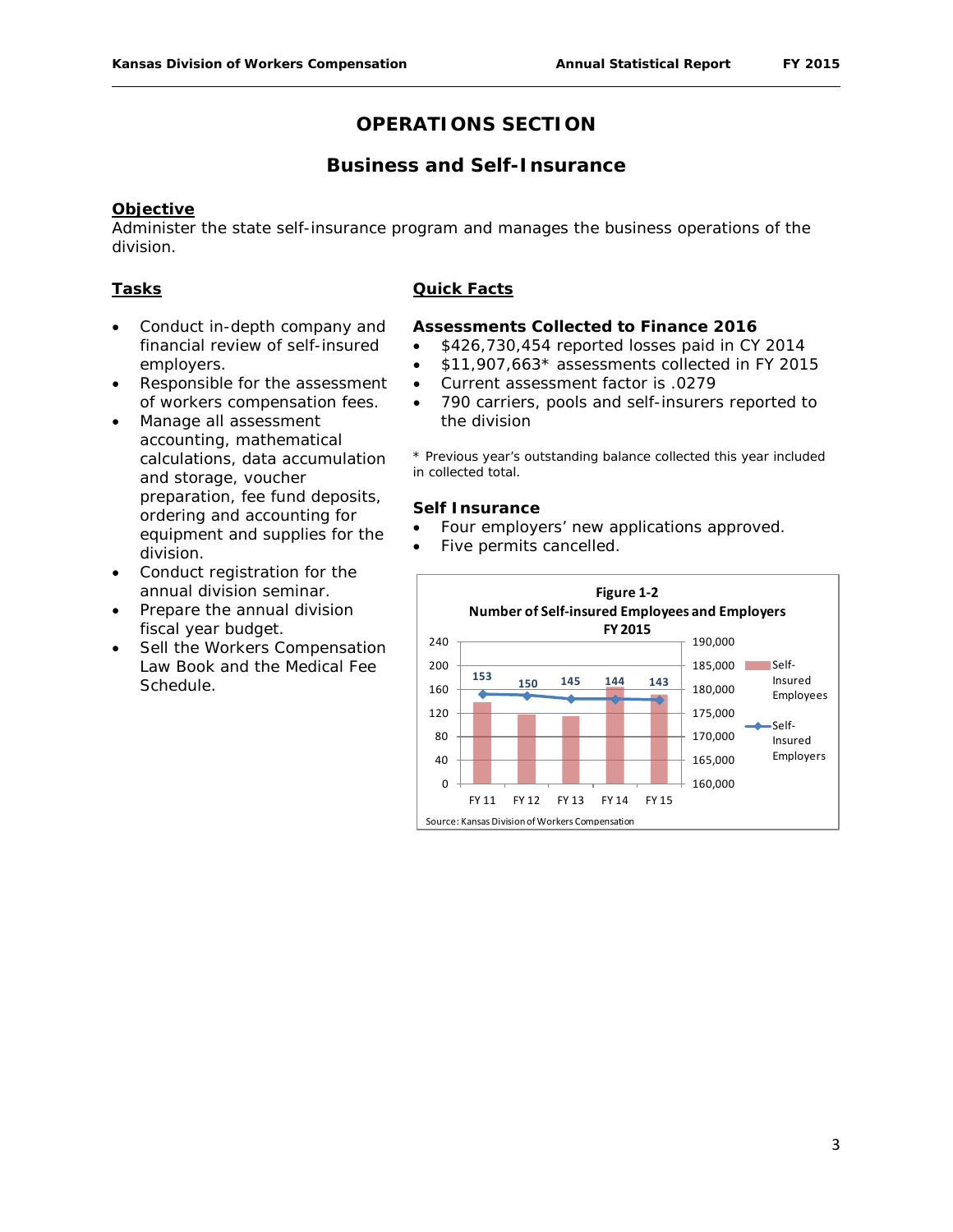#### **OPERATIONS SECTION**

#### **Coverage and Compliance**

#### **Objective**

Ensure all businesses in Kansas are aware of their responsibilities and in compliance with the Workers Compensation Act.

#### **Tasks**

- Administer and enforces mandated proof of coverage and compliance.
- Assure all accident reports are timely filed.
- Ensure all accident reports are properly processed and checked for complete information.
- Enter new and updated information into database.
- Verify Social Security numbers with Social Security Administration.
- Gather employer and carrier information from accident reports and quickly researches and resolves incomplete information.
- EDI trading partner compliance
- NCCI proof of coverage timely reporting compliance.

#### **Quick Facts**

#### **Coverage and Compliance**

- 27,866 employers researched
- 807 employers contacted for no proof of coverage with 364 of these referred to the fraud unit for investigation
- 114 employers obtained coverage, 312 employers provided proof of coverage or explanation for exemption and 797 employers provided renewed certificates of coverage

#### **Data Entry**

- 3,029 hard copy accident reports entered into database
- 8,642 employers created and 11,548 updated in database

#### **Social Security Verification**

• 2,842 claimants created and 30,312 updated in database

#### **Research**

• 28,892 EDI accidents, 853 elections and 280 dockets required additional research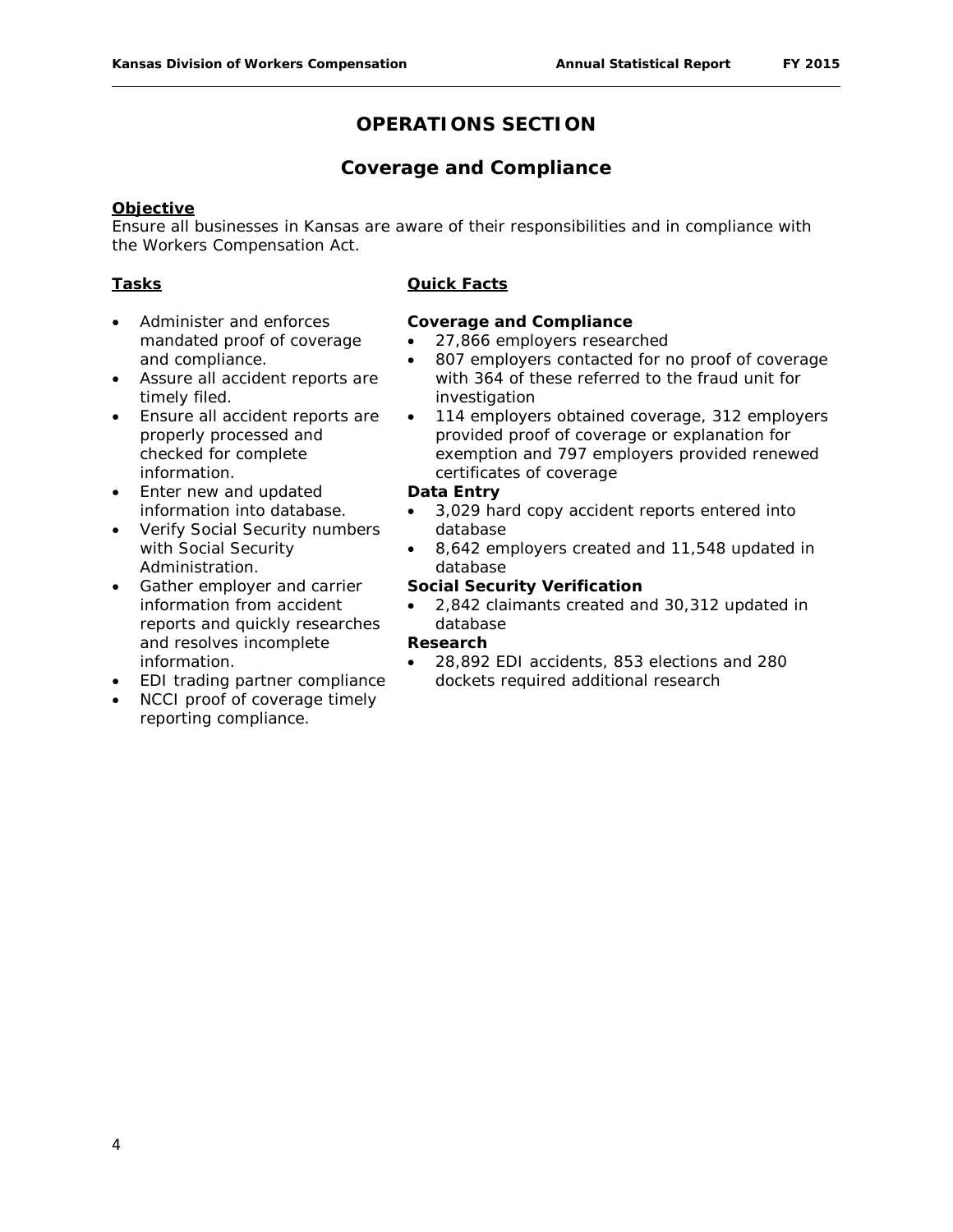#### **OPERATIONS SECTION**

#### **Technology and Statistics**

#### **Objective**

Deliver workers compensation information to the Kansas Department of Labor, the Legislature and the general public.

#### **Tasks**

- Administer the division's statutory Electronic Data Interchange (EDI) program.
- Implement EDI compliance and assists with regulatory functions of the division
- Provide training and support to EDI trading partners
- Publish annual statistical report and closed claim study.
- Coordinate with KDOL Information Technology Division to maintain and enhance the database and resolve operational database implementation issues.
- Maintain several data marts of Kansas workers compensation claims information on workrelated accidents.
- Generate reports from research studies and evaluations.
- Respond to ad hoc research requests from internal and external customers.
- Manage content for the division Web pages on the KDOL website.

#### **Quick Facts**

- K.A.R. 51-9-17 mandated as of January 1, 2014, all first and subsequent reports of injuries to be reported electronically using KS EDI Release 3
- Migration to KS EDI Release 3 was completed by January 2014
- More than 170 trading partners utilized EDI to send reports on behalf of more than 500 insurance carriers and 140 self-insured employers
- EDI first reports of injury constituted 52,314 or 94 percent of all accident reports filed
- Developed and implemented a pilot XML transaction process for EDI data transmission
- Planning phase for the Kansas workers compensation digitization project kicked off in November 2014 and continued through 2015; will be completed in 2016 with the development of requirements and a request for proposal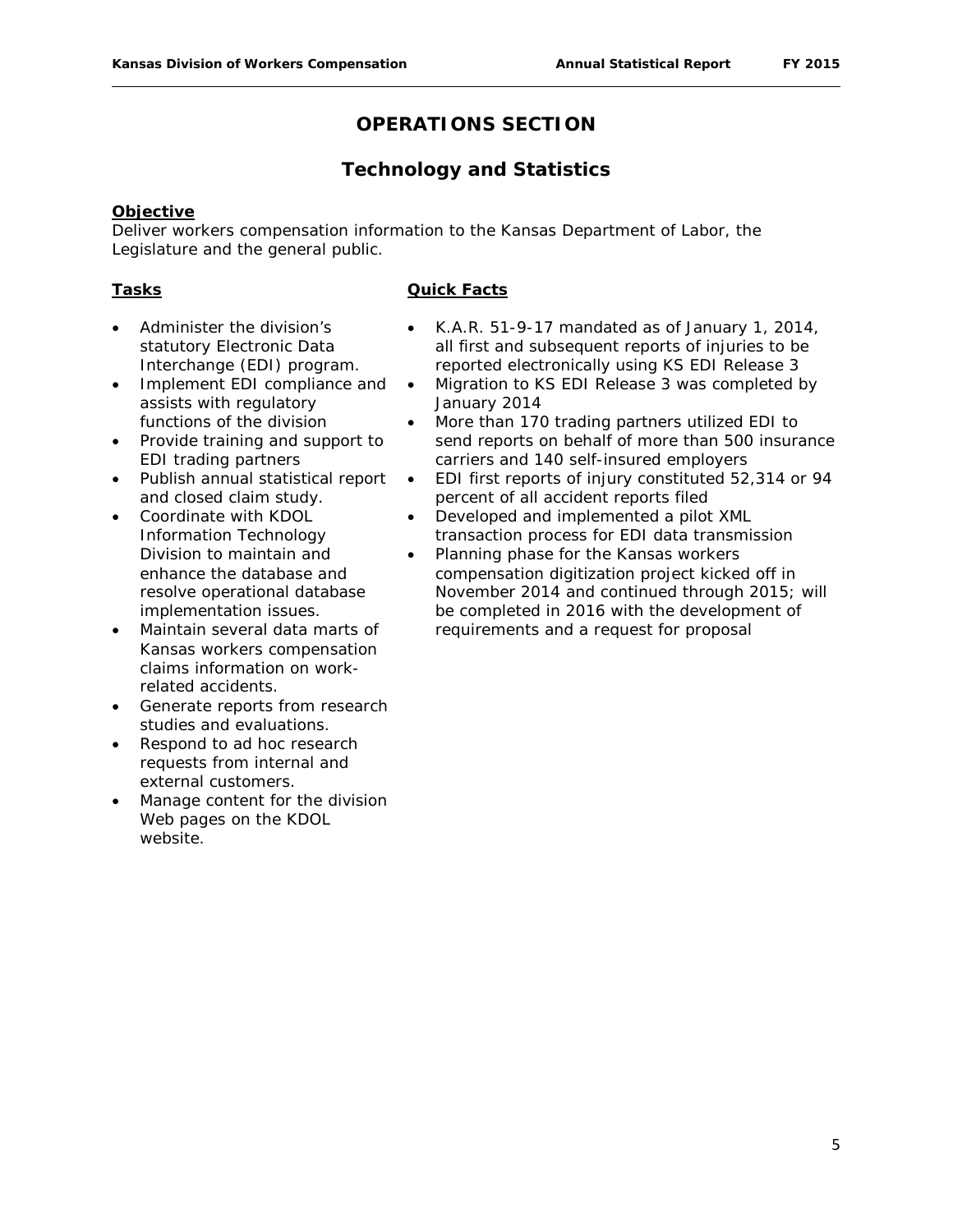#### **LEGAL SECTION**

#### **Workers Compensation Appeals Board**

#### **Objective**

The Board has jurisdiction to review appeals from all final orders and certain preliminary hearing orders entered by the state's ten administrative law judges and to review appeals from orders entered in utilization review proceedings.

#### **Tasks**

#### **Quick Facts**

- Make timely decisions while maintaining consistency and fairness within the law.
- Review appeals from all final orders and certain preliminary hearing orders.
- Review appeals from orders entered in utilization review proceedings.
- Appeals of Board decisions are taken directly to the Kansas Court of Appeals.

Visit the Board's website at: [www.dol.ks.gov/WC/about\\_board.html.](http://www.dol.ks.gov/WC/about_board.html)

- 249 decisions issued
- 301 applications for review received
- 296 dispositions generated including dismissals and settlements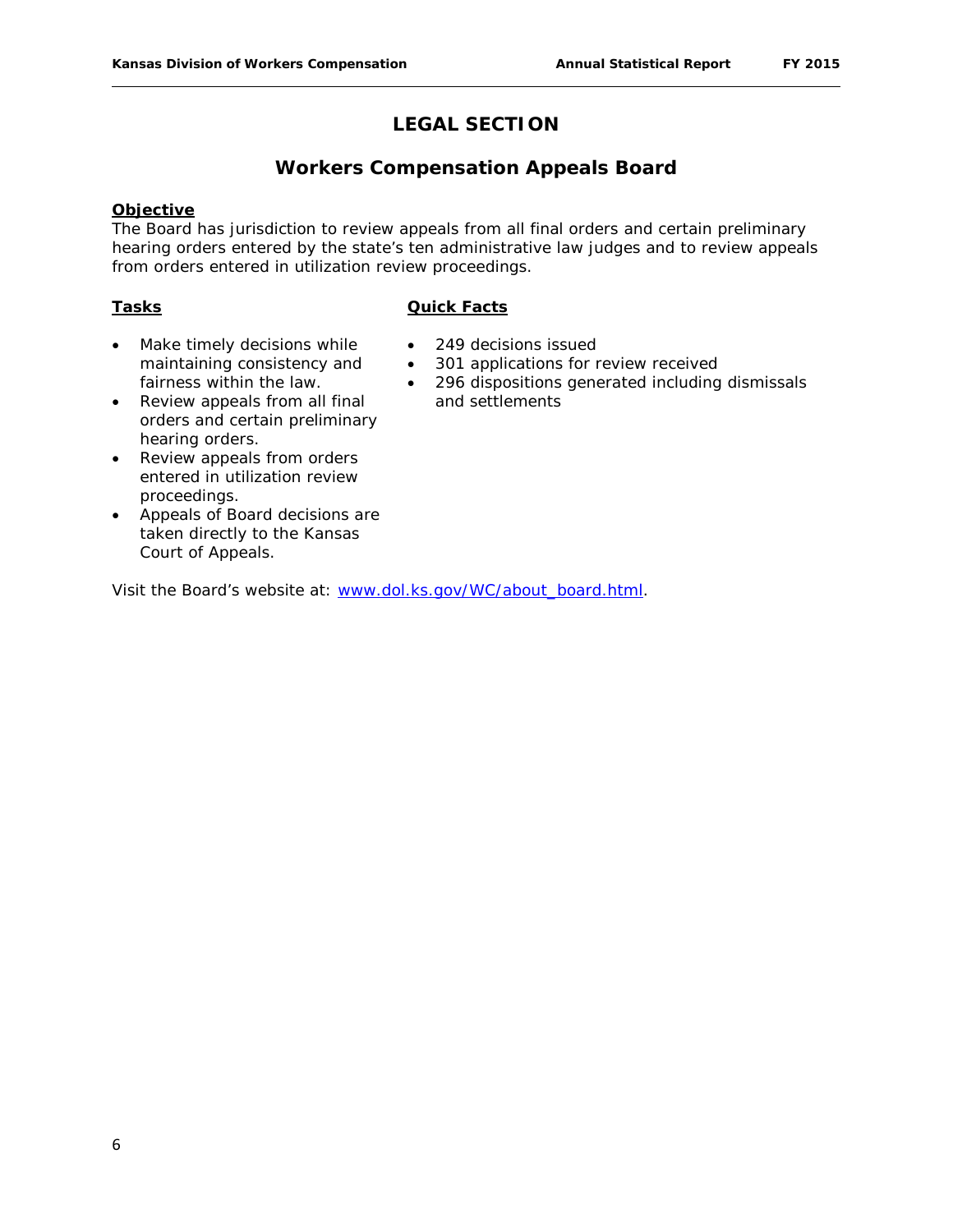#### **LEGAL SECTION**

#### **Administrative Law Judges**

#### **Objective**

Hold hearings and issue decisions in contested workers compensation claims.

#### **Tasks**

#### **Quick Facts**

- Employ 10 full-time administrative law judges (ALJs) to hold hearings and issue decisions.
- Employ special administrative law judges to hold settlement hearings and approve settlements.
- Hold hearings in five offices throughout the state: Garden City, Lenexa, Salina, Topeka and Wichita.
- Hold hearings as necessary in satellite locations including Cimarron, Ellsworth, Emporia, Great Bend, Hutchinson, Independence, Lawrence, Liberal, McPherson, Ottawa, Russell and Pittsburg.
- 5,484 total hearings held by regular ALJs; 53 percent were pre-hearing settlement conferences (see Figure 1-3)
- October 2014 ranked the highest month for hearings with a total of 549 (see Figure 1-4); 56 percent were pre-hearing settlement conferences, 24 percent were preliminary hearings and 10 percent were regular hearings (see Table 1-1).
- July 2014 ranked  $2<sup>nd</sup>$  highest month for hearings with 511 (see Figure 1-4); 54 percent were prehearing settlement conferences, 25 percent were preliminary hearings and 12 percent were regular hearings (see Table 1-1).
- Lenexa held the most hearings with 1,905, followed closely by Wichita with 1,499 (see Figure 1-5 for hearings held by location per month)
- 5,320 total settlement hearings held by special ALJs of which 2,901 were docketed cases and 2,419 were undocketed cases

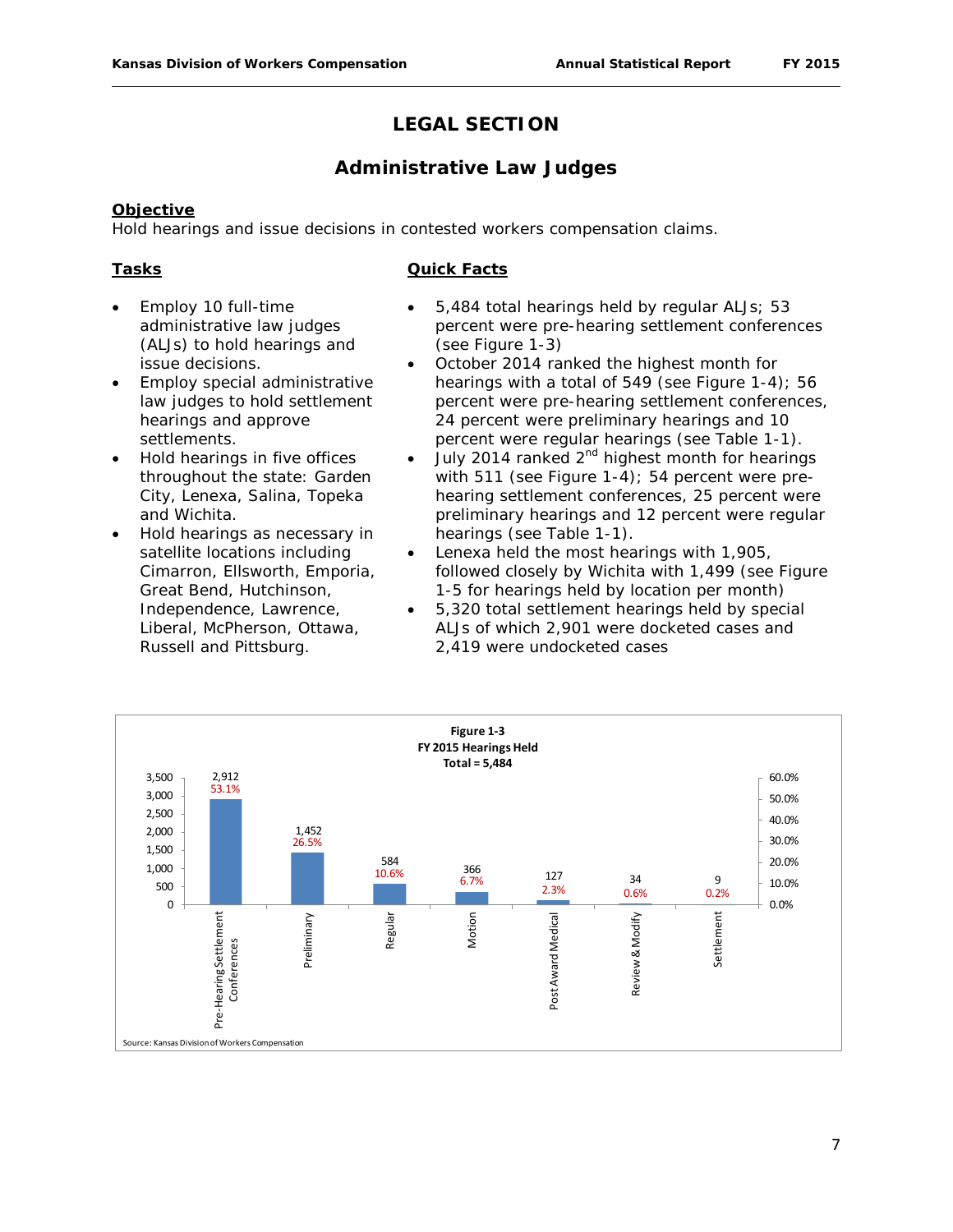

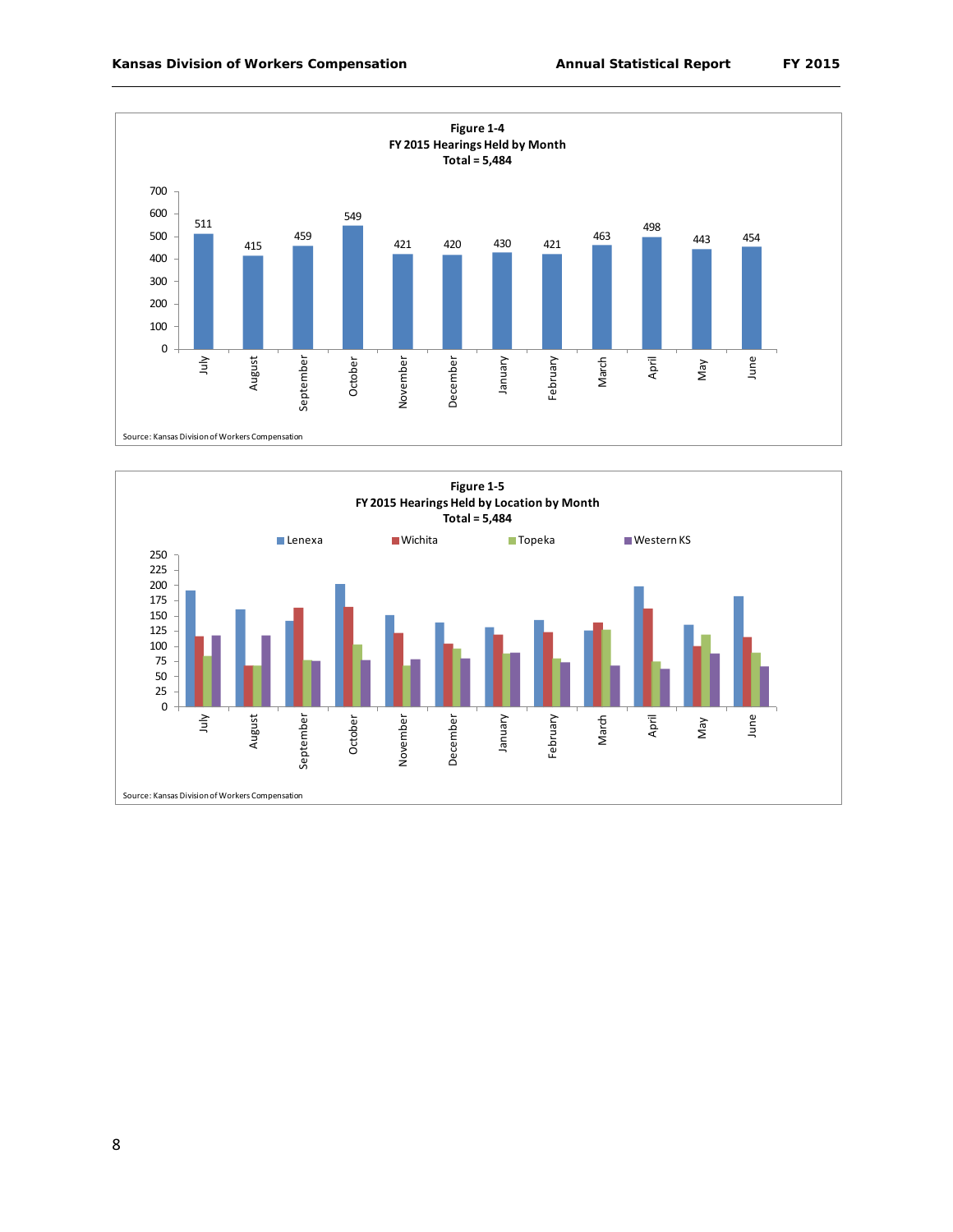|           | <b>Hearing Type</b>                                                                                                                              |     |     |                |       |                |     |       |  |  |  |
|-----------|--------------------------------------------------------------------------------------------------------------------------------------------------|-----|-----|----------------|-------|----------------|-----|-------|--|--|--|
| Month     | Review<br>Post-<br>Pre-Hearing<br>Settlement<br>&<br>Award<br>Modify<br>Medical<br>Motion<br>Regular<br>Settlement<br>Conferences<br>Preliminary |     |     |                |       |                |     |       |  |  |  |
| July      | 145                                                                                                                                              | 19  | 62  |                | 278   | 2              | 4   | 511   |  |  |  |
| August    | 108                                                                                                                                              | 21  | 41  | O              | 229   | 7              | 9   | 415   |  |  |  |
| September | 146                                                                                                                                              | 23  | 45  | $\mathbf 0$    | 234   | 3              | 8   | 459   |  |  |  |
| October   | 133                                                                                                                                              | 33  | 59  |                | 308   | 6              | 9   | 549   |  |  |  |
| November  | 104                                                                                                                                              | 23  | 49  |                | 226   | 3              | 15  | 421   |  |  |  |
| December  | 107                                                                                                                                              | 34  | 55  | $\mathbf{O}$   | 208   | 3              | 13  | 420   |  |  |  |
| January   | 106                                                                                                                                              | 27  | 38  | 4              | 238   | $\overline{2}$ | 15  | 430   |  |  |  |
| February  | 102                                                                                                                                              | 45  | 43  | $\mathbf{O}$   | 224   | 1              | 6   | 421   |  |  |  |
| March     | 122                                                                                                                                              | 26  | 57  | $\overline{2}$ | 242   | $\overline{2}$ | 12  | 463   |  |  |  |
| April     | 130                                                                                                                                              | 47  | 47  | $\mathbf{O}$   | 261   | $\mathbf{O}$   | 13  | 498   |  |  |  |
| May       | 122                                                                                                                                              | 29  | 46  | $\mathbf 0$    | 233   | 1              | 12  | 443   |  |  |  |
| June      | 127                                                                                                                                              | 39  | 42  | O              | 231   | 4              | 11  | 454   |  |  |  |
| Total     | 1,452                                                                                                                                            | 366 | 584 | 9              | 2,912 | 34             | 127 | 5,484 |  |  |  |

**Table 1-1 Administrative Law Judges Monthly Case Report by Hearing Type FY 2015**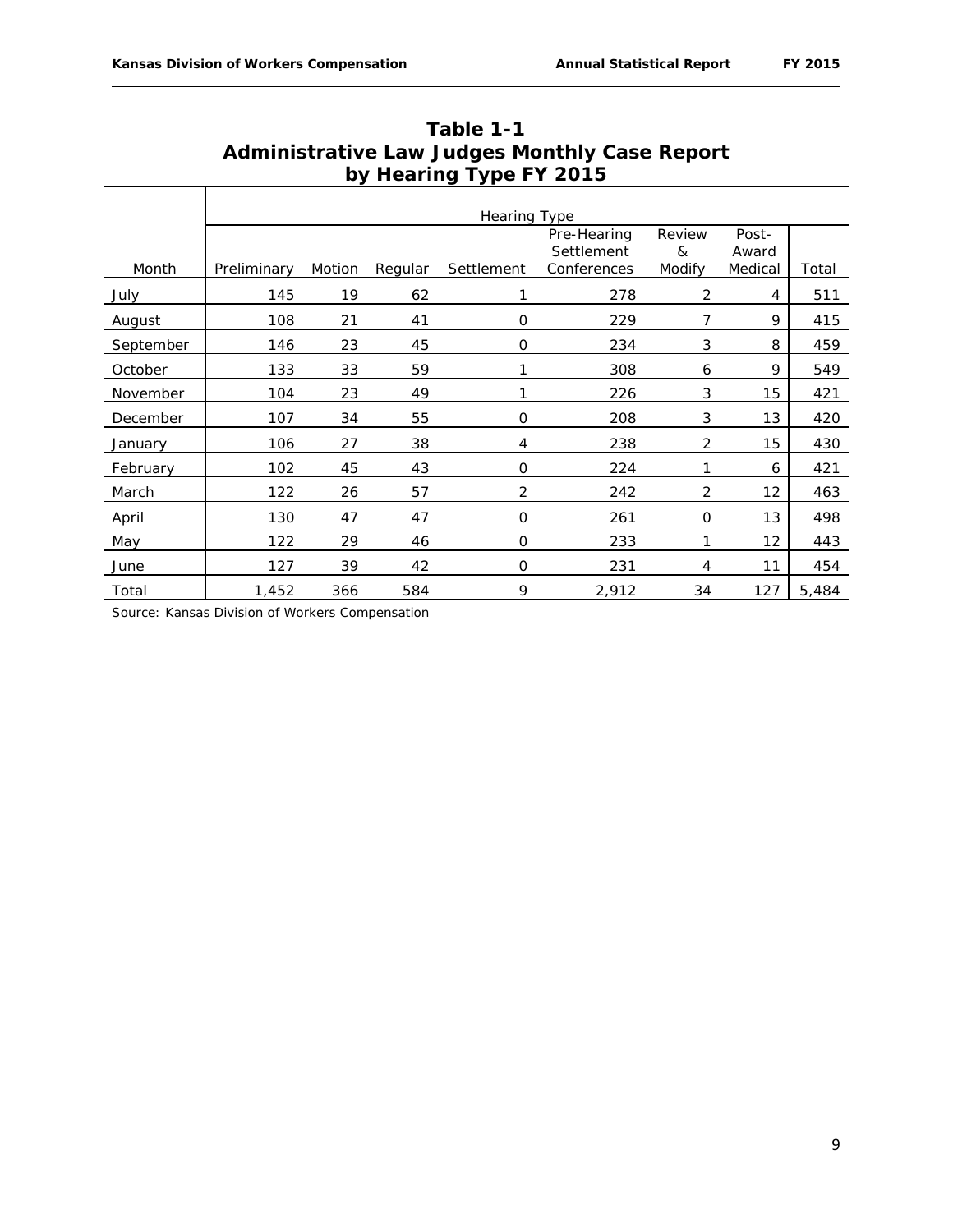Table 1-2 combines information from Table 1-1 and Figure 2-5 and displays the monthly case load by hearing type for each hearing location.

|                     | Hearing                   | Month               |                |                |                |                     |                |                |             |                |     |                |                         |                |
|---------------------|---------------------------|---------------------|----------------|----------------|----------------|---------------------|----------------|----------------|-------------|----------------|-----|----------------|-------------------------|----------------|
| Location            | Type                      | Jul                 | Aug            | Sep            | Oct            | Nov                 | Dec            | Jan            | Feb         | Mar            | Apr | May            | Jun                     | Total          |
|                     | Preliminary               | 64                  | 40             | 33             | 48             | 41                  | 47             | 33             | 29          | 31             | 52  | 34             | 53                      | 505            |
|                     | Motion                    | 10                  | 8              | 10             | 12             | 7                   | 8              | 9              | 15          | 4              | 20  | 9              | 19                      | 131            |
|                     | Regular                   | 19                  | 16             | 11             | 17             | 15                  | 13             | 5              | 5           | 8              | 13  | 5              | 2                       | 129            |
|                     | Pre-Hearing               |                     |                |                |                |                     |                |                |             |                |     |                |                         |                |
|                     | Settlement                |                     |                |                |                |                     |                |                |             |                |     |                |                         |                |
| Lenexa              | Conferences               | 97                  | 92             | 87             | 119            | 82                  | 67             | 85             | 94          | 83             | 109 | 86             | 105                     | 1,106          |
|                     | Review and                |                     |                |                |                |                     |                |                |             |                |     |                |                         |                |
|                     | Modify                    | 1                   | 3              | 0              | 4              | 0                   | $\mathbf 0$    | 0              | $\mathbf 0$ | $\mathbf 0$    | 0   | 0              | 1                       | 9              |
|                     | Post-Award                |                     |                |                |                |                     |                |                |             |                |     |                |                         |                |
|                     | Medical<br>Settlements    | 1                   | $\overline{2}$ | 1              | 3              | 6                   | 4              | $\mathbf 0$    | 1           | $\mathbf 0$    | 4   | 1              | 2                       | 25             |
|                     |                           | 0                   | $\mathbf 0$    | $\mathbf 0$    | $\mathbf 0$    | $\mathbf 0$         | $\mathbf 0$    | $\mathbf 0$    | 0           | $\overline{O}$ | O   | $\overline{O}$ | $\overline{O}$          |                |
| Total               |                           | 192                 | 161            | 142            | 203            | 151                 | 139            | 132            | 144         | 126            | 198 | 135            | 182                     | 1,905          |
|                     | Preliminary               | 23                  | 14             | 29             | 20             | 17                  | 23             | 22             | 18          | 36             | 18  | 39             | 19                      | 278            |
|                     | Motion                    | 5                   | 5              | 5              | 5              | 7                   | 6              | 5              | 8           | 8              | 5   | 11             | $\overline{7}$          | 77             |
|                     | Regular                   | 18                  | 5              | 12             | 19             | 10                  | 24             | 11             | 12          | 23             | 14  | 18             | 17                      | 183            |
|                     | Pre-Hearing               |                     |                |                |                |                     |                |                |             |                |     |                |                         |                |
| Topeka              | Settlement<br>Conferences |                     |                |                |                |                     |                |                |             |                |     |                |                         |                |
|                     | Review and                | 36                  | 42             | 30             | 55             | 33                  | 42             | 45             | 39          | 53             | 38  | 49             | 45                      | 507            |
|                     | Modify                    | 1                   | 0              | 0              | $\overline{2}$ | 1                   | $\mathbf 0$    | 0              | 0           | $\overline{2}$ | 0   | 0              | $\overline{O}$          | 6              |
|                     | Post-Award                |                     |                |                |                |                     |                |                |             |                |     |                |                         |                |
|                     | Medical                   | 1                   | 2              | $\overline{c}$ | 1              | 0                   | 2              | $\overline{2}$ | 3           | 5              | 0   | 3              | $\overline{\mathbf{c}}$ | 23             |
|                     | Settlements               | 0                   | 0              | $\mathbf{O}$   | 1              | 1                   | 0              | 3              | 0           | 1              | 0   | 0              | O                       | 6              |
| Total               |                           | 84                  | 68             | 78             | 103            | 69                  | 97             | 88             | 80          | 128            | 75  | 120            | 90                      | 1,080          |
|                     | Preliminary               | 25                  | 33             | 20             | 20             | 20                  | 16             | 18             | 20          | 14             | 15  | 16             | 18                      | 235            |
|                     | Motion                    | 4                   | 6              | 3              | $\overline{2}$ | 1                   | 8              | 3              | 9           | $\overline{4}$ | 9   | 3              | 7                       | 59             |
|                     | Regular                   | 10                  | 16             | 9              | $\overline{7}$ | 13                  | 8              | 11             | 8           | 10             | 8   | 8              | 7                       | 115            |
|                     | Pre-Hearing               |                     |                |                |                |                     |                |                |             |                |     |                |                         |                |
| Western             | Settlement                |                     |                |                |                |                     |                |                |             |                |     |                |                         |                |
| Kansas <sup>1</sup> | Conferences               | 77                  | 60             | 44             | 49             | 38                  | 46             | 50             | 35          | 39             | 31  | 58             | 32                      | 559            |
|                     | Review and                |                     |                |                |                |                     |                |                |             |                |     |                |                         |                |
|                     | Modify                    | 0                   | 2              | 0              | $\mathbf 0$    | 2                   | $\mathbf 0$    | 2              | 1           | $\mathbf 0$    | 0   | 0              | 0                       | 7              |
|                     | Post-Award                |                     |                |                |                |                     |                |                |             |                |     |                |                         |                |
|                     | Medical                   | 1                   | 1              | 0              | 0              | 5                   | $\overline{2}$ | 6              | 1           | $\overline{2}$ | 0   | 3              | 3                       | 24             |
|                     | Settlements               | 1                   | 0              | 0              | 0              | 0                   | 0              | $\mathbf{O}$   | 0           | 0              | 0   | 0              | $\mathsf{O}$            | $\mathbf{1}$   |
| Total               |                           | 118                 | 118            | 76             | 78             | 79                  | 80             | 90             | 74          | 69             | 63  | 88             | 67                      | 1000           |
|                     | Preliminary               | 33                  | 21             | 64             | 45             | 26                  | 21             | 33             | 35          | 41             | 45  | 33             | 37                      | 434            |
|                     | Motion                    | $\mathsf{O}\xspace$ | $\overline{2}$ | 5              | 14             | 8                   | 12             | 10             | 13          | 10             | 13  | 6              | 6                       | 99             |
|                     | Regular                   | 15                  | 4              | 13             | 16             | 11                  | 10             | 11             | 18          | 16             | 12  | 15             | 16                      | 157            |
|                     | Pre-Hearing               |                     |                |                |                |                     |                |                |             |                |     |                |                         |                |
| Wichita             | Settlement<br>Conferences |                     |                |                |                |                     |                |                |             |                |     |                |                         |                |
|                     | Review and                | 68                  | 35             | 73             | 85             | 73                  | 53             | 58             | 56          | 67             | 83  | 40             | 49                      | 740            |
|                     | Modify                    | 0                   | $\overline{2}$ | 3              | $\mathsf O$    | $\mathsf{O}\xspace$ | 3              | 0              | $\mathsf O$ | 0              | 0   | $\mathbf{1}$   | 3                       | 12             |
|                     | Post-Award                |                     |                |                |                |                     |                |                |             |                |     |                |                         |                |
|                     | Medical                   | 1                   | 4              | 5              | 5              | 4                   | 5              | 7              | 1           | 5              | 9   | 5              | 4                       | 55             |
|                     | Settlements               | 0                   | 0              | 0              | 0              | 0                   | 0              | $\mathbf{1}$   | $\mathsf O$ | $\mathbf{1}$   | 0   | 0              | O                       | $\overline{2}$ |
| Total               |                           | 117                 | 68             | 163            | 165            | 122                 | 104            | 120            | 123         | 140            | 162 | 100            | 115                     | 1,499          |
| Grand               |                           |                     |                |                |                |                     |                |                |             |                |     |                |                         |                |
| Total               |                           | 511                 | 415            | 459            | 549            | 421                 | 420            | 430            | 421         | 463            | 498 | 443            | 454                     | 5,484          |

**Table 1-2 Administrative Law Judges Monthly Case Report FY 2015**

<sup>1</sup> Garden City and Salina locations combined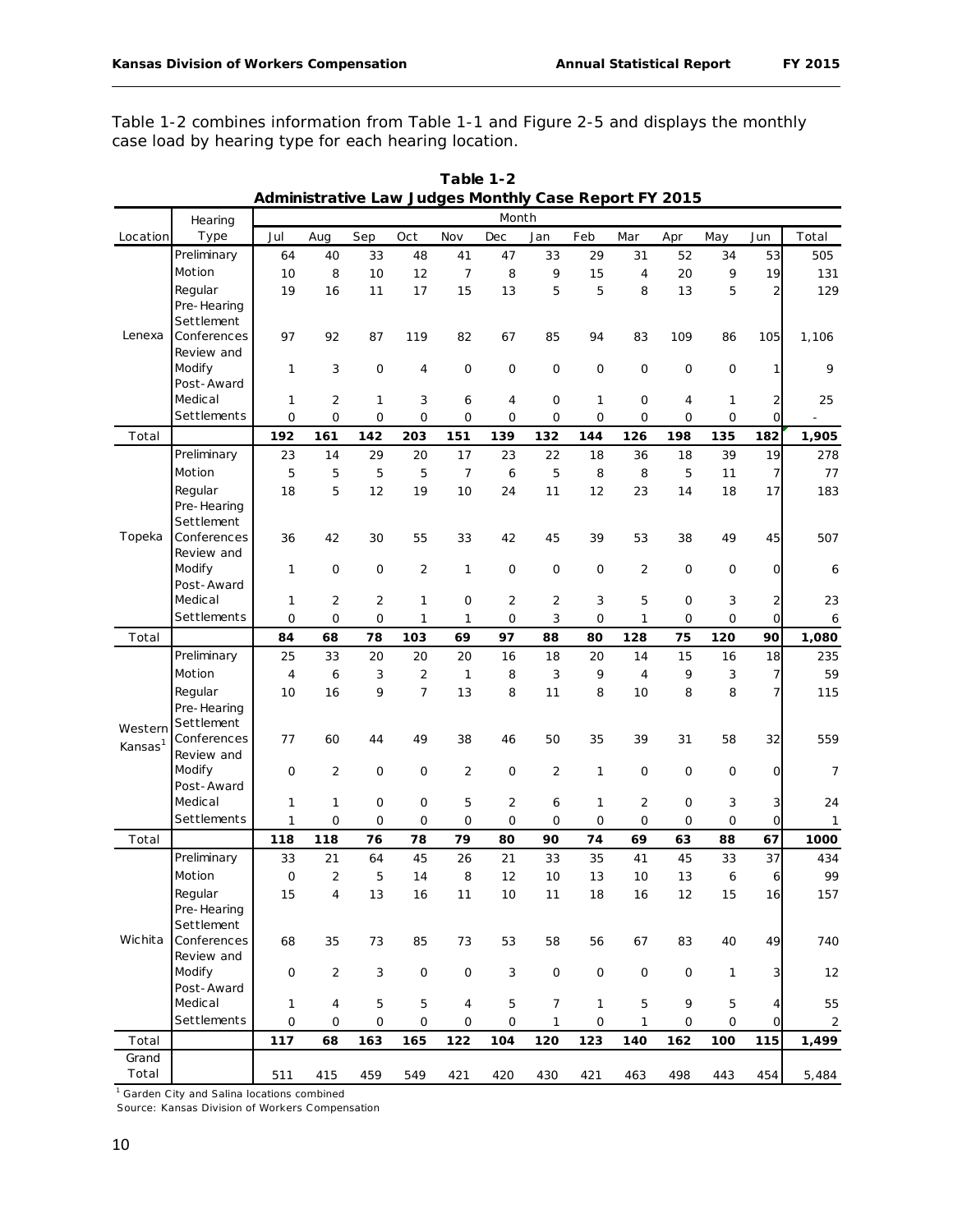Table 1-3 displays the Administrative Law Judge preliminary order activity. It represents requests by order type and whether each was denied or granted.

|                                       |         | Granted |        |                 | Denied | Total  |        |            |
|---------------------------------------|---------|---------|--------|-----------------|--------|--------|--------|------------|
|                                       | No. of  |         | %      | No. of          |        | %      |        | % of       |
|                                       | orders  | %       | Total  | orders          | %      | Total  | No. of | Total      |
| Preliminary Order                     | granted | Granted | Orders | denied          | Denied | Orders | orders | Orders     |
| Penalty                               |         | 58.3%   | 0.7%   | 5               | 41.7%  | 0.5%   | 12     | 1.2%       |
| Change Physician                      |         | 10.0%   | 0.1%   | 9               | 90.0%  | 0.9%   | 10     | 1.0%       |
| <b>Additional Medical</b>             | 53      | 53.0%   | 5.5%   | 47              | 47.0%  | 4.9%   | 100    | 10.4%      |
| Preliminary Temporary Total & Medical | 745     | 88.6%   | 77.4%  | 96              | 11.4%  | 10.0%  | 841    | 87.3%      |
| Temporary Total                       | 81      | 73.0%   | 8.4%   | 30              | 27.0%  | 3.1%   | 111    | 11.5%      |
| Medical                               | 490     | 93.2%   | 50.9%  | 36              | 6.8%   | 3.7%   | 526    | 54.6%      |
| Temporary Total & Medical             | 153     | 83.6%   | 15.9%  | 30 <sup>l</sup> | 16.4%  | 3.1%   | 183    | 19.0%      |
| Temporary Total, not Medical          | 5       | 100.0%  | 0.5%   | n/a             | n/a    | n/a    | 5      | 0.5%       |
| Medical, not Temporary Total          | 16      | 100.0%  | 1.7%   | n/a             | n/a    | n/a    | 16     | 1.7%       |
| Total Preliminary Orders*             | 806     | 83.7%   | 83.7%  | 157             | 16.3%  | 16.3%  |        | 963 100.0% |

**Table 1-3 Administrative Law Judges Preliminary Order Activity FY 2015**

\*Does not include terminating orders.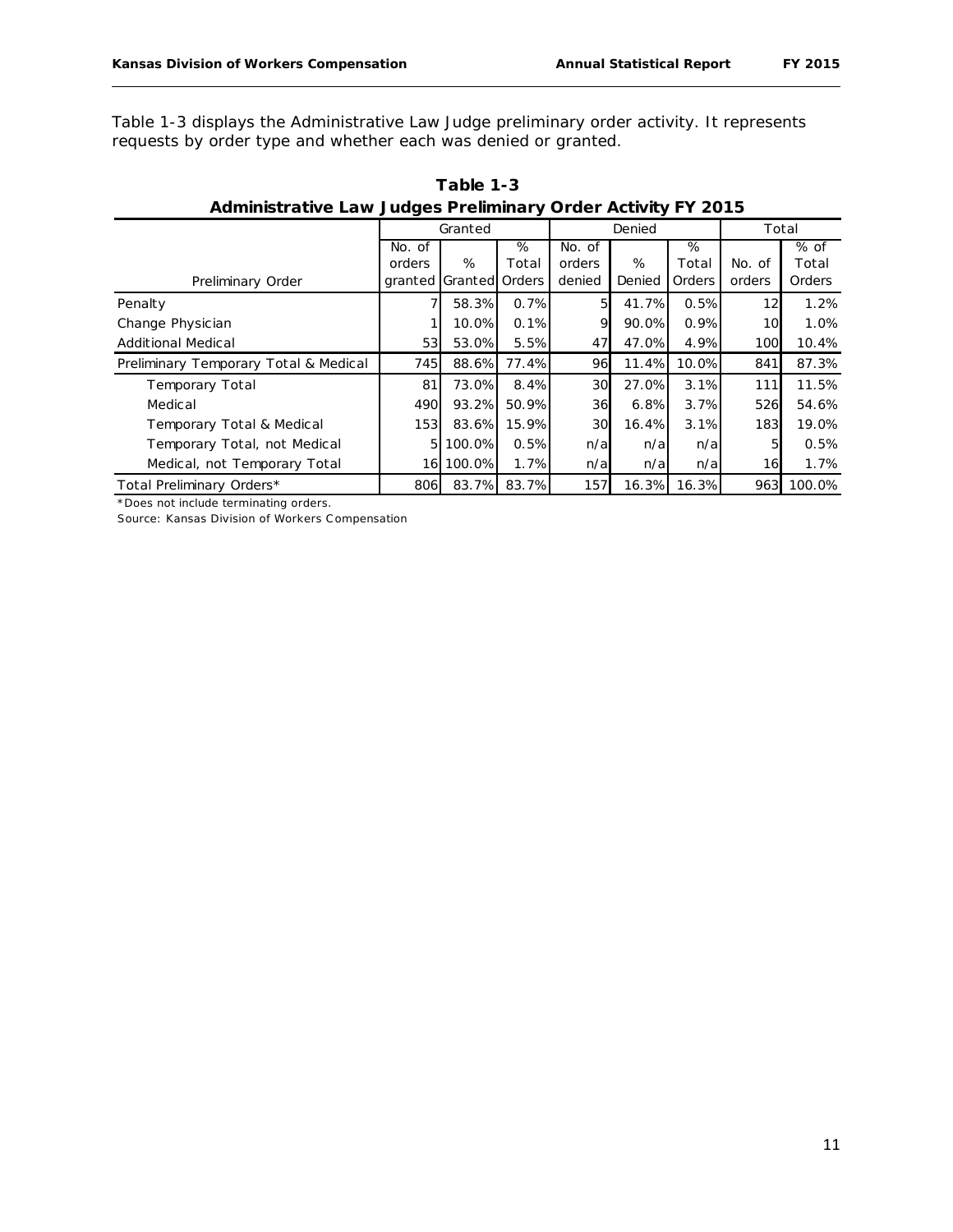#### **LEGAL SECTION**

#### **Medical Services**

#### **Objective**

The medical services section develops a fee schedule at least biennially that is reasonable, fair and sufficient to ensure availability of treatment for workers compensation clients. The section mediates concerns between providers and payers/employers and monitors medical issues relating to workers compensation.

#### **Tasks**

- Publish *[The Kansas Workers Compensation Schedule of Medical Fees](http://www.dol.ks.gov/Files/PDF/KWC300.pdf)*.
- Provide both administrative and developmental services for the medical fee schedule.
- Administer utilization and peer review programs.
- Act as a liaison for all parties involved in health care-related workers compensation issues.
- Work closely with the National Council on Compensation Insurance (NCCI) and provider communities to assure that payments to health care providers remain current, reasonable and fair.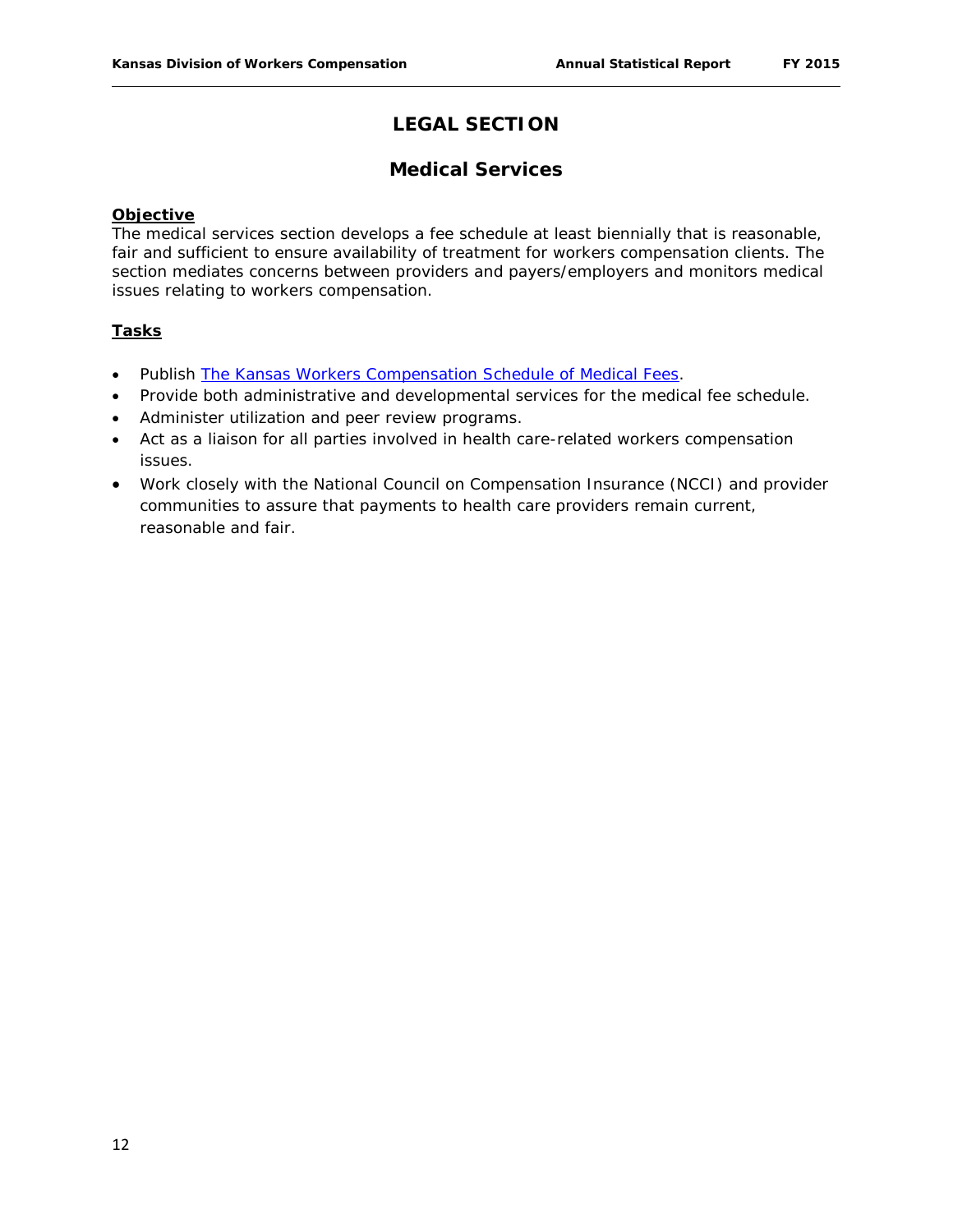#### **LEGAL SECTION**

#### **Fraud and Abuse**

#### **Objective**

To protect the employee, employer and insurance carrier from fraudulent and/or abusive acts and practices; ensure businesses within the state are compliant in maintaining workers compensation insurance coverage; and ensure the division receives reports of injury within the time period set by statute.

#### **Tasks**

- Review referrals or allegations of fraud or abuse to determine need to investigate these violations of the workers compensation laws, as set forth in K.S.A. 44-532, K.S.A. 44- 557, K.S.A. 44-5,120 and K.S.A. 44-5,125.
- Refer allegations to another state or federal agency if the fraud and abuse unit lacks jurisdiction over the matter.
- Investigate referrals by interviewing witnesses and collecting evidence to eventually create and submit summaries to the assistant attorney general or the Kansas Insurance Department if the misconduct is on the part of an insurance agent or company.
- Initiate criminal or administrative action against individuals and entities.
- Testify in administrative and criminal actions.
- Form and maintain liaisons with law enforcement groups and special investigation units within the insurance industry.
- Collect fines or restitution requested by a judge or hearing officer.

#### **Quick Facts**

#### **Referrals**

- 495 total referrals received (see Table 1-4 on the following page for a breakdown by referral type)
- 489 total cases investigated of which 407 were compliance cases, 87 were fraud/abuse cases and two were criminal case

#### **Prosecutions**

- 57 cases referred for administrative charges
- One criminal case was prosecuted in Seward County

#### **Collections**

- \$430,737.61 assessed in fines and restitution
- \$315,251.45\* total collected with \$17,859.97 in fraud and abuse fines (K.S.A 44-5,120), \$297,391.48 in compliance fines (K.S.A. 44-532 & 44-557); of the total collected \$3,229.05 went to restitution

\* Money received as a result of compliance violations is deposited in the state treasury to the credit of the workers compensation fund. Money received as a result of fraud and failure to timely file accident reports is deposited in the state treasury and credited to the workers compensation fee fund.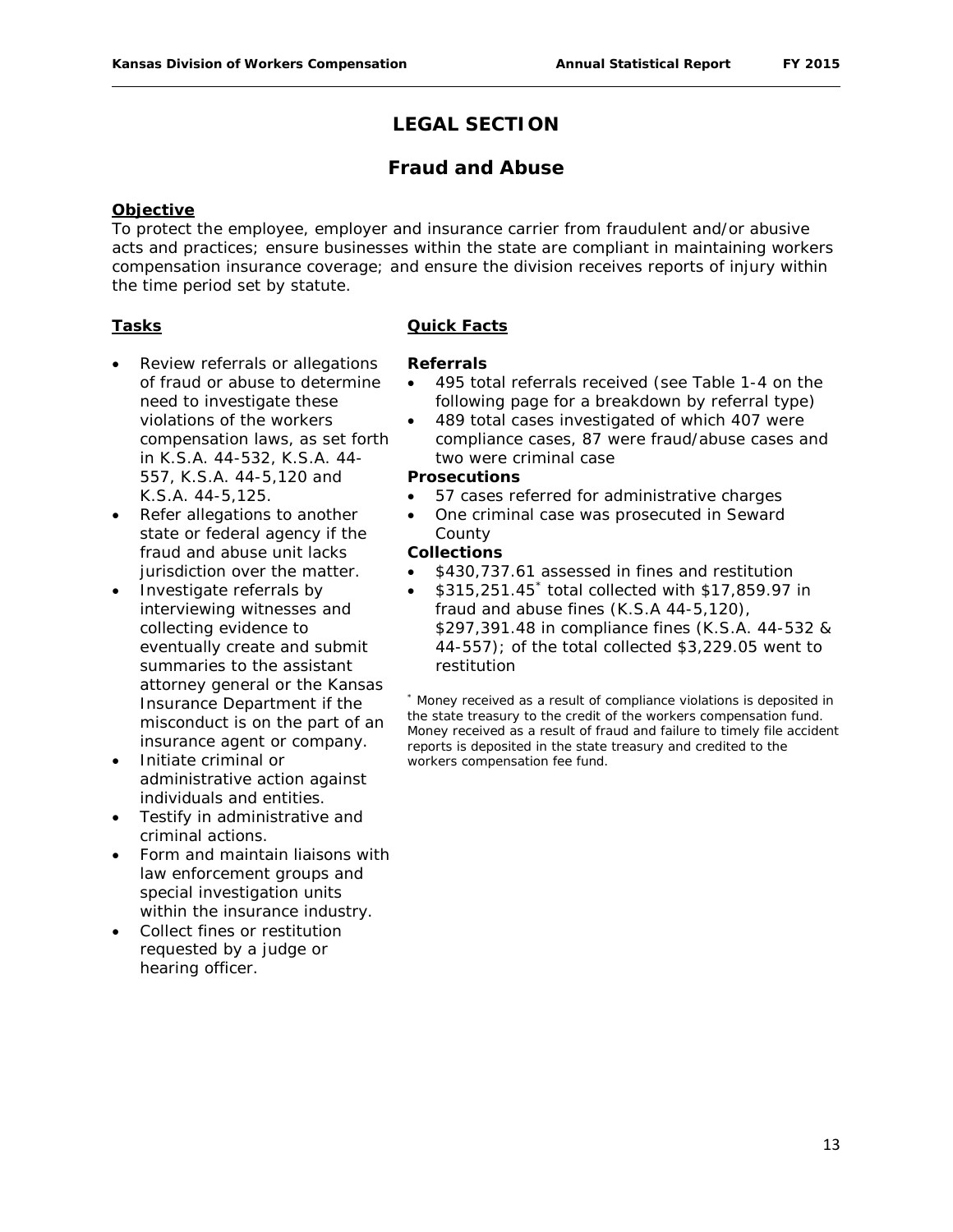#### **Table 1-4 Number of Fraud, Abuse and Compliance Cases Reported by Referral FY 2015**

| Type of Fraud, Abuse and Compliance Referrals                                                                                                                                                                 | Total |
|---------------------------------------------------------------------------------------------------------------------------------------------------------------------------------------------------------------|-------|
| Obtaining or denying benefits by making false statements either orally or<br>written: K.S.A. 44-5,120 (d)(4)(A)                                                                                               | 33    |
| Refusing to pay compensation as and when due: K.S.A. $44-5,120(d)(18)$                                                                                                                                        | 3     |
| Obtaining or denying payments of workers compensation benefits for any<br>person by misrepresenting or concealing a fact; K.S.A 44-5, 120(d)(4)(B)                                                            | 3     |
| Collecting from an employee, through a deduction from wages or a<br>subsequent fee, any premium or other fee paid by the employer to obtain<br>workers compensation insurance coverage K.S.A. 44-5,120 (d)(1) | 3     |
| Refusing or failing to make prompt delivery to the employee or legal<br>beneficiary as a result of a settlement, agreement, order or award; K.S.A<br>$44-5, 120$ (d) (10)                                     | 2     |
| Failing to maintain workers compensation insurance when required: K.S.A.<br>44-532 (d)                                                                                                                        | 407   |
| Employers duty to report accidents: K.S.A. 44-557                                                                                                                                                             | 29    |
| All other fraudulent and abusive practices                                                                                                                                                                    | 15    |
| Total                                                                                                                                                                                                         | 495   |

Source: Kansas Division of Workers Compensation

#### **FRAUD HOTLINE FRAUD E-MAIL ADDRESS**

 1-800-332-0353 24 hrs/day wcfraud@dol.ks.gov 1-785-296-4000 ext. 2174 (8:00 a.m.-5:00 p.m.)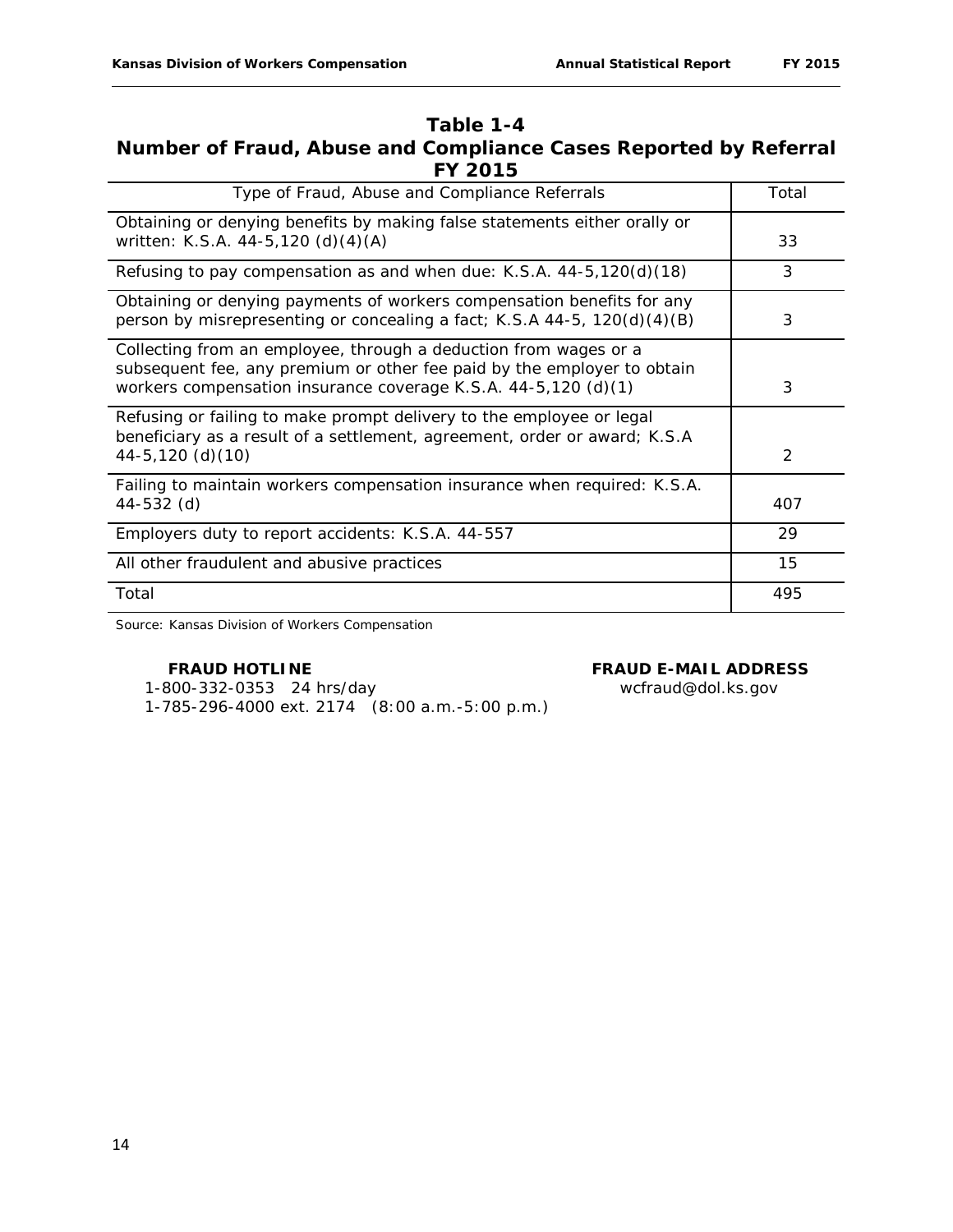#### **Ombudsman**

#### **Objective**

Assist injured workers, employers and other parties to protect their rights under the Workers Compensation Act.

#### **Tasks**

- Provide technical assistance to all parties on workers compensation issues.
- Assist unrepresented claimants in obtaining a hearing, mediation or appeal.
- Conduct presentations and provides training opportunities to interested parties.
- Utilize the Web to increase public awareness through online forms and coverage verification.





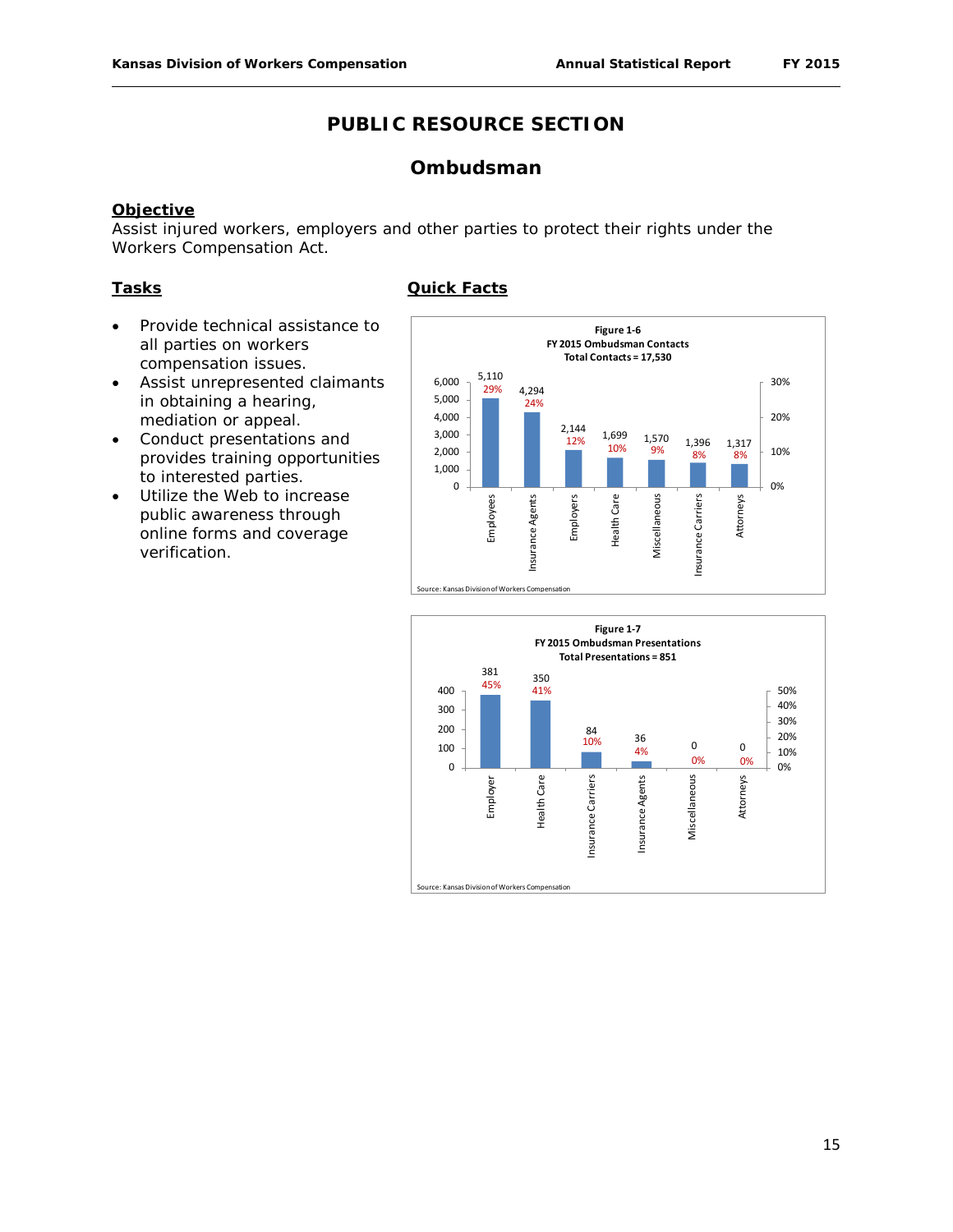#### **Mediation**

#### **Objective**

Provide a means of resolving disputes in an informal, non-adversarial setting where parties make use of a neutral third party to facilitate their discussion.

#### **Tasks**

#### **Quick Facts**

- Conduct mediation conferences in accordance with the Dispute Resolution Act.
- Mediators are approved by the director and are qualified pursuant to the Dispute Resolution Act.
- 15 average mediation contacts per week were made in FY 2015
- 17 total mediations held in FY 2015. See Table 1-5 and Figure 1-8 for a breakdown of the results of these mediations

|  | Table 1-5                 |  |
|--|---------------------------|--|
|  | FY 2015 Mediation Results |  |

|                   | <b>FY10</b> | <b>FY11</b> | <b>FY12</b> | <b>FY13</b> | <b>FY14</b>              | 15 |
|-------------------|-------------|-------------|-------------|-------------|--------------------------|----|
| Resolved          | 12          | 44          | 25          | 8           | $\overline{\phantom{0}}$ |    |
| Partly resolved   | C<br>د      | 21          | 10          | ◠           |                          |    |
| Unresolved        | 19          | 10          | 14          | 12          | 6                        |    |
| <b>Total Held</b> | 34          | 75          | 49          | 22          | a                        |    |

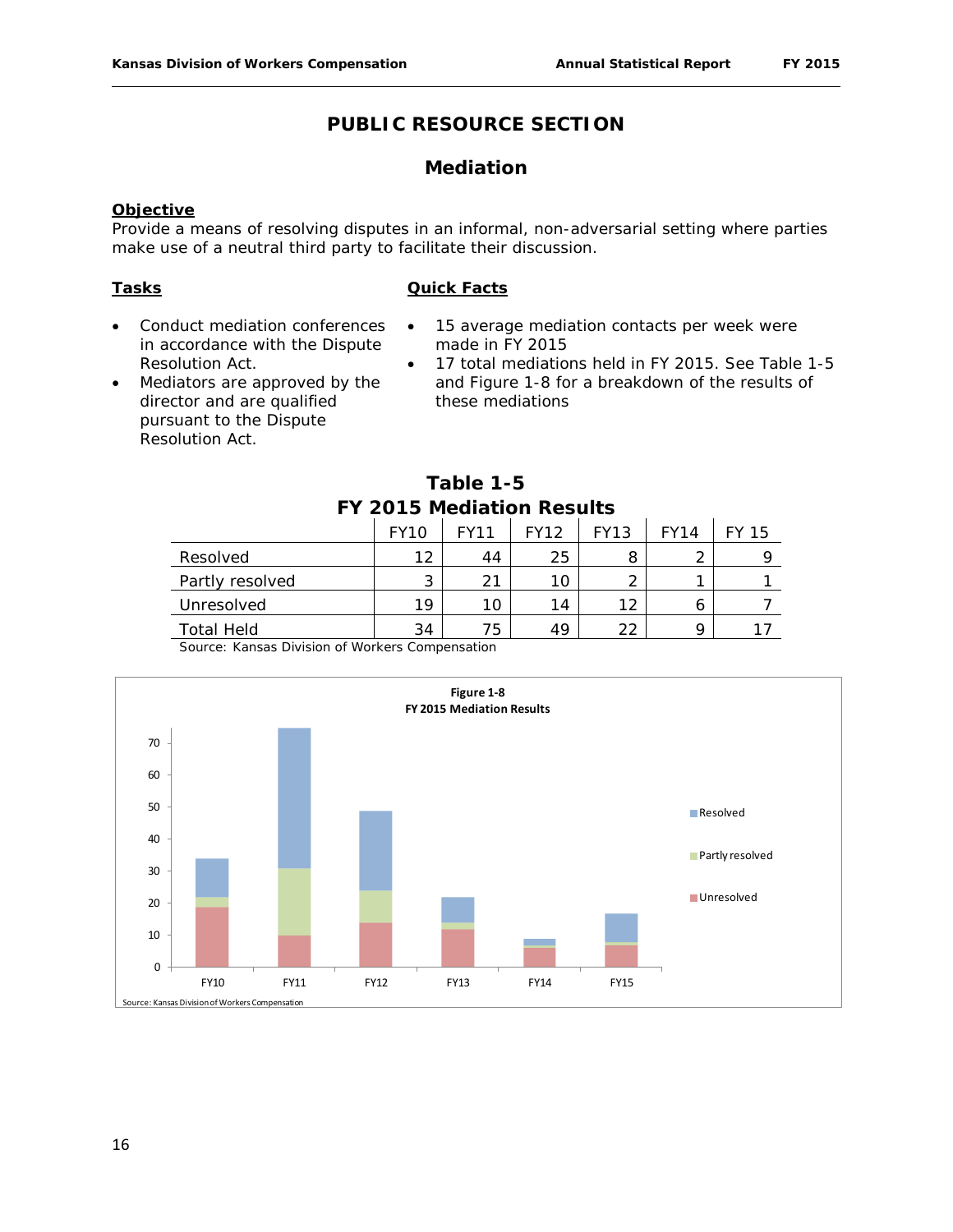#### **Seminar Planning**

#### **Objective**

Produce an education-based event to share information about Kansas workers compensation through formal and informal sessions.

#### **Tasks**

#### **Quick Facts**

- Guide staff and external planning committee members to develop agenda and select presenters.
- Establish syllabus and learner objectives for each topic.
- Develop Web and printed promotion.
- Prepare and submit continuing education applications.
- Issue credits and maintains continuing education credits awarded for a five-year period.
- 41<sup>st</sup> Annual Workers Compensation Seminar was held at the Overland Park Convention Center on September 29 & 30, 2015
- Seminar hosted a total of 625 attendees
- There were two levels of corporate sponsorship: 13 companies contributed at the gold level 39 contributed at the silver level
- 102 companies exhibited
- Continuing education credits were issued to: 254 attorneys
	- 72 nurses
	- 35 certified case managers
- Additional assistance was provided to 25 licensed or certified attendees who required proof of attendance to file for continuing education credits that KDOL did not pre-approve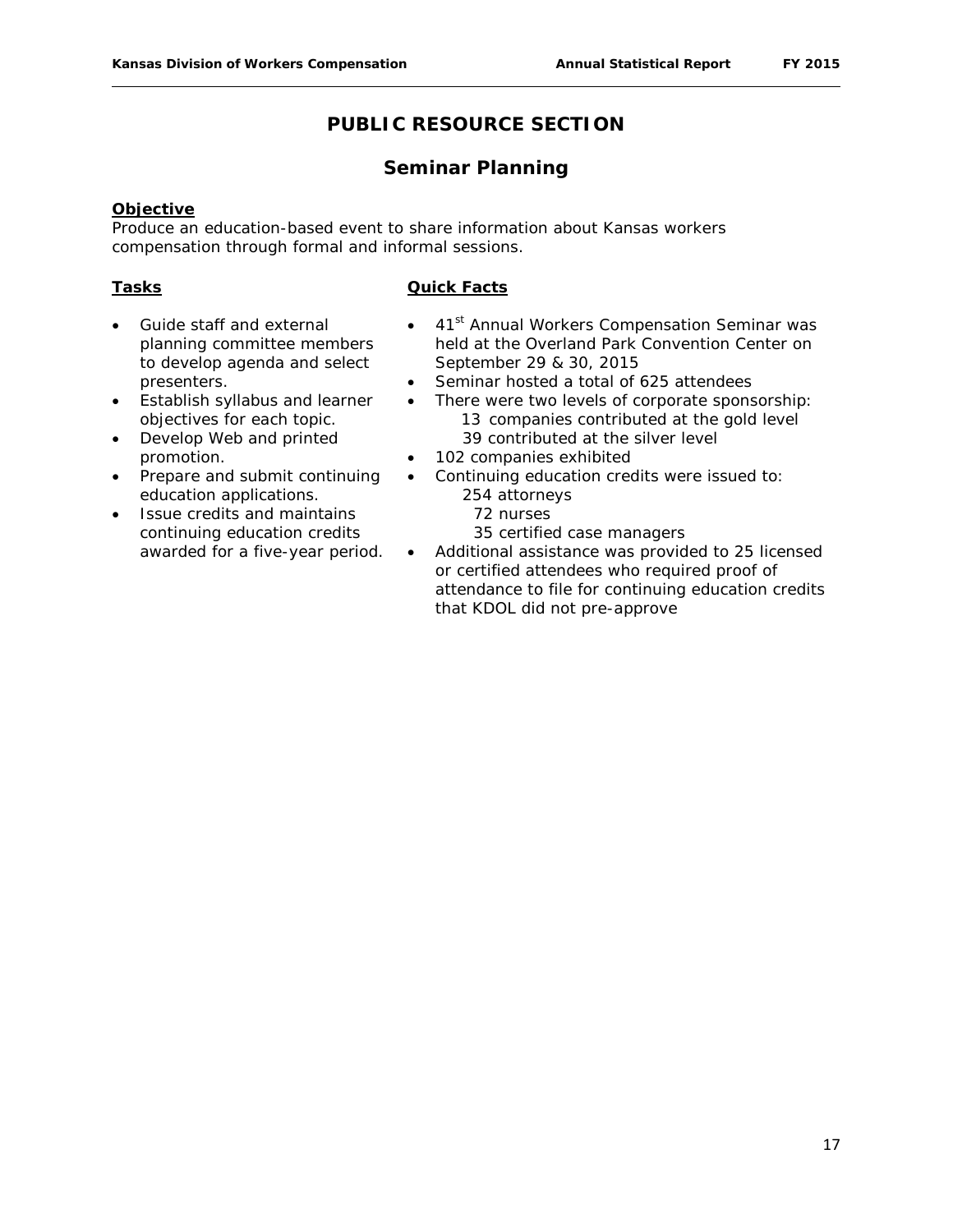#### **Applications**

#### **Objective**

Process all applications and motions for hearing. Create official claimant docket for records.

#### **Tasks**

#### **Quick Facts**

- Enter application for hearing into database and assigns an Administrative Law Judge.
- Generate and sends notices of hearing to involved parties.
- Enter employer request for records into database and transfers them to archives.
- Manage attorney address files in the database.
- 13,341 total applications processed including 6,760 preliminary hearing applications (see Figure 1-9 for a breakdown of types of applications)
- 5,033 contacts received and/or initiated which includes instructions to file applications, providing docketed information and clarifying information
- 14,183 employer requests entered and archived

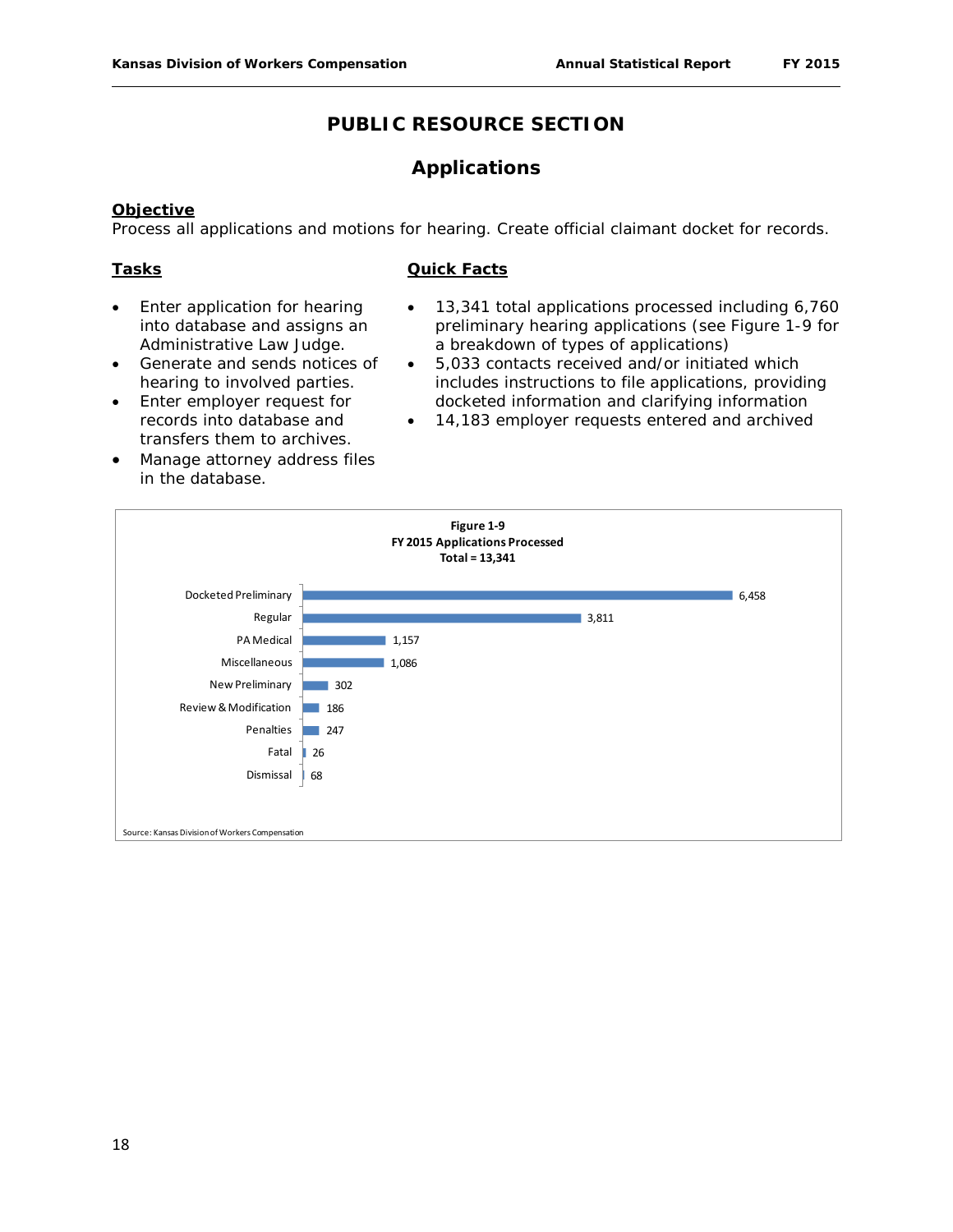#### **Research**

#### **Objective**

Conduct research on all requests for records regarding prior claim information.

#### **Tasks**

#### **Quick Facts**

- Scan documents and upload research into database. Review and enter into database
- 41,730 total requests for records researched (see Figure 1-10 for a breakdown of types of requests researched)
- 7,786 images scanned: 3,166 accident reports, 1,724 election forms and 2,896 undocketed settlements, final receipts and joint petitions
- petitions and final receipts. • Manage docketed claimant files and transfers to archives.

all awards, settlements, joint

• 7,414 awards, settlements, joint petitions and final receipts entered into the database

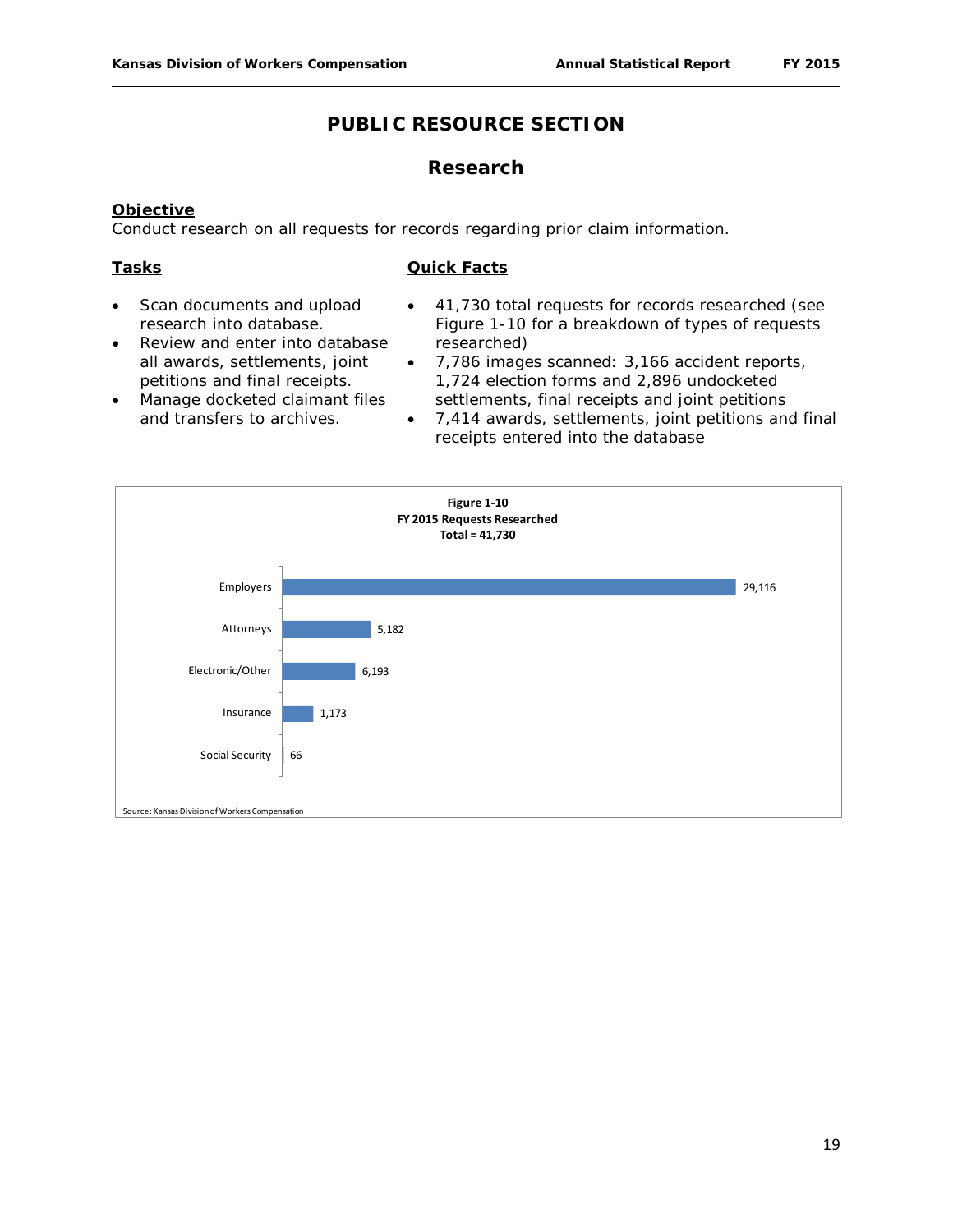#### **Rehabilitation**

#### **Objective**

Coordinate provision of vocational rehabilitation services to injured workers under the Kansas Workers Compensation Act.

#### **Tasks**

- Determine whether professionals and entities qualify to provide vocational rehabilitation services to injured workers based on ability to meet regulatory standards.
- Monitor services provided to injured workers.
- Review documentation submitted by qualified rehabilitation providers to determine the need for referral to other vocational programs and services.
- Provide technical assistance to qualified vocational rehabilitation providers.

#### **Quick Facts**

- 175 closure reports of medical management cases were received
- Of the medical management closures, 98 resulted in a return to work (RTW) with the time-of-injury employer
- Average medical case management cost for cases closed with a return to work was \$3,206; average cost for cases closed for all other reasons was \$3,489 (case cost data was available for 77 percent of cases closed)
- Documentation for the remaining (non-RTW) 77 medical management closures were reviewed to determine whether the claimants in those cases might be in need of vocational rehabilitation or community services
- Based on reports received, 35 claimants were selected to receive informational letters on vocational rehabilitation services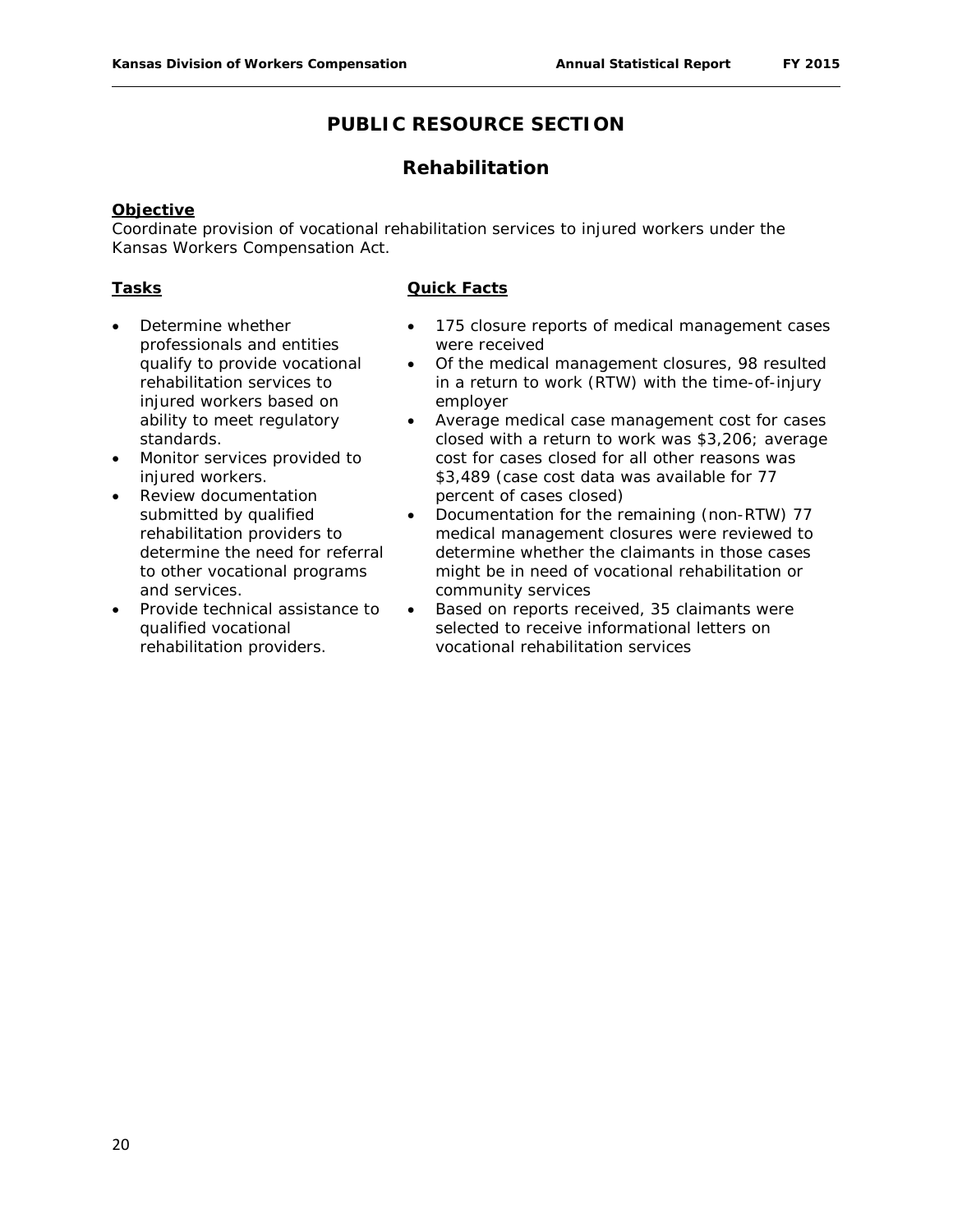#### **Accident Prevention Program**

#### **Objective**

Enforce the administrative provisions of K.S.A. 44-5,104.

#### **Background**

#### **History**

l

K.S.A. 44-5,104, part of the Kansas Workers Compensation Act, was passed in March 1993. It mandates that as a prerequisite for authority to provide workers compensation insurance coverage to Kansas employers, each insurance company or group-funded self-insurance plan is required to provide accident prevention programs upon request of the covered employer. The purpose of the program is to ensure all employers, especially the smaller employers, being provided workers compensation insurance are being provided safety and health services from their insurer.

The Accident Prevention (AP) Program was started in 1994 by the newly-created Industrial Safety and Health Section of the Kansas Division of Workers Compensation.[2](#page-33-0) For several years, monitoring and data compilation were done by hand, a laborious process. In 2009, the program administrator at that time began working with the Information Technology (IT) division of the Kansas Department of Labor (KDOL) to design and develop an automated reporting and monitoring system. The team made the K-ISH 28 form interactive and ready for access online along with the accompanying Excel spreadsheet. A website was created for use by the AP administrator to access the database, monitor reporting by insurers, communicate with insurers by mass emailed notices, and compile data to provide information for annual reports to the Secretary of KDOL. This online reporting and

monitoring system formally launched in mid-2012. In 2015, administrative responsibility for this program was transferred to the Division of Workers Compensation.

#### **Challenges**

A continuing challenge with this program has been getting insurers to keep contact information updated in a timely manner so that emailed notices are delivered to the person in each company who is currently responsible for reporting to the state. With the downturn in the economy beginning in 2008, there has been an increase in downsizing, mergers, acquisitions and divestitures, all of which often impact company staffing assignments.

#### **Successes**

System automation has produced significant savings through ease of access to data and communication with insurers, resulting in increased productivity and more time for site inspections.

<span id="page-33-0"></span><sup>&</sup>lt;sup>2</sup> In 2005 to 2006, the Industrial Safety and Health (ISH) Section of the Division of Workers Compensation became a stand-alone division under the Kansas Department of Labor. ISH continued to administer the provisions of K.S.A. 44-5,104 (the accident prevention statute) until the early spring of 2015, when responsibility for program administration came back under the Division of Workers Compensation.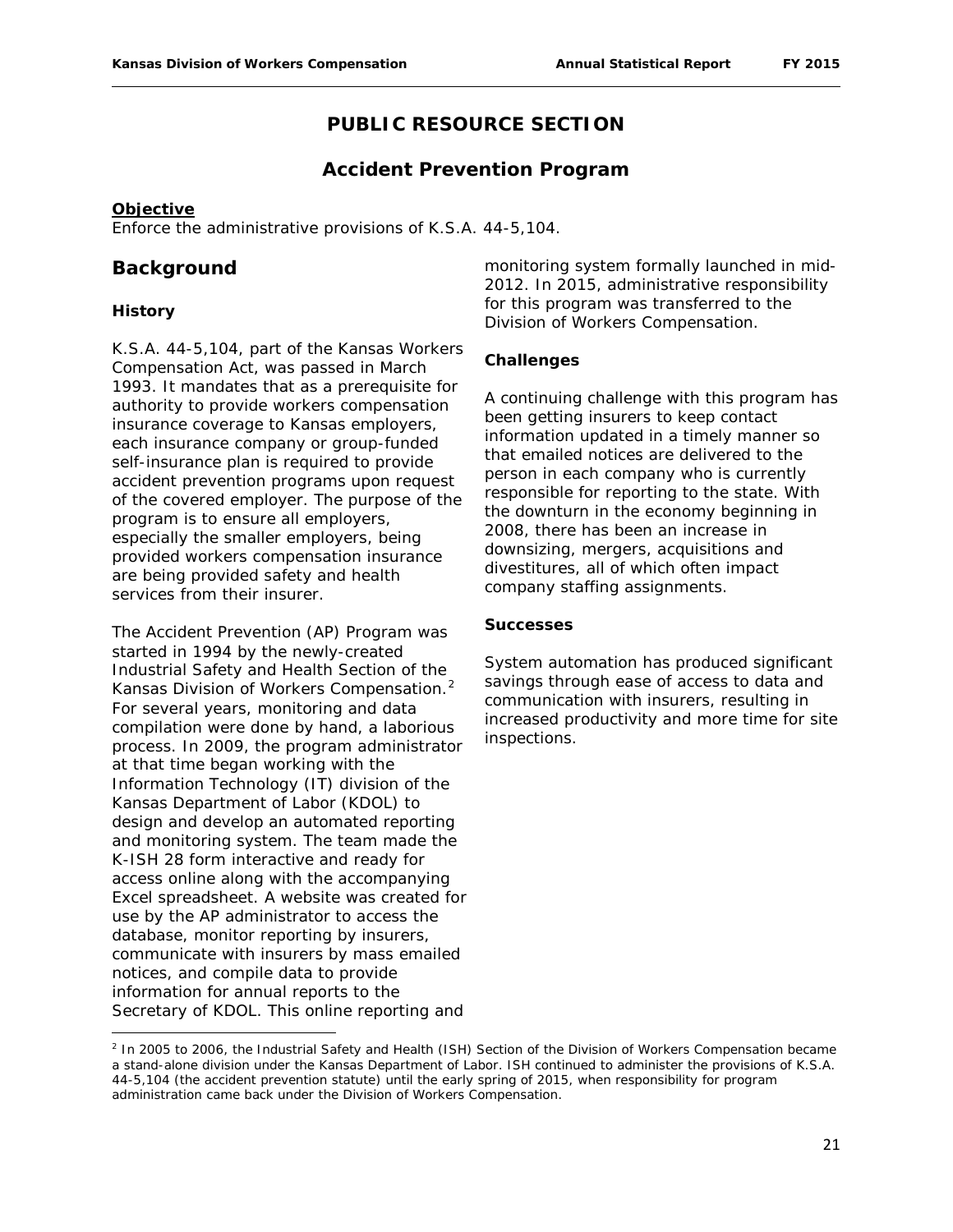#### **Tasks**

- Maintain list of insurers having current certificate to write workers compensation insurance in Kansas.
- Send annual reminder notice to insurers regarding the reporting requirement.
- Monitor reporting to identify nonresponders.
- Furnish list of nonresponders to the Commissioner of Insurance.
- Provide information to Industrial Safety and Health field safety representatives to facilitate appropriate selection of entities for premises and/or records inspection.
- Ensure that insurers are using properly qualified field safety staff.
- Submit annual report to the Directors of Industrial Safety and Health and Workers Compensation.
- Maintain up-to-date content of Accident Prevention reporting instructions.
- Maintain proper functioning of online Accident Prevention administrative and public reporting sites, as well as make quality improvements, through interaction with KDOL's IT division.

#### **Quick Facts**

- Number of non-responders for Fiscal Year (FY) 2015 was down 100%, from nearly 20 to zero
- Total amount spent on AP services was down 21% from FY 2014, but still nearly one percent higher than the average amounts spent from Fiscal Years 2011 through 2014 (see Figure 1-11)



• Number of qualified safety staff was down only onehalf percent from 2014, but still up 23% over the 2011-2014 average, indicating staffing in the AP programs remains strong (see Figure 1-12)

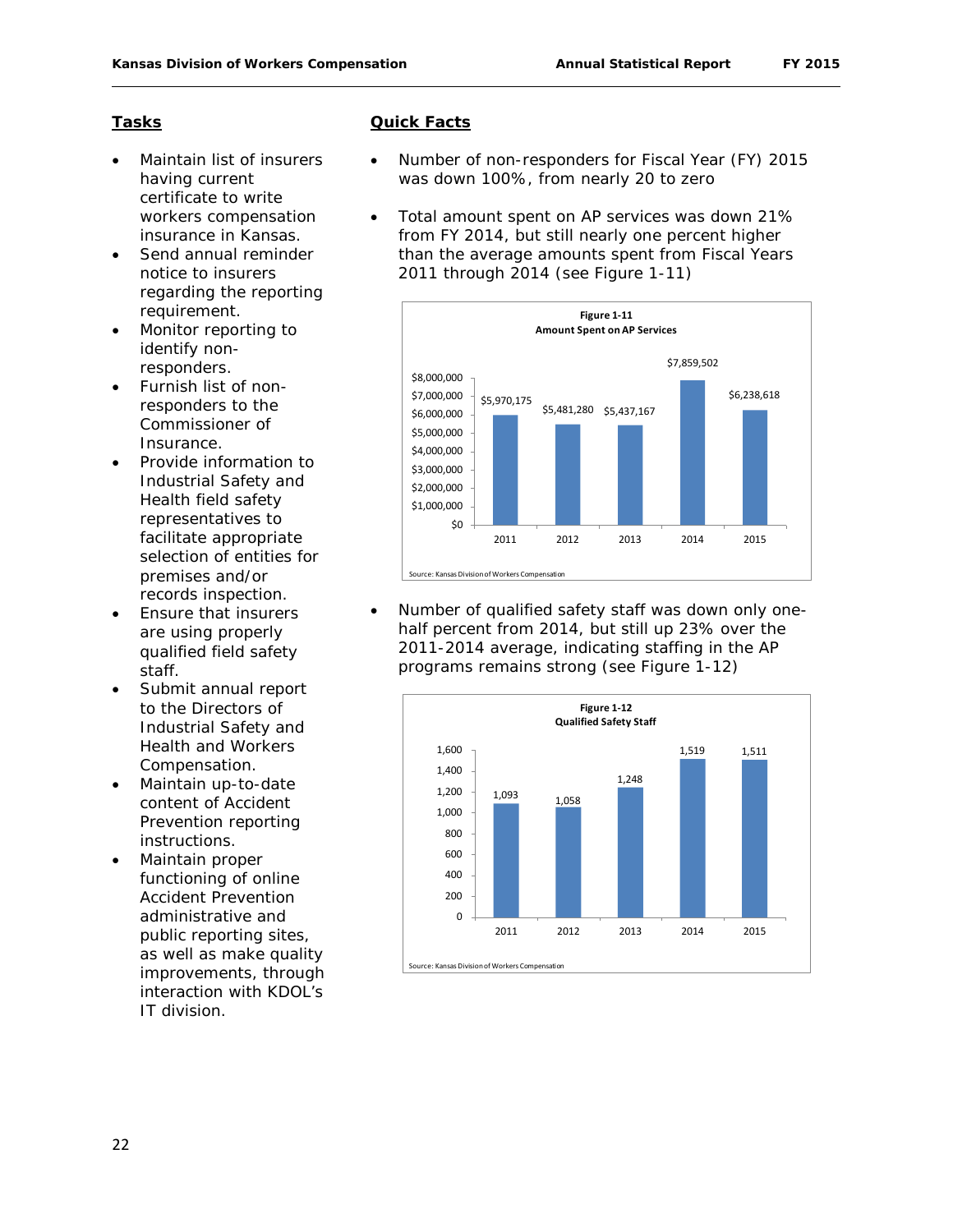#### **Quick Facts continued**

- Number of services requested by employers was up five percent over 2014 and 12% over the 2011- 2014 average (see Figure 1-13 and Table  $1-6$ ).
- Number of services provided but not requested by employers was up eight percent over 2014 but down one percent from the 2011-2014 average (see Figure 1-13 and Table 1-6).
- Total services provided were up eight percent from 2014 and one-half percent over the 2011- 2014 average (see Figure 1-13 and Table  $1-6$ ).
- Policies in force were up five percent from 2014 and six percent over the 2011-2014 average (see Figure 1- 14 and Table 1-7).
- Total FY premiums written were up five percent from 2014 and up three percent over the 2011-2014 average (see Figure 1-15 and Table 1-8).
- Total FY direct losses incurred were up 19% from 2014 but down two percent from the 2011-2014 average (see Figure 1-16 and Table 1-9).
- The premiums written to direct losses incurred ratio remained at about three to one (see Figure 1-17 and Table 1-10).



**Table 1-6**

#### **FY 2015 Accident Prevention Services by Type**

|              | Requested |         |          | Non-requested | Total |
|--------------|-----------|---------|----------|---------------|-------|
|              | Safety    | Hygiene | Training |               |       |
| <b>FY 11</b> | 709       | 65      | 457      | 6,956         | 8,187 |
| FY 12        | 820       | 60      | 534      | 7,313         | 8,727 |
| FY 13        | 1,119     | 47      | 163      | 6,915         | 8,244 |
| FY 14        | 994       | 49      | 399      | 6,235         | 7,677 |
| FY 15        | 1,194     | 59      | 259      | 6,754         | 8,266 |

Source: Kansas Division of Workers Compensation



**FY 2015 Policies in Force by Premium Table 1-7**

|                      | . . = -<br>. |        |        |        |        |  |  |
|----------------------|--------------|--------|--------|--------|--------|--|--|
| Premium              | FY 11        | FY 12  | FY 13  | FY 14  | FY 15  |  |  |
| $$0 - $5,000$        | 41,157       | 44.894 | 44,922 | 43,347 | 45,551 |  |  |
| $$5,001 - $25,000$   | 9,732        | 10.437 | 10,450 | 10.787 | 11,239 |  |  |
| $$25,001 - $50,000$  | 1,730        | 1,966  | 1.914  | 2.042  | 2,075  |  |  |
| \$50,001 - \$100,000 | 1,082        | 1,132  | 1,124  | 1,290  | 1,328  |  |  |
| Over \$100,000       | 890          | 897    | 974    | 1,206  | 1,205  |  |  |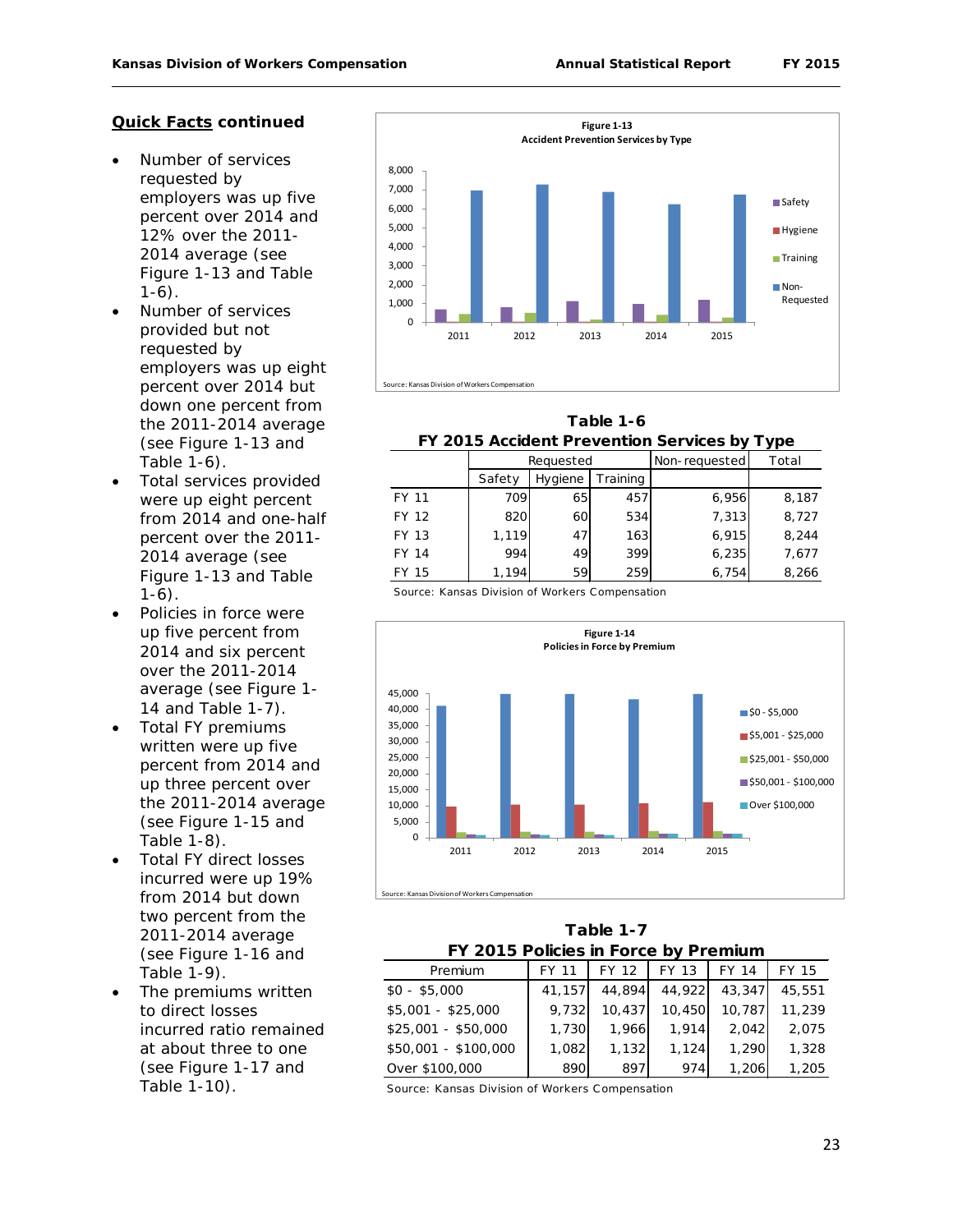

**Table 1-8 FY 2015 Premiums Written by Size**

| Premium              | FY 11        | FY 12        | FY 13        | FY 14        | FY 15                                                                 |
|----------------------|--------------|--------------|--------------|--------------|-----------------------------------------------------------------------|
| $$0 - $5,000$        | \$57,371,767 | \$72,635,602 | \$62,508,094 | \$60,864,676 | \$63,304,025                                                          |
| \$5,001 - \$25,000   |              |              |              |              | \$106,225,693 \$112,468,221 \$111,460,201 \$118,054,620 \$122,948,706 |
| $$25,001 - $50,000$  | \$60,826,117 |              |              |              | \$66,933,280 \$67,258,702 \$72,384,906 \$73,128,571                   |
| \$50,001 - \$100,000 | \$75,363,296 |              |              |              |                                                                       |
| Over \$100,000       |              |              |              |              | \$225,523,009 \$394,274,050 \$263,620,726 \$253,543,257 \$272,022,133 |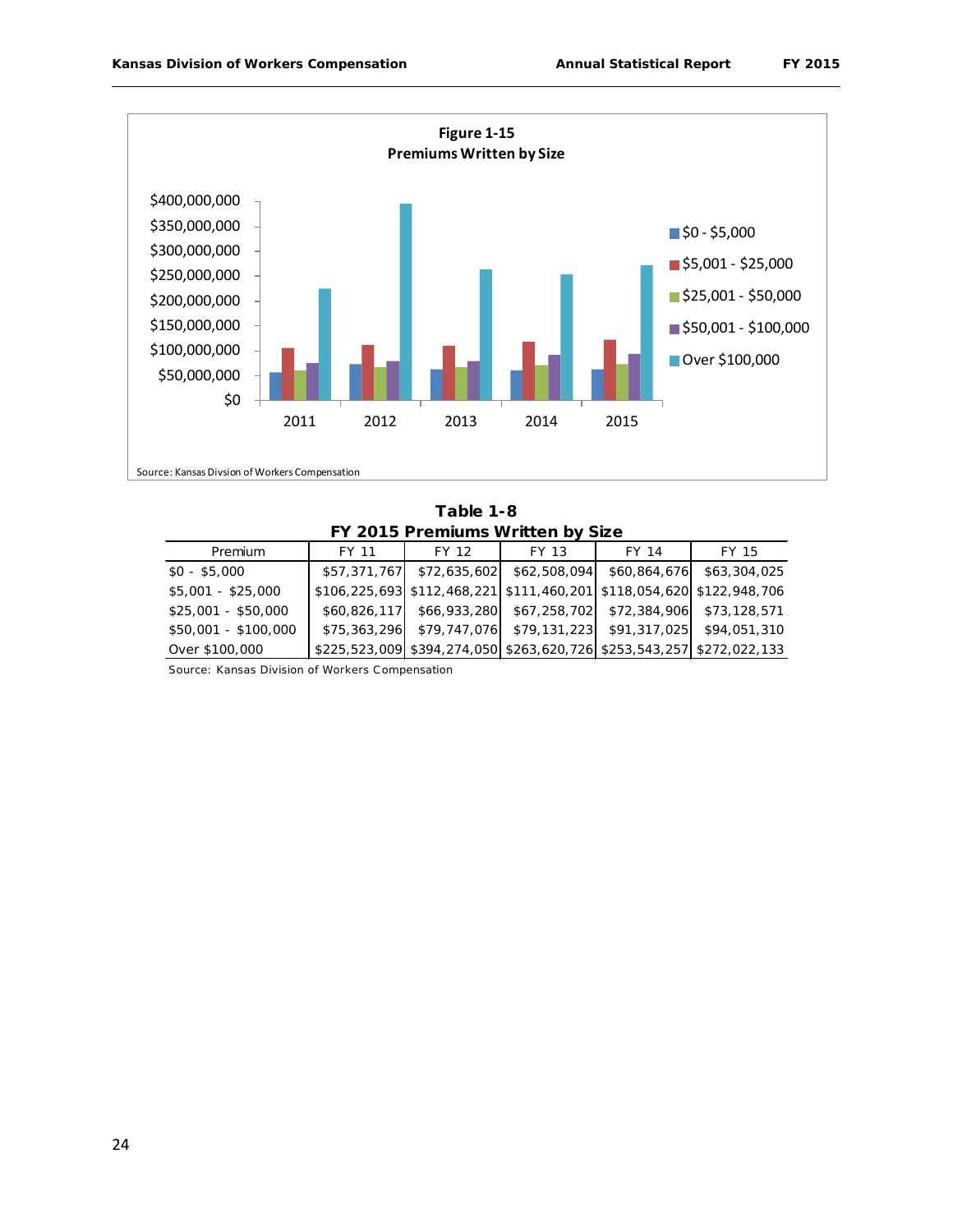

**Table 1-9 FY 2015 Direct Losses Incurred by Premium Size**

| Premium              | FY 11        | FY 12        | FY 13        | FY 14        | FY 15        |  |  |  |
|----------------------|--------------|--------------|--------------|--------------|--------------|--|--|--|
| $$0 - $5,000$        | \$27,575,837 | \$34,702,258 | \$23,583,371 | \$21,591,641 | \$41,281,908 |  |  |  |
| $$5,001 - $25,000$   | \$43,122,547 | \$57,309,377 | \$37,435,037 | \$33,211,514 | \$39,897,628 |  |  |  |
| \$25,001 - \$50,000  | \$48,079,602 | \$35,091,510 | \$24,273,491 | \$24,164,114 | \$24,753,407 |  |  |  |
| \$50,001 - \$100,000 | \$29,266,197 | \$31,720,026 | \$23,873,623 | \$29,283,058 | \$28,701,665 |  |  |  |
| Over \$100,000       | \$64,439,762 | \$86,213,335 | \$67,648,040 | \$55,859,587 | \$60,771,099 |  |  |  |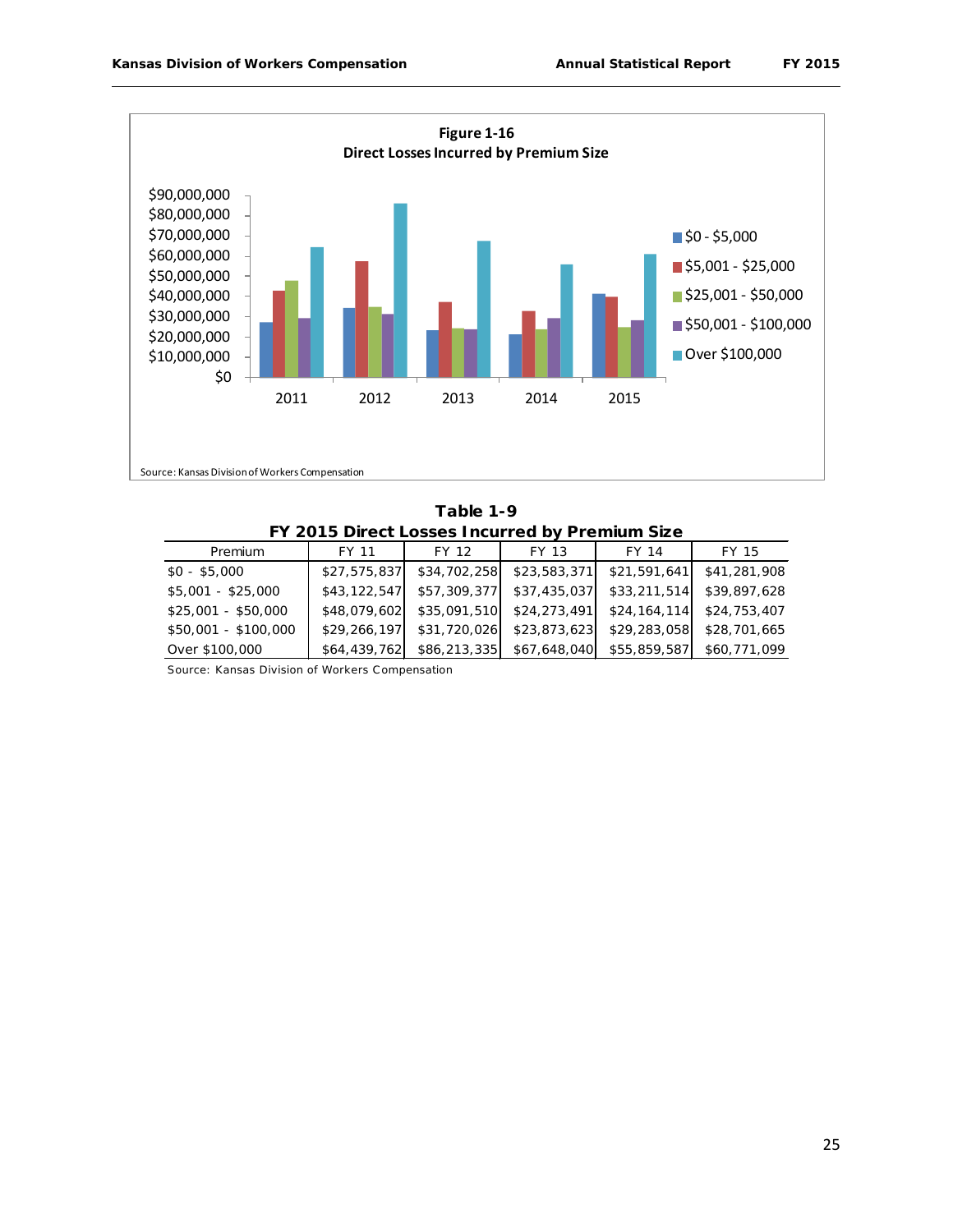

**Table 1-10 FY 2015 Percent of Direct Losses Incurred by Premium Size**

|                      |       | 19119111912 |       |              |       |
|----------------------|-------|-------------|-------|--------------|-------|
| Premium              | FY 11 | FY 12       | FY 13 | FY 14        | FY 15 |
| $$0 - $5,000$        | 13.0% | 14.2%       | 13.3% | 13.2%        | 21.1% |
| $$5,001 - $25,000$   | 20.3% | 23.4%       | 21.2% | 20.2%        | 20.4% |
| $$25,001 - $50,000$  | 22.6% | 14.3%       | 13.7% | 14.7%        | 12.7% |
| \$50,001 - \$100,000 | 13.8% | 12.9%       | 13.5% | <b>17.8%</b> | 14.7% |
| Over \$100,000       | 30.3% | 35.2%       | 38.3% | 34.0%        | 31.1% |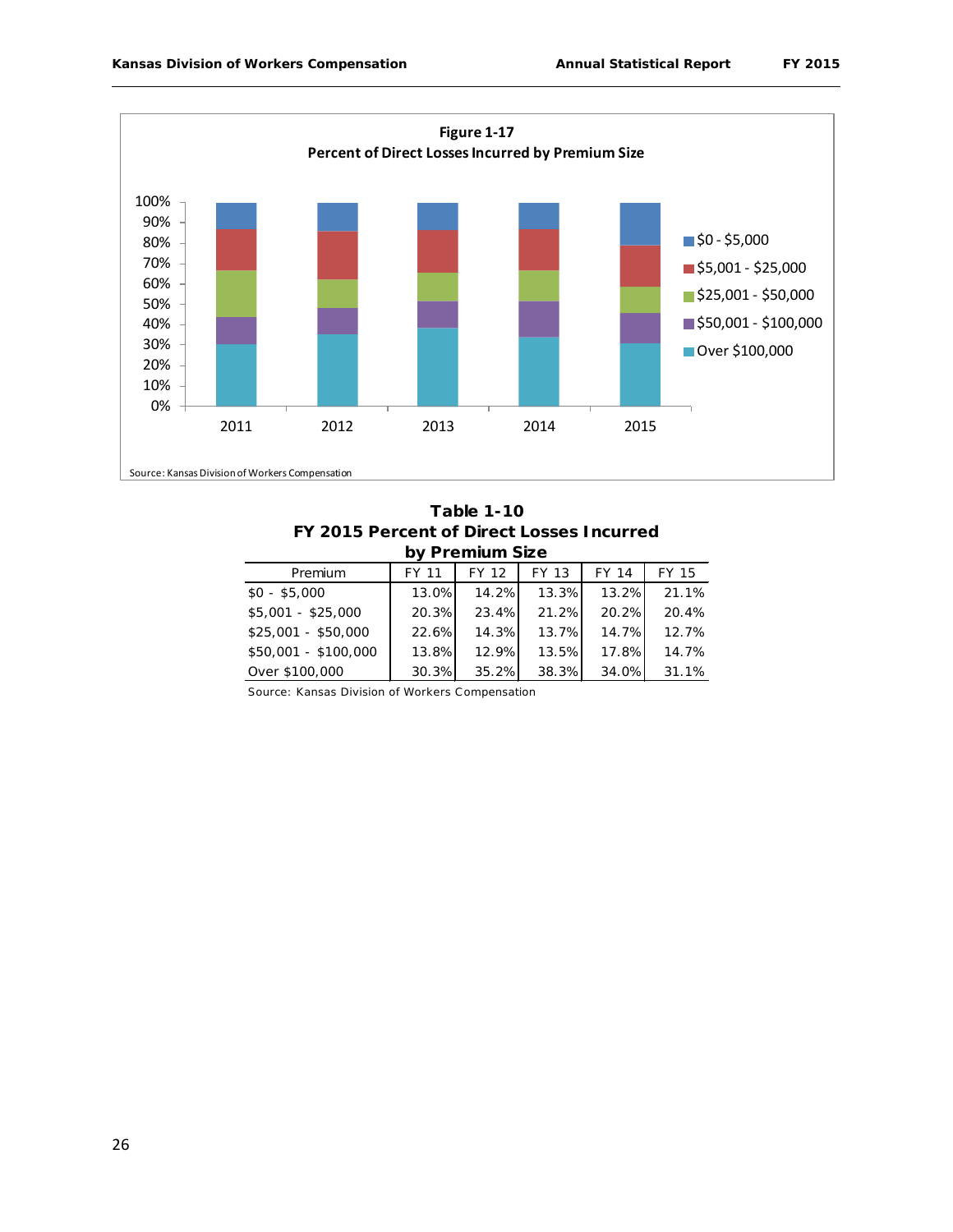## **Section 2**

## **Occupational Injuries and Illnesses in Kansas FY 2015**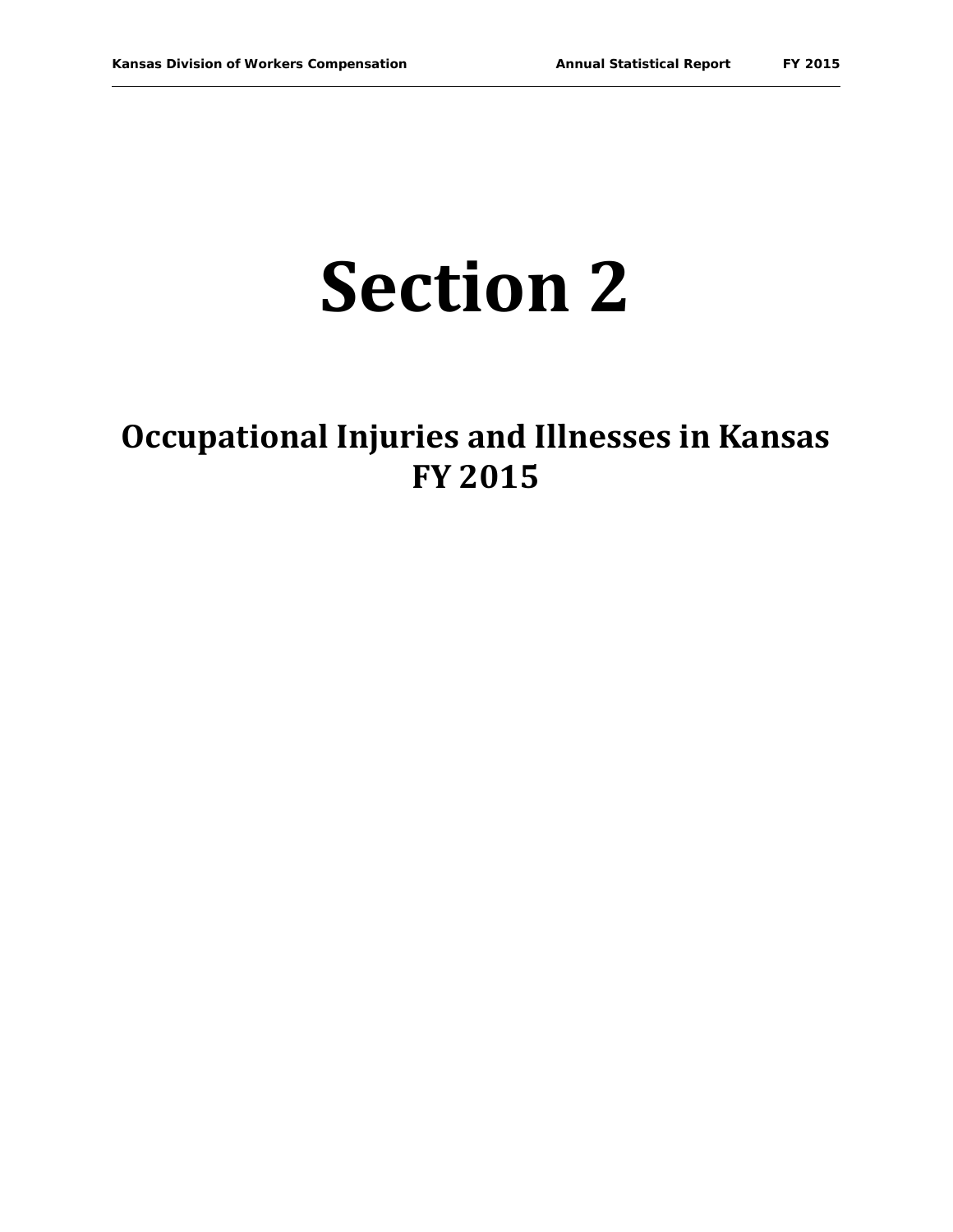#### **Background**

The State of Kansas has a compelling interest in the safety, health and productivity of its workforce. An important aspect of that commitment is the division's daily monitoring of the workplace environment and periodic analysis of the incidence and severity of occupational injuries and illnesses within the state. Every year the division publishes its decision support data for the Legislature and interested parties in the form of this *Annual Statistical Report*.

This section provides statistics on occupational injuries for all employers covered under the Workers Compensation Act through Fiscal Year 2015 (July 1, 2015 up to and including June 30, 2015). This report includes the cause, nature, body member implicated, county location and industry of the reported injuries and illnesses.

#### **Changes**

With migration to the International Association of Industrial Accident Boards and Commissions (IAIABC) Electronic Data Interchange (EDI) Release 3 standard, Kansas now only accepts the North American Industry Classification System (NAICS) 2012 codes which are a shift away from previously using both the Standard Industrial Classification (SIC) and NAICS codes. In FY 2014, reporting occupational injuries by industry codes resumed as the coding has become standardized.

Reporting occupational injuries by severity changed in FY 2013 and going forward to coincide with the mandate to electronically report first and subsequent reports of injury to the State of Kansas. This change will affect the reporting of time-lost and no timelost injuries.

Electronic reporting of occupational injuries requires Kansas to use the IAIABC EDI Release 3 standards. This standard currently does not allow the flexibility to collect the data necessary to determine time-lost and no time-lost injuries. Therefore, these two severity categories can no longer be reported. However, occupational injuries resulting in fatalities still can be identified and will continue to be reported.

#### **Data source**

Employers covered under the Workers Compensation Act are required to report all employee occupational injuries and illnesses that "incapacitate the person injured from labor or service for more than the remainder of the day, shift or turn" to the Division of Workers Compensation within 28 days of the employer becoming aware of the injury or illness.

The division is able to collect data on the entire population of workplace injuries and illnesses in Kansas because it has the legal authority to collect injury data on state and local public sector employees in addition to the private sector. $3$  This is important because the state and local public sector workforce is one of the largest employers in Kansas and reports a significant percentage of the total workplace injuries and illnesses each year.

<span id="page-40-0"></span> $\overline{\phantom{a}}$ <sup>3</sup> Under its commerce power granted by the United States Constitution, and as interpreted by the United States Supreme Court (See *U.S.* v. *Lopez*, 514 U.S. 558-559 (1995); "[there are] three broad categories of activity that Congress may regulate under its commerce power…Congress may regulate the use of the channels of interstate commerce…Congress is empowered to regulate and protect the instrumentalities of interstate commerce, or persons or things in interstate commerce, even though the threat may come only from intrastate activities…Congress' commerce authority includes the power to regulate those activities having a substantial relation to interstate commerce,…i.e., those activities that substantially affect interstate commerce." The federal government can require employers to log all occupational injuries and illnesses and report them to BLS and/or OSHA. The United States Constitution, however, does not give Congress the authority to regulate the states (and its political subdivisions) as states and therefore, compel them to report the workplace injuries of state and local public servants to the Bureau of Labor Statistics.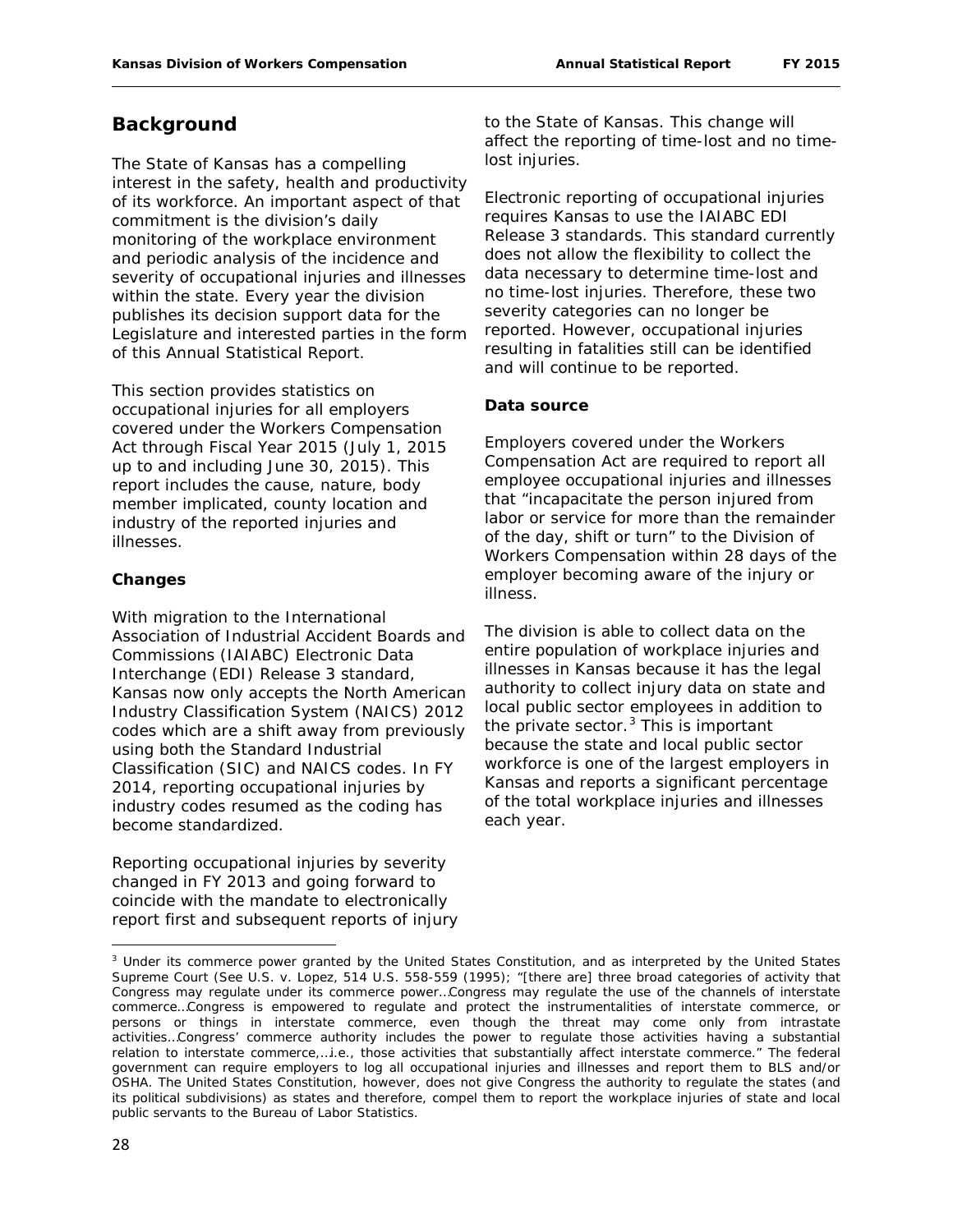#### **Total Kansas Occupational Injuries and Illnesses**

#### **Aggregate total**

Table 2-1 and Figure 2-1 show the aggregate totals of Kansas' occupational injuries and illnesses from FY 2006 to FY 2015.

- There were 50,568 total occupational injuries and illnesses reported to the Division of Workers Compensation during FY 2015. The FY 2015 total reflects all accidents occurring during the year, including fatalities, and represents a decrease of 3,429 reported injuries and illnesses, or a 6.4 percent decrease, from the previous year's total.
- From another perspective, 139 employees per day were either injured or killed on the job in Kansas last fiscal year.
- The average annual decrease between FY 2006 and FY 2015 of the total occupational injuries and illnesses reported is 2.9 percent and the overall decrease is 24 percent. Figure 2-2 shows the trend of annual changes in total accidents compared to incidence rates.

| Table 2-1                                               |
|---------------------------------------------------------|
| <b>Total Kansas Occupational Injuries and Illnesses</b> |
| FY 2006 - FY 2015                                       |

| <b>Fiscal Year</b>                               | Total  | Annual<br>Change | Avg<br>Annual<br>Change | Total<br>Change |
|--------------------------------------------------|--------|------------------|-------------------------|-----------------|
|                                                  |        |                  | $-2.89%$                | $-23.92\%$      |
| FY 06                                            | 66.469 |                  |                         |                 |
| FY 07                                            | 69,211 | 4.13%            |                         |                 |
| FY 08                                            | 70,263 | 1.52%            |                         |                 |
| FY 09                                            | 63.130 | $-10.15%$        |                         |                 |
| FY 10                                            | 58.188 | $-7.83%$         |                         |                 |
| FY 11                                            | 58.296 | 0.19%            |                         |                 |
| FY 12                                            | 58,252 | $-0.08%$         |                         |                 |
| FY 13                                            | 56.009 | $-3.85%$         |                         |                 |
| FY 14                                            | 53.997 | $-3.59%$         |                         |                 |
| FY 15                                            | 50,568 | $-6.35%$         |                         |                 |
| Coursey, Kansas Division of Warkers Compansation |        |                  |                         |                 |

Source: Kansas Division of Workers Compensation

#### **Incidence rate**

One limit of reporting aggregate totals is they do not account for year-to-year changes in the Kansas workforce population. For a fair year-to-year comparison of occupational injury and illness behavior in Kansas, the division calculates its own occupational injury incidence rates (see Appendix A). The incidence rate per 100 full-time equivalent workers (FTE) is displayed in Table 2-2 and Figure 2-1. There is no absolute acceptable level of injury incidence. However, relatively speaking, the lower the rate of injury the better.

- The total occupational injuries and illnesses incidence per 100 full-time equivalent workers (FTE) in the private and public sectors in Kansas was 3.7 in FY 2015. This was a decrease by 7.5 percent from last fiscal year.
- The average annual decrease between FY 2006 and FY 2015 of the incidence rate per 100 full-time workers (FTE) for total occupational injuries and illnesses is 3.4 percent and the overall decrease is 27.4 percent. Figure 2-2 shows the trend of annual changes in total accidents compared to incidence rates.

| Table 2-2                                               |
|---------------------------------------------------------|
| <b>Total Kansas Occupational Injuries and Illnesses</b> |
| Incidence Rate* FY 2006 - FY 2015                       |

|                    |       |          | Avg      |           |
|--------------------|-------|----------|----------|-----------|
|                    |       | Annual   | Annual   | Total     |
| <b>Fiscal Year</b> | Total | Change   | Change   | Change    |
|                    |       |          | $-3.43%$ | $-27.42%$ |
| FY 06              | 5.07  |          |          |           |
| <b>FY 07</b>       | 5.15  | 1.58%    |          |           |
| <b>FY 08</b>       | 5.17  | 0.39%    |          |           |
| FY 09              | 4.67  | $-9.67%$ |          |           |
| FY 10              | 4.47  | $-4.28%$ |          |           |
| FY 11              | 4.51  | 0.89%    |          |           |
| FY 12              | 4.43  | $-1.77%$ |          |           |
| FY 13              | 4.18  | $-5.64%$ |          |           |
| FY 14              | 3.98  | $-4.78%$ |          |           |
| FY 15              | 3.68  | $-7.54%$ |          |           |

\*Per 100 Full-time Equivalent Non-Federal Workers

Source: Kansas Division of Workers Compensation, Kansas Labor Market Information Services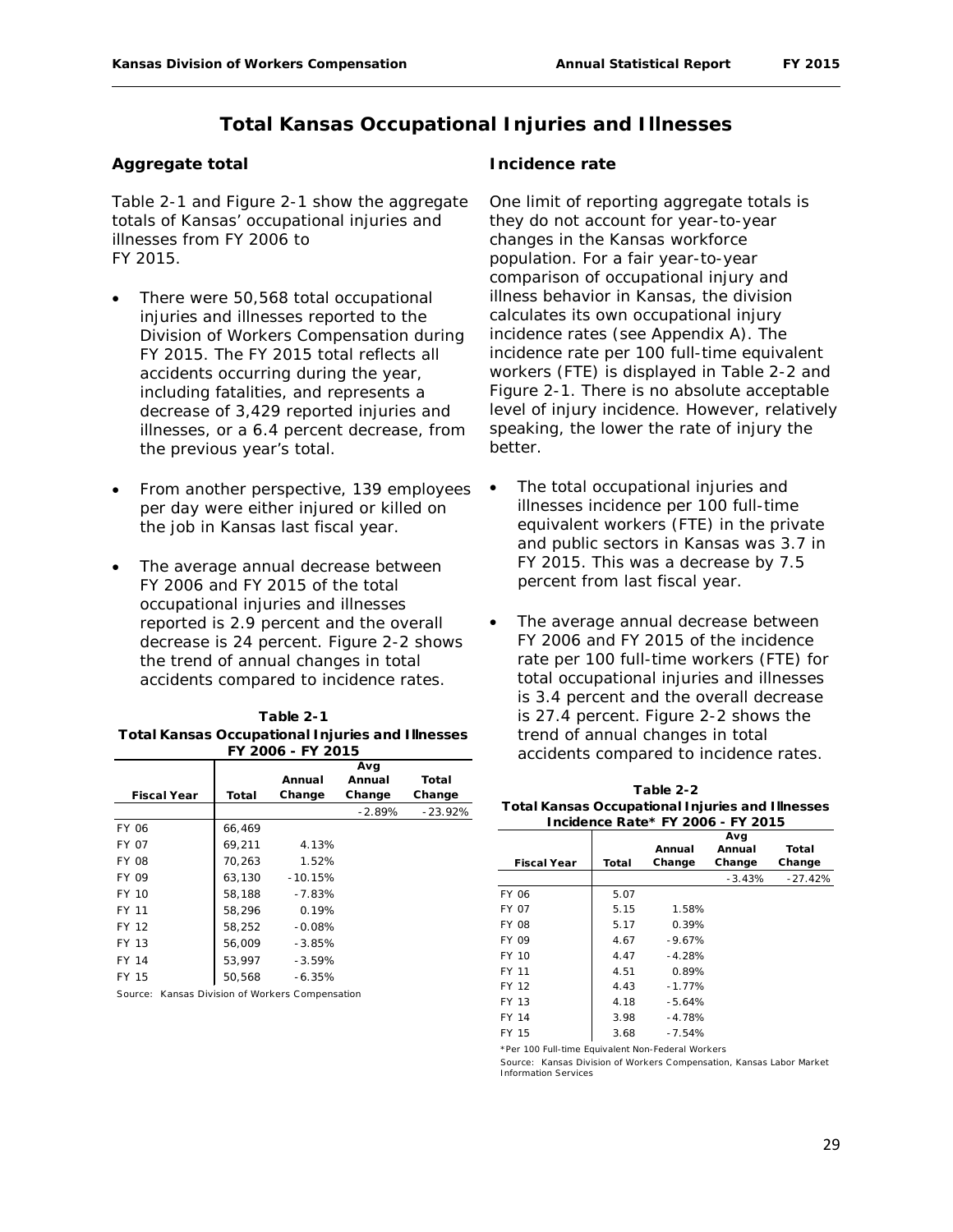

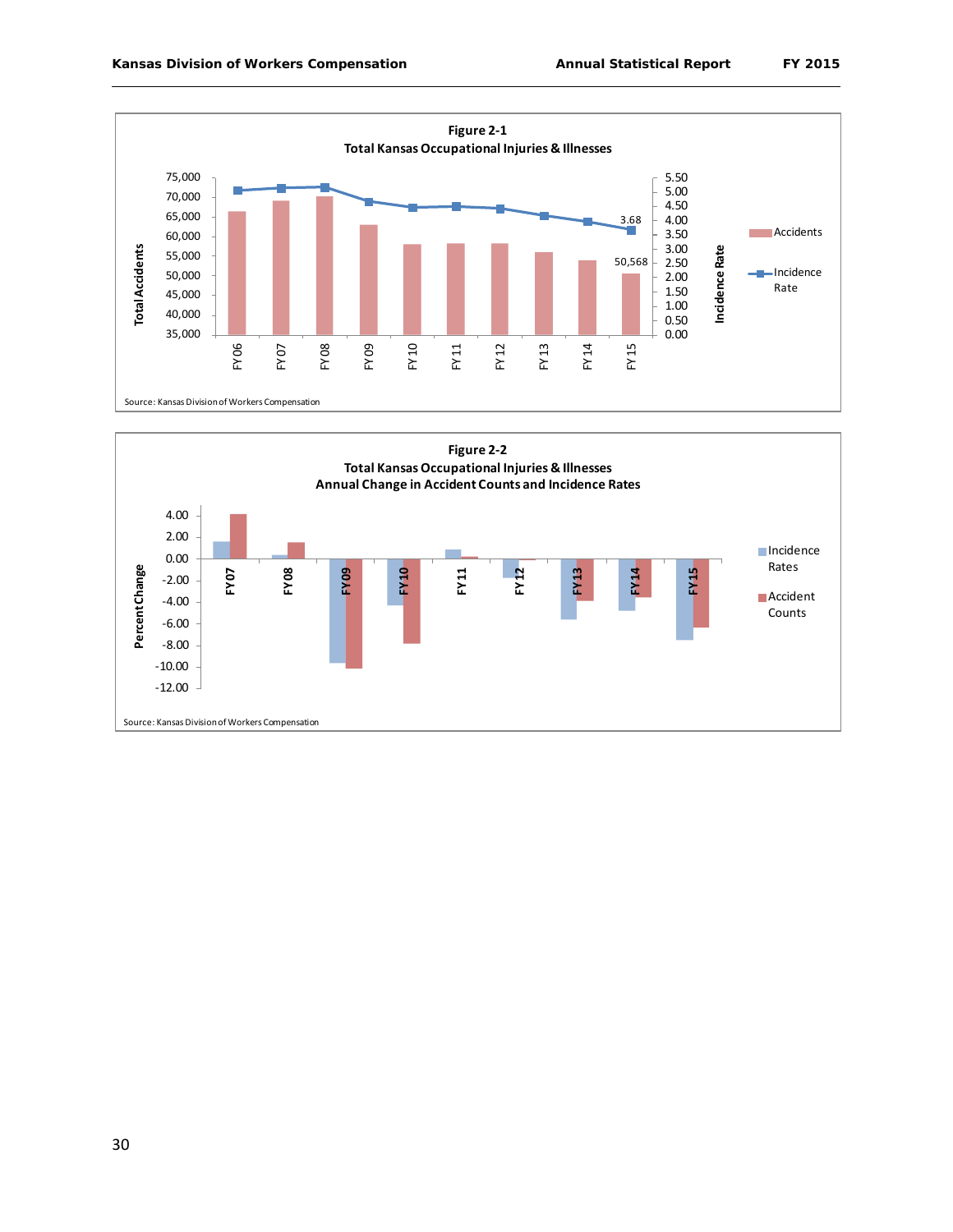#### **Kansas Fatal Occupational Injuries and Illnesses**

#### **Aggregate total and incidence rate**

Data on workplace fatalities, the most severe type of injury, is summarized below. Table 2-3 shows the number of fatalities that occurred each year from FY 2006 to FY 2015 while Table 2-4 shows the fatality incidence rate per 100 full-time equivalent (FTE) workers over the same period. Figure 2-3 graphically shows the trend for both fatal injury totals and incidence rates.

- Workplace fatalities decreased in FY 2015 by 15 percent from the previous year (to 50 from 59 reported deaths) and were more than the 10-year average of 47 reported deaths (see Table 2-3).
- The average annual increase between FY 2006 and FY 2015 of workplace fatalities reported is 3.7 percent with no overall change during this time period (see Table 2-3). Figure 2-4 shows the trend of annual changes in fatal accidents compared to incidence rates.
- The fatality incidence rate for FY 2015 was .0036 which is a decrease of 18 percent from the previous year and is 2.9 percent above the average of .0035 since FY 2006. The average annual increase was 3.5 percent between FY 2006 and FY 2015 (see Table 2-4).

| Table 2-3                                        |
|--------------------------------------------------|
| Kansas Fatal Occupational Injuries and Illnesses |
| FY 2006 - FY 2015                                |

|                    |       |            | Avg    |        |
|--------------------|-------|------------|--------|--------|
|                    |       | Annual     | Annual | Total  |
| <b>Fiscal Year</b> | Total | Change     | Change | Change |
|                    |       |            | 3.71%  | 0.00%  |
| FY 06              | 50    |            |        |        |
| <b>FY 07</b>       | 49    | $-2.00\%$  |        |        |
| <b>FY 08</b>       | 43    | $-12.24%$  |        |        |
| FY 09              | 34    | $-20.93%$  |        |        |
| FY 10              | 46    | 35.29%     |        |        |
| FY 11              | 54    | 17.39%     |        |        |
| FY 12              | 50    | $-7.41%$   |        |        |
| FY 13              | 35    | $-30.00\%$ |        |        |
| FY 14              | 59    | 68.57%     |        |        |
| FY 15              | 50    | $-15.25%$  |        |        |

Source: Kansas Division of Workers Compensation

**Kansas Fatal Occupational Injuries and Illnesses Incidence Rate\* FY 2006 - FY 2015 Table 2-4**

| Total  | Annual<br>Change | Avg<br>Annual<br>Change | Total<br>Change |
|--------|------------------|-------------------------|-----------------|
|        |                  | 3.52%                   | $-5.26%$        |
| 0.0038 |                  |                         |                 |
| 0.0036 | $-5.26%$         |                         |                 |
| 0.0032 | $-11.11%$        |                         |                 |
| 0.0025 | $-21.88%$        |                         |                 |
| 0.0035 | 40.00%           |                         |                 |
| 0.0042 | 20.00%           |                         |                 |
| 0.0038 | $-9.52%$         |                         |                 |
| 0.0026 | $-31.58%$        |                         |                 |
| 0.0044 | 69.23%           |                         |                 |
| 0.0036 | $-18.18%$        |                         |                 |
|        |                  |                         |                 |

\*Per 100 Full-time Equivalent Non-Federal Workers

Source: Kansas Division of Workers Compensation, Kansas Labor Market Information Services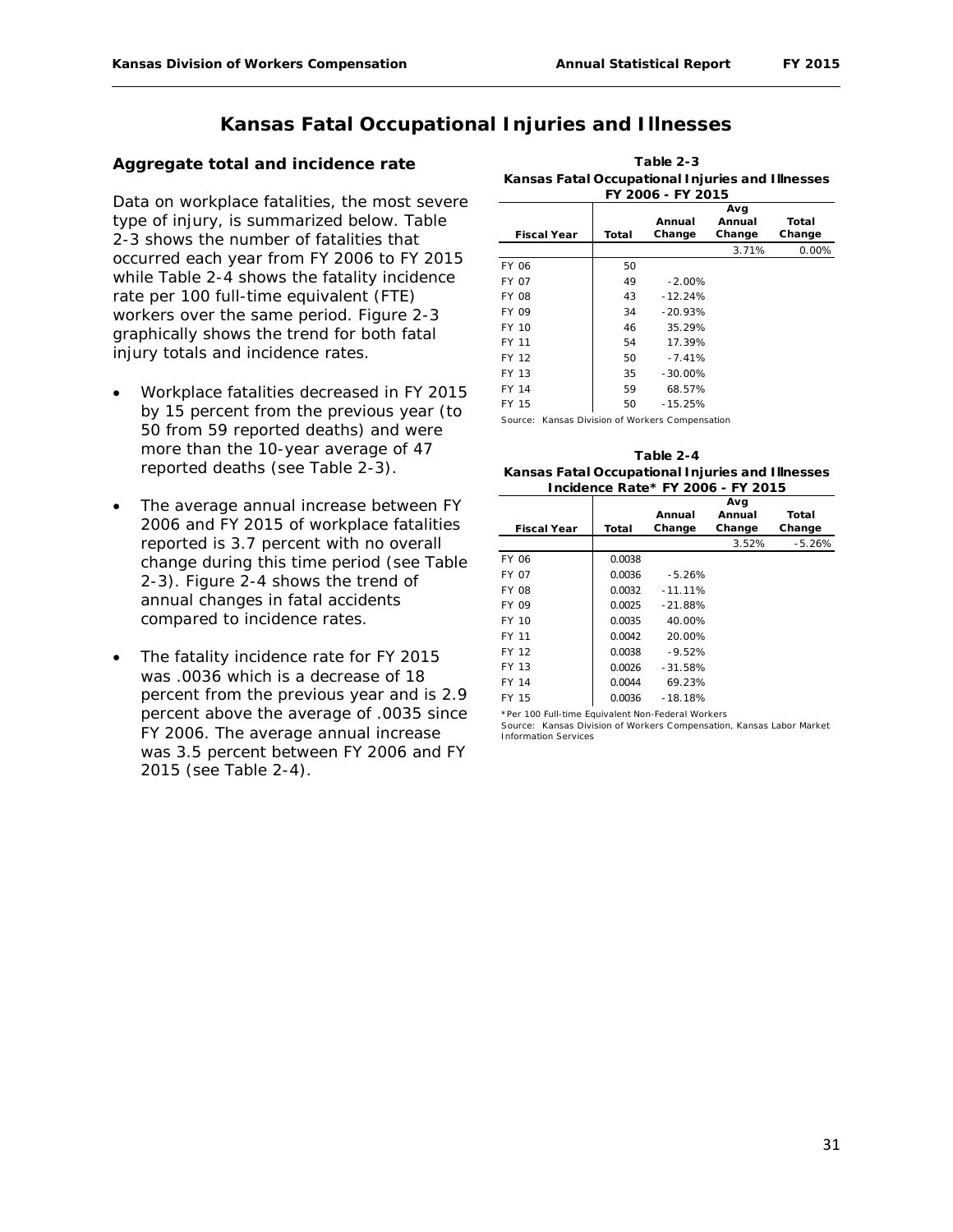

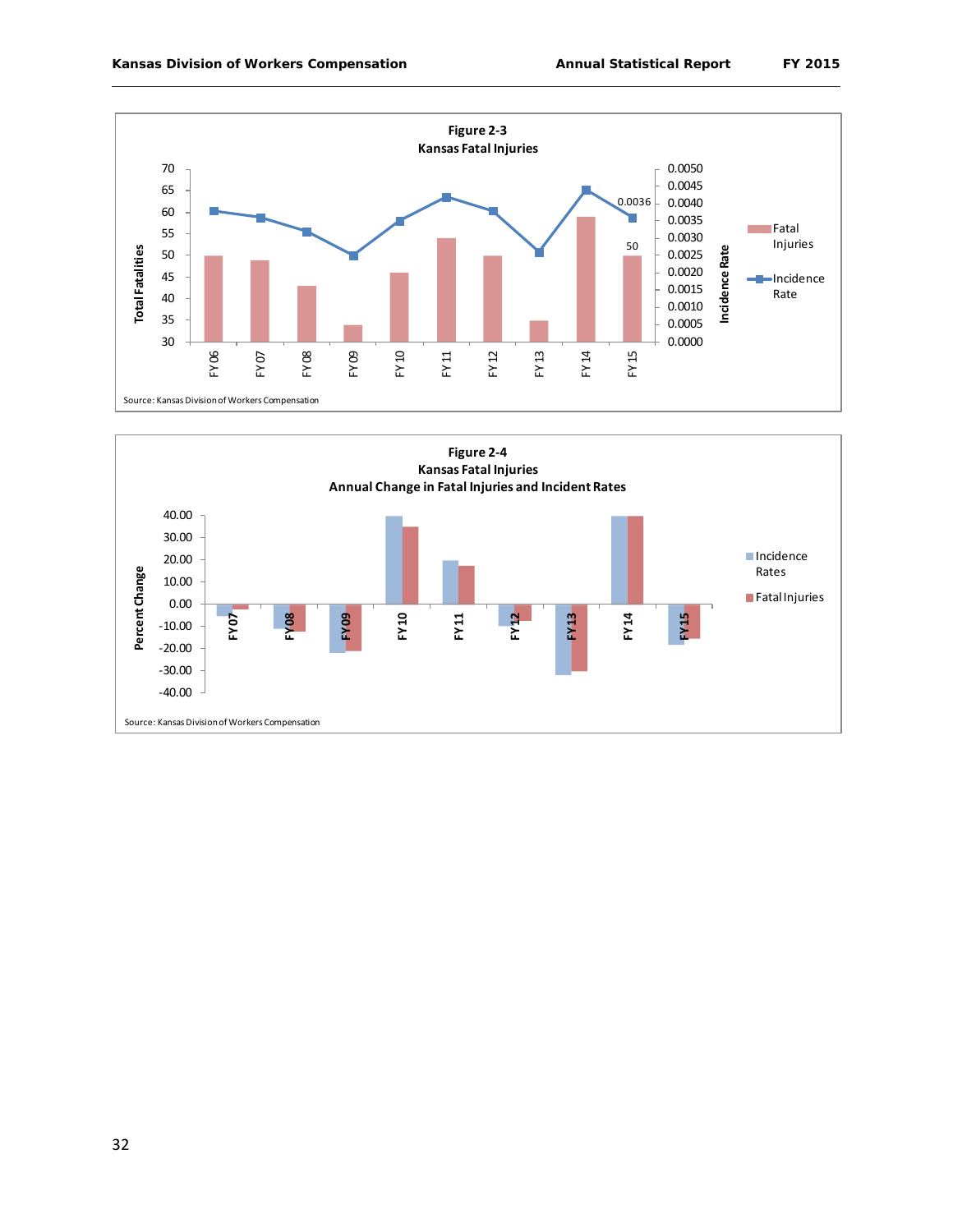#### **Kansas Occupational Injuries and Illnesses Analysis**

#### **Introduction**

To gain a better understanding and develop a more complete picture of Kansas occupational injuries and illnesses, a summary of various breakdowns can inform how injuries occur, what body parts are commonly affected, geographically where the workplace injuries took place and how industry subsectors contribute to workplace accidents.

#### **Cause of Occupational Injury and Illness**

- The physical act of lifting is the most frequent cause of workplace injuries, accounting for 4,749 or 9 percent of the total occupational injuries and illnesses for FY 2015 (see Figure 2-5).
- Strain or injury by miscellaneous and fall or slip injury miscellaneous are the second and third most frequent cause of workplace injuries accounting for 2,911 and 2,601, respectively, of the total occupational injuries and illnesses for FY 2015 (see Figure 2-5).
- The top ten causes of workplace injuries listed in Figure 2-5 account for 49 percent of the total occupational injuries and illnesses for FY 2015.

**Table 2-5 FY 2011 - FY 2015 Most Frequent Cause of Injury by Rank**

| Cause                                           |
|-------------------------------------------------|
| Lifting                                         |
| Fall or Slip Injury Miscellaneous               |
| Strain or Injury By Miscellaneous               |
| Falling or Flying Object                        |
| Other Injury (Not Otherwise Classified)         |
| Struck or Injured by Fellow Worker, Patient     |
| Object Being Lifted or Handled                  |
| Pushing or Pulling                              |
| On Same Level                                   |
| Cut, Puncture, Scrape Injured By Miscellaneous  |
| Source: Kansas Division of Workers Compensation |

Table 2-5 shows a five-year trend of most frequent causes, by rank, of occupational injuries or illnesses from FY 2011 to FY 2015. Lifting and fall or slip injury miscellaneous are the first and second most frequent cause of workplace injury, respectively, during this five-year period.

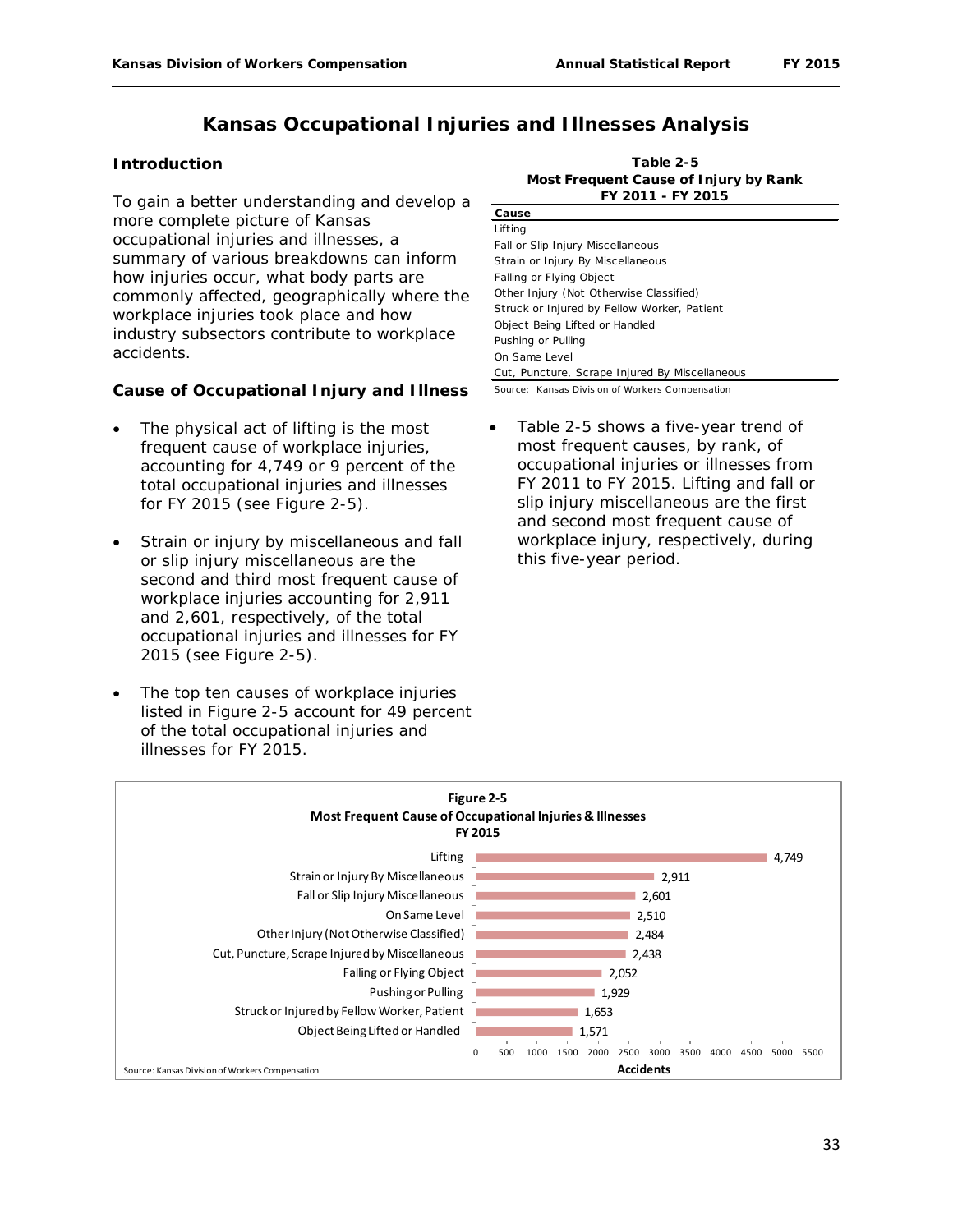#### **Nature of Occupational Injury and Illness**

- Strain injuries are the most frequent nature of workplace injuries accounting for 13,784 or 27.3 percent of the total occupational injuries and illnesses for FY 2015 (see Figure 2-6).
- Contusions and lacerations are the second and third most frequent nature of workplace injuries accounting for 8,059 and 6,391, respectively, of the total occupational injuries and illnesses for FY 2015 (see Figure 2-6).
- The top ten most frequent nature of workplace injuries listed in Figure 2-6 account for 88.6 percent of the total occupational injuries and illnesses for FY 2015.

**Table 2-6 Most Frequent Nature of Injury by Rank FY 2011 - FY 2015**

| <b>Nature</b>                    |
|----------------------------------|
| Strain                           |
| All Other Specific Injuries, NOC |
| Contusion                        |
| Sprain                           |
| Puncture                         |
| Fracture                         |
| Foreign Body                     |
| Multiple Physical Injuries Only  |
| Inflammation                     |
| Burn                             |

Source: Kansas Division of Workers Compensation

Table 2-6 shows a five-year trend of most frequent nature, by rank, of occupational injuries or illnesses from FY 2011 to FY 2015. Strains were the most frequent cause of workplace injury during this five-year trend which also held true in FY 2015 as shown in Figure 2-6.

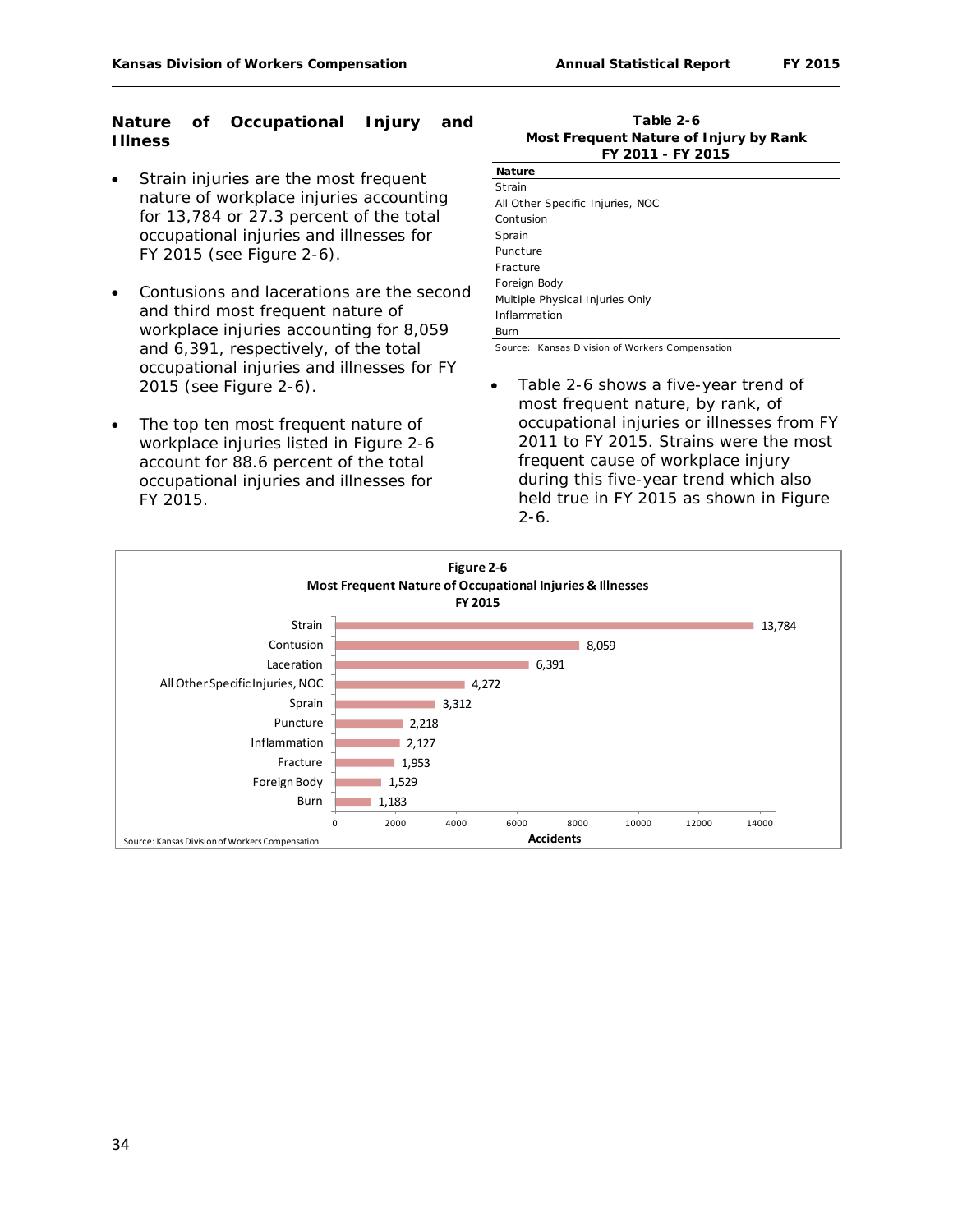#### **Body Member Associated with Occupational Injury and Illness**

- Workplace injuries involving fingers constitute the greatest number of reported accidents for FY 2015, accounting for 5,093 or 10.1 percent of the total occupational injuries or illnesses (see Figure 2-7).
- Low back area (lumbar, lumbosacral) and multiple body parts (including body systems and body parts) are the second and third most frequently reported body member injured, accounting for 4,614 and  $\bullet$ 4,532, respectively, of the total occupational injuries and illnesses for FY 2015 (see Figure 2-7).
- The top ten most frequently injured body members listed in Figure 2-7 account for 64.2 percent of the total occupational injuries and illnesses for FY 2015.

**Table 2-7 FY 2011 - FY 2015 Most Frequent Body Member Injured by Rank**

| <b>Body Member</b>                                          |
|-------------------------------------------------------------|
| Finance(s)                                                  |
| Low Back Area (Lumbar, Lumbosacral)                         |
| Multiple Body Parts (Including Body Systems and Body Parts) |
| Knee                                                        |
| Hand                                                        |
| Shoulder(s)                                                 |
| Eye(s)                                                      |
| Wrist                                                       |
| Ankle                                                       |
| Lower Arm                                                   |

Source: Kansas Division of Workers Compensation

Table 2-7 shows a five-year trend of most frequently injured body member, by rank, reported in workplace accidents from FY 2011 to FY 2015. Fingers, low back area (lumbar, lumbrosacral) and multiple body parts (including body systems and body parts) are the first, second and third most injured body member, respectively, during this fiveyear trend which also held true in FY 2015 as shown in Figure 2-7.

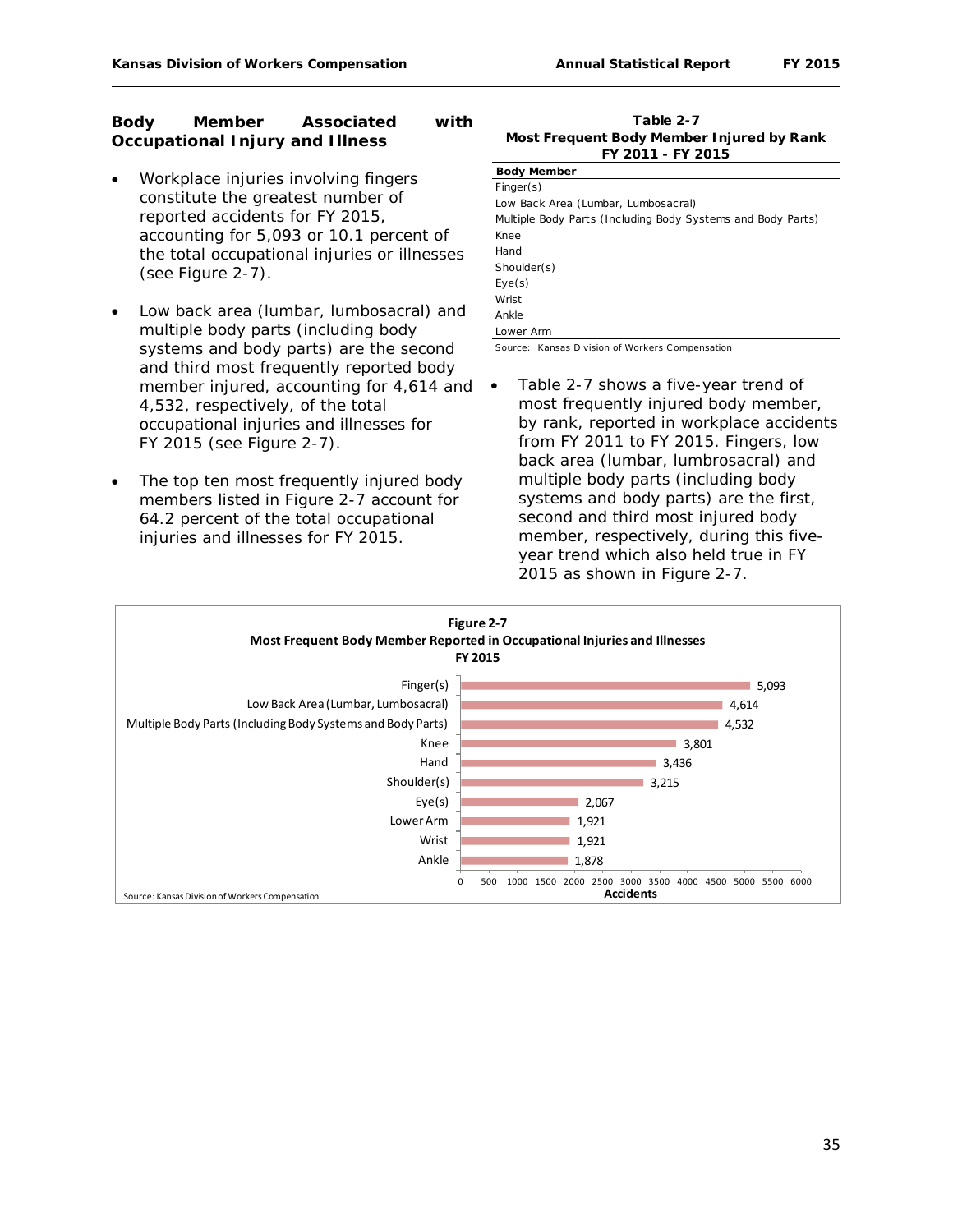#### **Occupational Injuries and Illnesses by County**

- Table 2-8 lists the 10 Kansas counties reporting the greatest number of occupational injuries and illnesses in FY 2015. As expected, counties with the largest population totals report the greatest number of workplace accidents.
- Kansas' largest city, Wichita, is located in Sedgwick County which reported the most cases (see Table 2-8).
- Johnson County, part of metropolitan Kansas City, includes the second and fifth largest cities in Kansas (Overland Park and Olathe, respectively) and reported the second highest number of workplace accidents (see Table 2-8).
- The top ten counties reporting the most workplace accidents as shown in Table 2-8 account for 64.2 percent of all occupational injuries and illnesses in Kansas for FY 2015.
- For a better understanding of which Kansas counties report the greatest amount of workplace accidents relative to their population, Table 2-9 reports the number of accidents for every 100 workers in each county.
- Pawnee County reported the highest rate of occupational injuries and illnesses with 10.5 workplace accidents for every 100 workers (see Table 2-9).
- Figure 2-8 is a Kansas county map which illustrates the rate of workplace accidents per 100 workers. The darker the color the higher the workplace accident rate. Conversely, the lighter the color the lower the workplace accident rate.

#### **Table 2-8 of Accidents FY 2015 Counties Reporting Greatest Number**

| County      | <b>Accidents</b> |
|-------------|------------------|
| Sedgwick    | 8,679            |
| Johnson     | 8,537            |
| Wyandotte   | 3,848            |
| Shawnee     | 3,597            |
| Douglas     | 1,539            |
| Other State | 1,355            |
| Riley       | 1,283            |
| Reno        | 1,262            |
| Saline      | 1,255            |
| Finney      | 1,109            |

Source: Kansas Division of Workers Compensation

#### **Table 2-9 Counties Reporting Greatest Number of Accidents per 100 Workers FY 2015**

|           | <b>Accidents</b> |
|-----------|------------------|
|           | per 100          |
| County    | <b>Workers</b>   |
| Pawnee    | 10.45            |
| Wilson    | 7.33             |
| Seward    | 5.87             |
| Ellsworth | 5.73             |
| Finney    | 5.62             |
| Haskell   | 5.60             |
| Wyandotte | 5.42             |
| Labette   | 5.30             |
| Atchison  | 4.66             |
| Norton    | 4.55             |

Source: Kansas Division of Workers Compensation



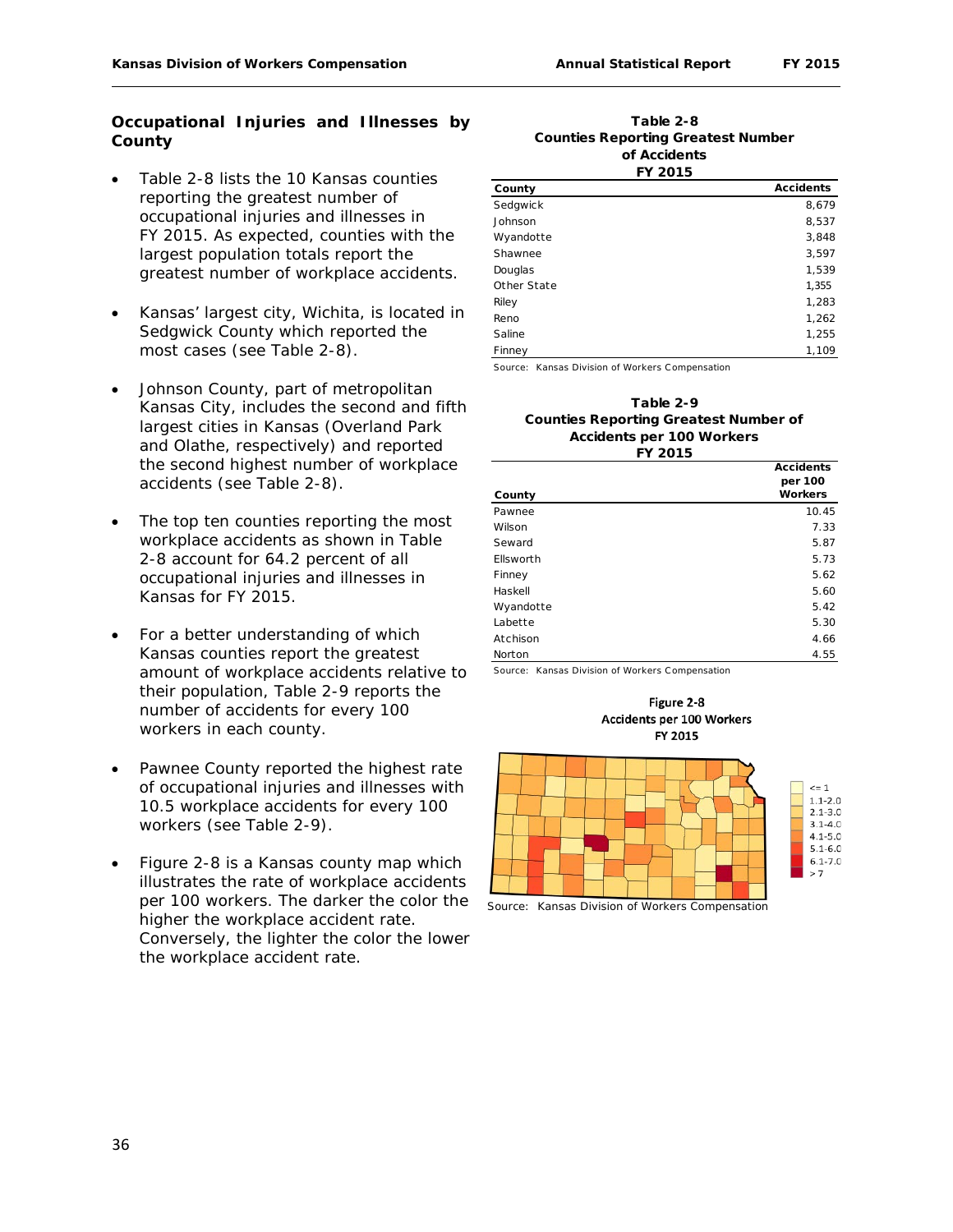#### **Occupational Injuries and Illnesses by NAICS Industry Subsector**

- The educational services industry subsector ranked first in reported accidents for FY 2015, accounting for 4,621 or 9.1 percent of the total occupational injuries or illnesses (see Table 2-10).
- Executive, legislative, and other general government support and administration of human resource programs are the second and third most frequently reported industry subsectors for injuries, accounting for 3,503 and 2,851, respectively, of the total occupational injuries and illnesses for FY 2015 (see Table 2-10).
- The top ten most frequently reported industry subsectors for workplace injuries listed in Table 2-10 account for 49.8 percent of the total occupational injuries and illnesses for FY 2015.

#### **Table 2-10 Most Frequent Industry Subsector\* Reported in Occupational Injuries and Illnesses FY 2015**

| <b>Industry Subsector</b>                        | <b>Accidents</b> |
|--------------------------------------------------|------------------|
| <b>Educational Services</b>                      | 4,621            |
| Executive, Legislative, and Other General        |                  |
| Government Support                               | 3.503            |
| Administration of Human Resource Programs        | 2.851            |
| Nursing and Residential Care Facilities          | 2.302            |
| Hospitals                                        | 2.187            |
| Administrative and Support Services              | 2.165            |
| Food Services and Drinking Places                | 2.153            |
| Specialty Trade Contractors                      | 1.996            |
| Food Manufacturing                               | 1.892            |
| Professional, Scientific, and Technical Services | 1,490            |

\*2012 NAICS standard Source: Kansas Division of Workers Compensation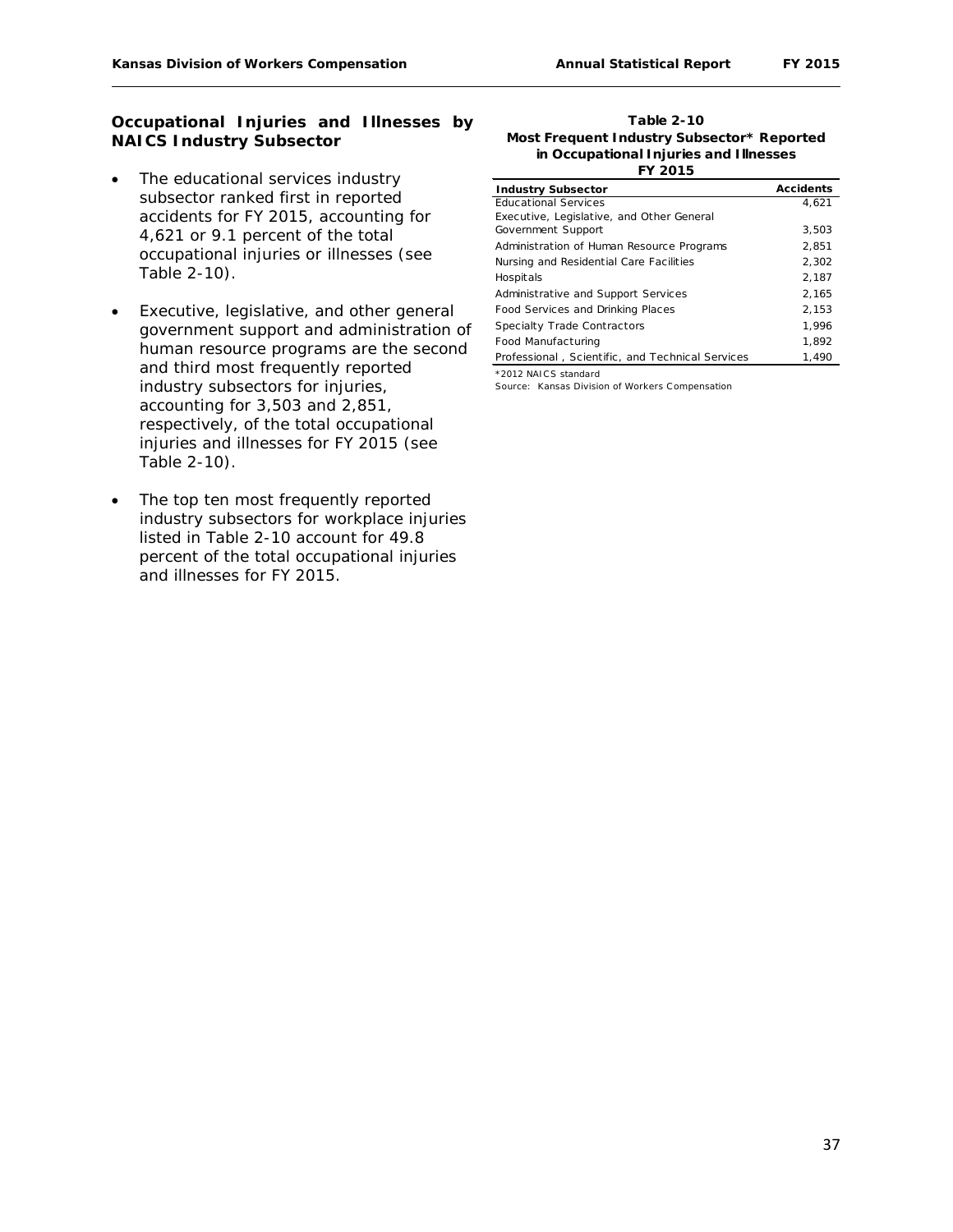## **Section 3**

## **Workers Compensation Claims Statistics CY 2014**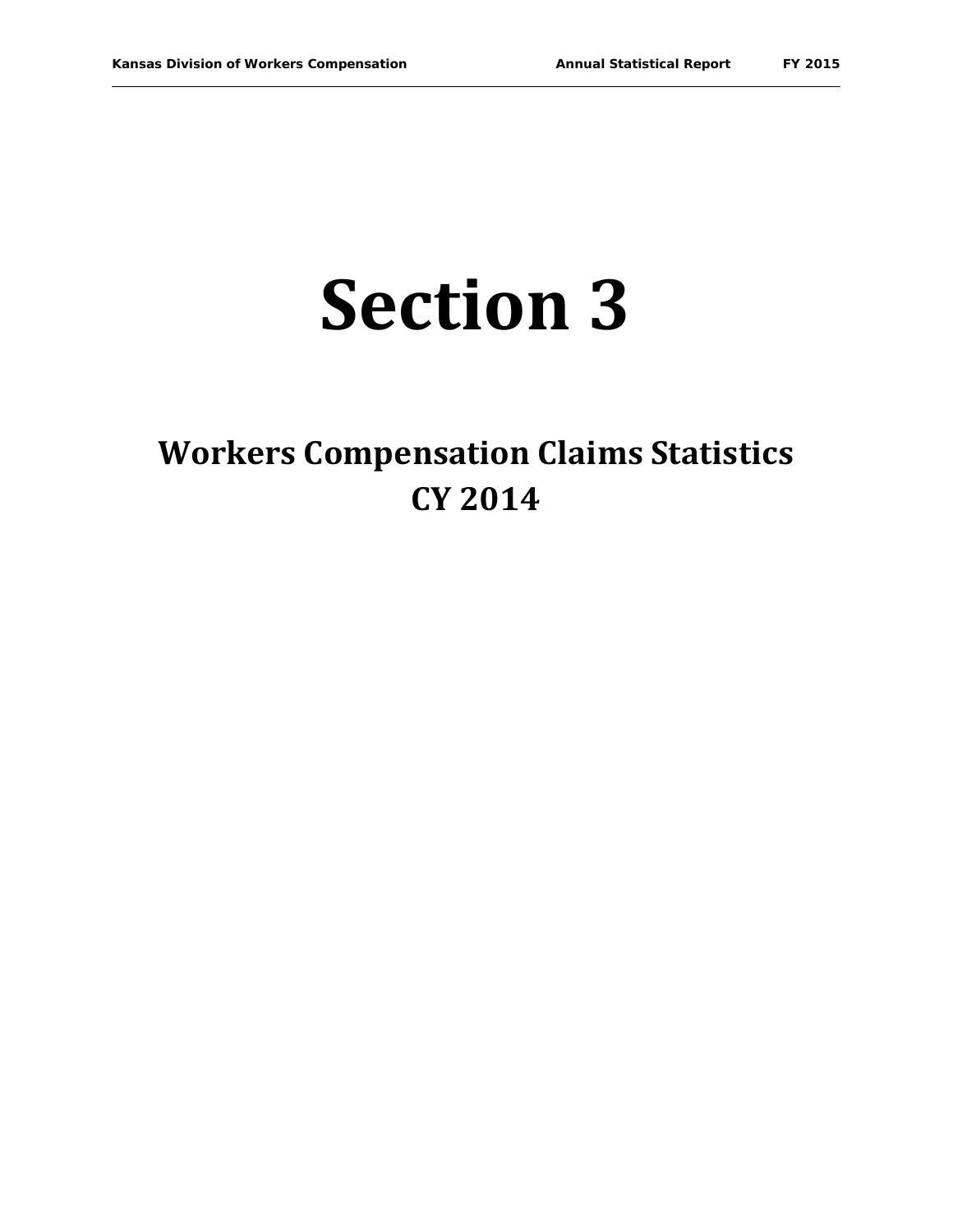#### **Background**

The Workers Compensation Act requires that employers (or their insurers) submit a first report of injury to the division. Not every injury, however, results in a claim by the injured worker for medical and/or indemnity compensation. Generally, the division becomes aware of a claim through the filing of subsequent reports of injury through the electronic data interchange (EDI) claims system which also includes claims litigated through the division's administrative law court system. Through EDI, the division obtains information that a given claim has closed as well as information about the costs and duration of that claim.

K.S.A. 44-557a(c) originally mandated that the Director of Workers Compensation "conduct studies of open and closed claims under the Workers Compensation Act" and seek advice in order to "make valid statistical conclusions as to the distributions of costs of workers compensation benefits." It was expected that data collected for the division's Open and Closed Claims Study would provide a foundation for meaningful statistical conclusions about costs and temporal characteristics of workers compensation claims in Kansas, and thus help identify trends in these claims characteristics. Due to the dynamic and continually evolving nature of medical and indemnity payments for open claims, no meaningful statistics on costs (including daily payments) could be reported and in 2003 the Legislature altered the statute to no longer obligate the division to collect data and report on open claims.

#### **Changes**

The division implemented EDI Release 3 from July 1, 2013 through January  $1<sup>st</sup>$ , 2014 which mandated all accidents covered under the Workers Compensation Act to be reported through the EDI claims system. This eliminated the sampling of "non-EDI" carriers to submit their closed claims. The division now has access to all closed claims that are

mandated to be reported according to Kansas EDI requirements. Hence, analysis based on this data will provide a more accurate result of costs and temporal characteristics of workers compensation claims in Kansas.

Migration to Kansas EDI Release 3 created two drawbacks. First, we did not report a closed claims analysis for 2013 because this was a transitional year from Kansas EDI Release 1 to Release 3. A tiered implementation schedule was used which meant a portion of carriers were migrated to Release 3 while others were still in Release 1. To avoid a biased sample and overburden on carriers preparing for migration, we decided to suspend the closed claims study for 2013. Second, no closed claims trend data will be available for 2014. Closed claims analysis beginning in 2014 and going forward should not be compared to previous study years because the sampling base of the data has changed. Thus, comparing closed claims data prior to 2014 to data after 2014 would be statistically incongruent and may lead to inaccurate conclusions. Trend analysis will resume in 2015 with a comparison to 2014 and will build in future years.

#### **Data source**

The division now has access to all closed indemnity claims of accidents covered under the Workers Compensation Act. A claim is considered closed if "no further payments of any kind" are anticipated. When a claim closes, an EDI final report is to be sent to the division within five days of closing. The division looks at all final reports filed during the study year. For instance, the 2014 closed claims study contains data from all the final reports filed in 2014. The closed claim study excludes claims that were previously denied. Also excluded are claims that reopen in subsequent years if the claim was already included in a previous study year. This will eliminate duplicating data that was previously reported and artificially skewing data.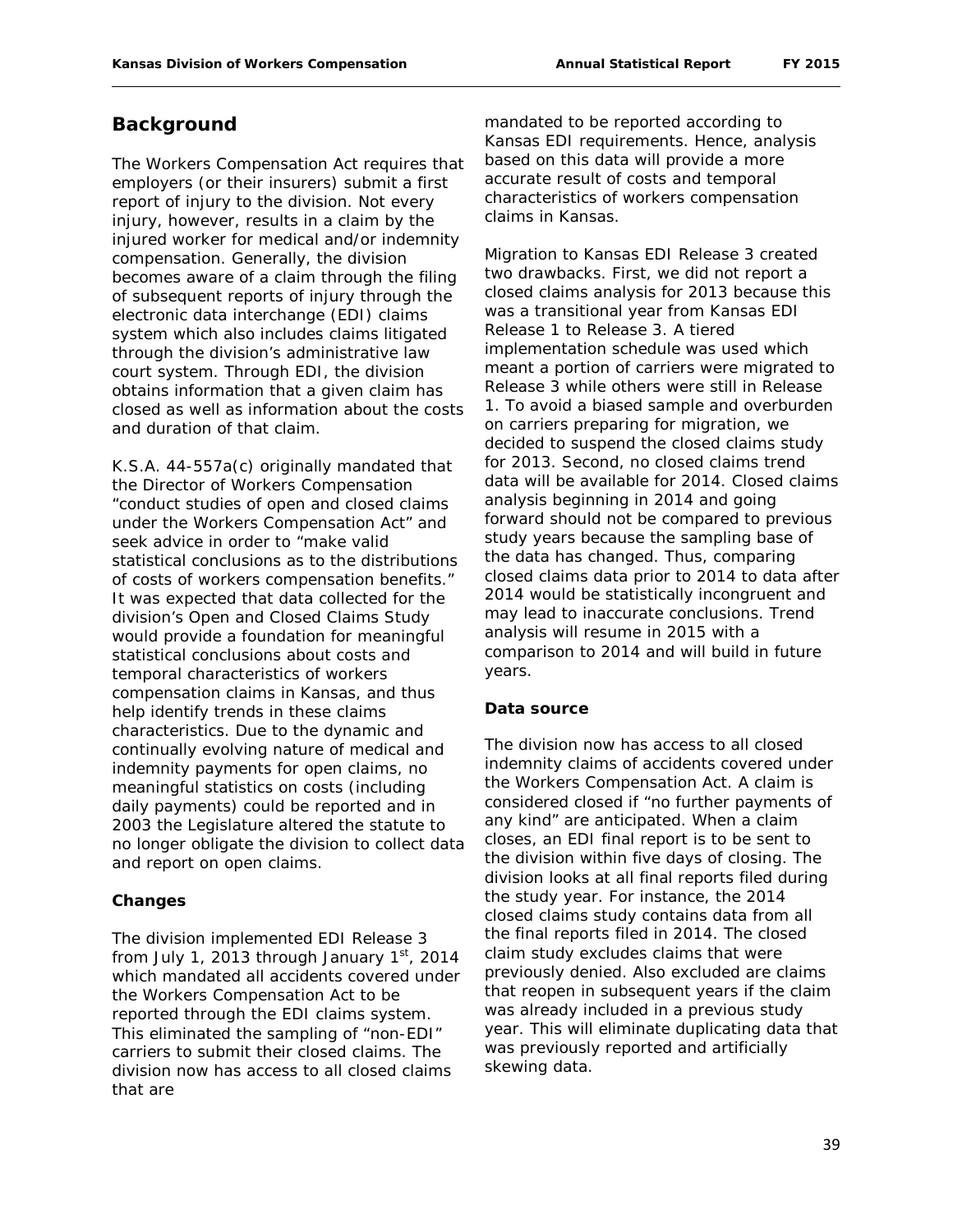#### **Closed Claims Total Costs**

#### **Total Cost of Claims**

Figure 3-1 provides a high level view of overall closed claims cost for CY 2014 and the portion total indemnity and medical costs contribute to the combined cost. Figure 3-2 shows the total median costs.

#### **Median vs. Mean**

The median is used to describe a typical value of a data set rather than the mean or average. Past closed claims analysis has shown a small number of high cost claims skews the calculation of average costs higher. The calculation for median is immune to skewed data. For this study going forward, the median better represents the majority of the data and provides a better measure of a typical value we expect to see. For more details on using the median, see Appendix A.

The total number of closed claims reported for CY 2014 is 4,451.

The total combined cost for closed claims in CY 2014 was \$102,240,196. Total indemnity and medical costs made up 54 and 46 percent of the combined cost, respectively (see Figure 3-1).



The median combined cost of \$11,202 was the cost of a typical claim that occurred in CY 2014. The median indemnity and medical costs were \$4,789 and \$6,225, respectively (see Figure 3-2).

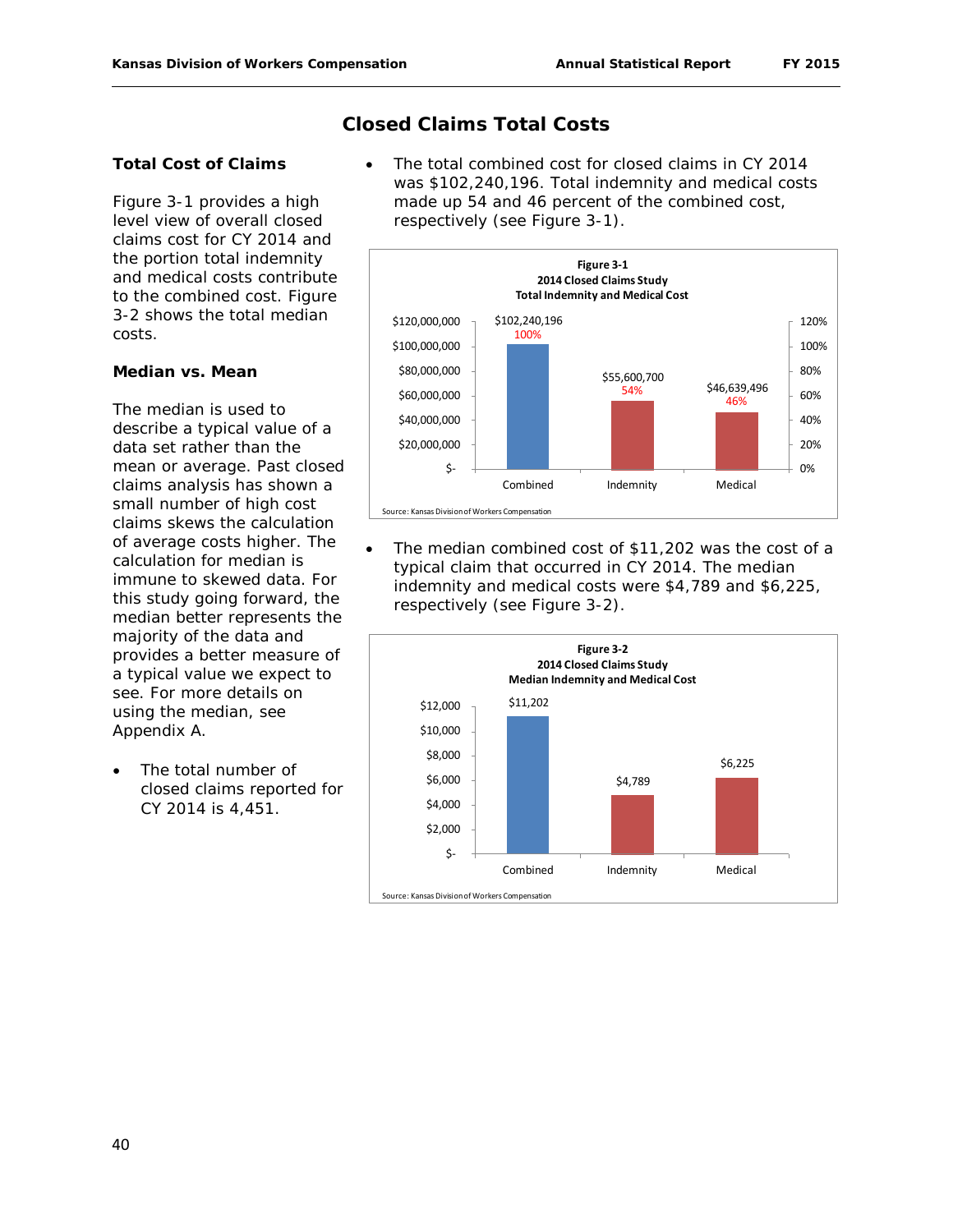#### **Closed Claims Indemnity Costs**

#### **Indemnity Portion of Claims Costs**

Table 3-1 provides a breakdown of total and median indemnity costs into benefit types for CY 2014. Table 3-2 separates the lump sum portion of indemnity costs by benefit type.

- The total number of closed claims reporting indemnity payments for CY 2014 is 4,306.
- 47 percent of total indemnity costs were paid through lump sum payments for CY 2014.
- Temporary total disability (TTD) claims were the most common type of claim (3,181) and had the highest total indemnity cost (\$14,625,640) for CY 2014. However, its median indemnity cost of \$1,715 was the second lowest median cost (see Table 3-1).
- The median indemnity cost of \$115,000 for death claims was the highest median cost for CY 2014 (see table 3- 1).
- It is important to note even though death and permanent total disability claims have low probabilities of occurrence, they typically have high impact on costs as shown by their median costs of \$115,000 for death claims and \$8,625 for permanent total disability claims (see Table 3-1).

| Table 3-1                                        |
|--------------------------------------------------|
| 2014 Closed Claims Study                         |
| Total and Median Indemnity Costs by Benefit Type |

| Benefit Type                      | Total        | Median    | Occurrences |
|-----------------------------------|--------------|-----------|-------------|
| Death                             | \$1,234,966  | \$115,000 | 11          |
| Permanent Total Disability        | \$103,322    | \$8,625   | 6           |
| Scheduled Permanent Partial       | \$13,784,186 | \$8,584   | 1,038       |
| Unscheduled Permanent Partial     | \$11,080,667 | \$15,623  | 495         |
| <b>Temporary Total</b>            | \$14,625,640 | \$1.715   | 3,181       |
| <b>Temporary Partial</b>          | \$490.849    | \$624     | 360         |
| Lump Sum Settlement (Unspecified) | \$12,955,994 | \$7.671   | 837         |

Source: Kansas Division of Workers Compensation

• Scheduled permanent partial claims had the largest amount of indemnity paid by lump sum with \$7,488,398 and the largest portion of indemnity paid by lump sum accounting for 54 percent of its total indemnity costs (see Figure 3-2).

| Table 3-2                                               |
|---------------------------------------------------------|
| 2014 Closed Claims Study                                |
| <b>Total Indemnity Lump Sum Portion by Benefit Type</b> |

|                               |                          | Lump Sum    | % of Total |
|-------------------------------|--------------------------|-------------|------------|
| Benefit Type                  | Total Indemnity          | Portion     | Indemnity  |
| Death                         | \$1,234,966              | \$466,635   | 38%        |
| Permanent Total Disability    | \$103,322                | \$19,751    | 19%        |
| Scheduled Permanent Partial   | \$13,784,186 \$7,488,398 |             | 54%        |
| Unscheduled Permanent Partial | \$11,080,667             | \$3,950,266 | 36%        |
| Temporary Total               | \$14,625,640             | \$598.687   | 4%         |
| Temporary Partial             | \$490,849                | \$9,455     | 2%         |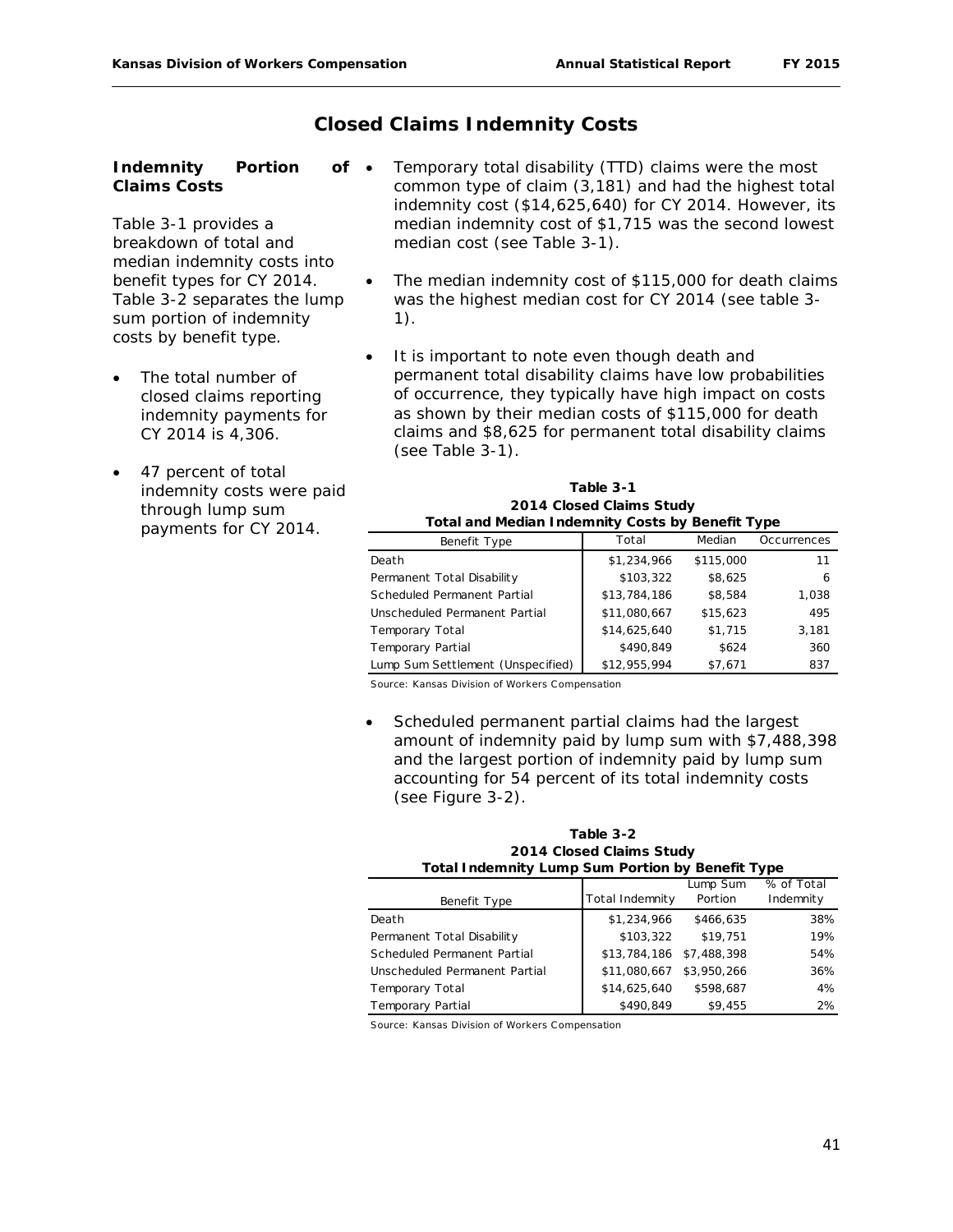#### **Closed Claims Medical Costs**

#### **Medical Portion of Claims Costs**

Figure 3-3 provides a breakdown of the total medical cost into three categories (hospital, other medical and physician) for a better understanding of how these factors contributed to overall medical costs for CY 2014. Figure 3-4 shows the median medical costs breakdown.

The total number of closed claims reporting medical payments for CY 2014 is 3,828.

• Total medical cost paid in CY 2014 was \$46,639,496. Payments associated with hospital costs made up the largest portion of the total medical cost at 43 percent. Other medical and physician costs combined to make up the remaining 58 percent of the total medical cost (see Figure 3-3).



The median total medical cost of \$6,225 was the typical cost of medical treatment for a claim in CY 2014. Other medical cost had the highest median cost of \$4,475 followed by hospital and physician costs with \$2,175 and \$1,305, respectively (see Figure 3-4).

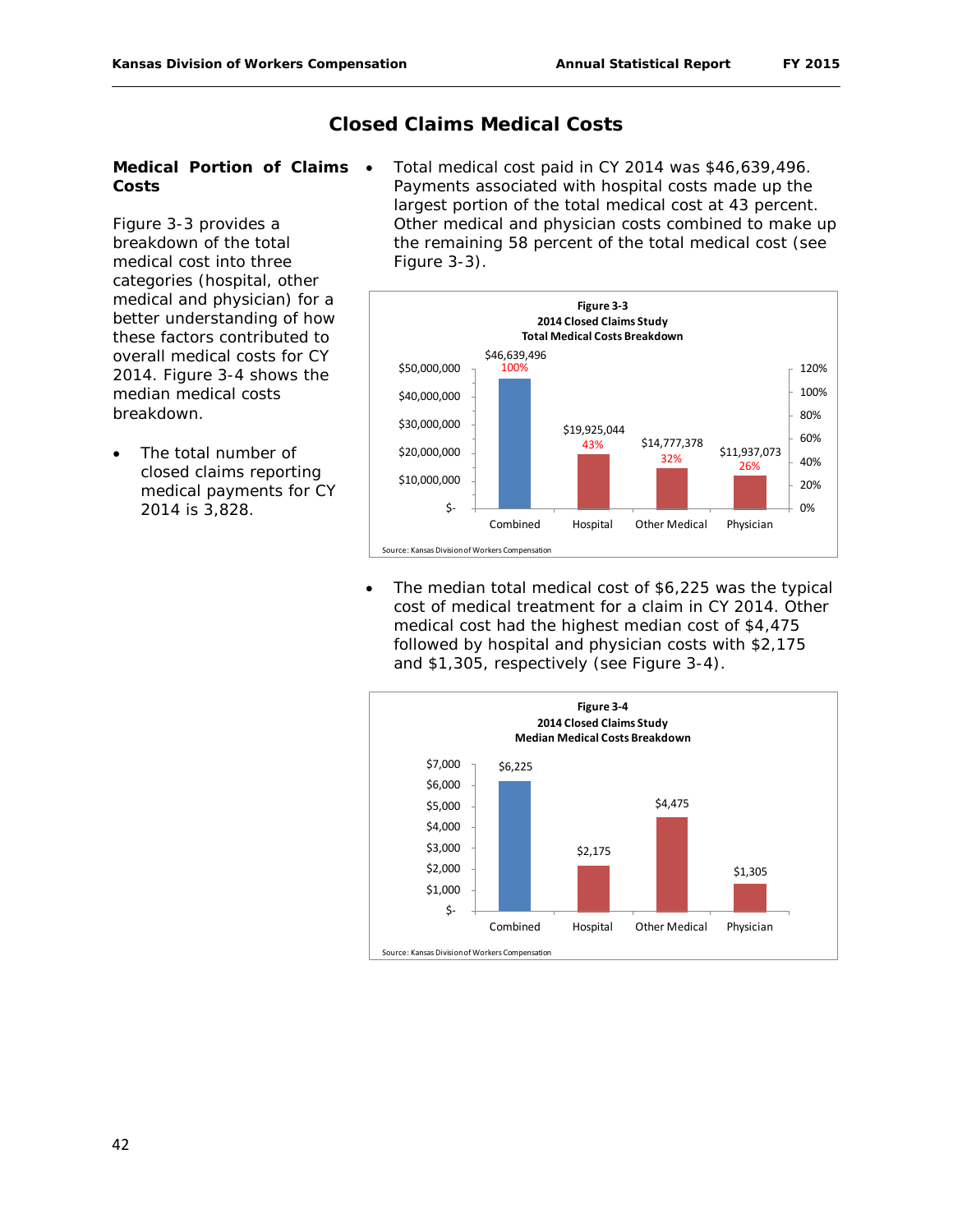#### **Closed Claims Costs by Accident Characteristics**

#### **Closed Claims Costs by Part of Body Injured**

Table 3-3 shows the ten highest overall cost of claims by part of body injured in CY 2014 and the associated total indemnity and medical costs along with the number of injuries that occurred. Table 3-4 shows the median total, indemnity and medical costs associated with part of body injured from Table 3-3. Figures 3-5 and 3-6 graphically display total cost of claim from Table 3-3 and a breakdown into total indemnity and medical costs by part of body injured.

- The ten highest total cost of claims by part of body injured listed in Table 3-3 account for 72 percent of all claims cost and 71 percent of total number of injuries reported with payment for CY 2014.
- Shoulders were the most frequent part of body injured (560) and had the highest total claims cost (\$16,950,111); total indemnity (\$9,367,698) and total medical costs (\$7,582,413) for CY 2014 (see Table 3-3).
- Injuries involving multiple body parts (including body systems and body parts) had the second highest total claims cost (\$13,245,333) in CY 2014. However, it was the fourth highest reported part of body injured with 405 occurrences (see Table 3-3). These injuries were associated with some of the highest total claims costs including four claims with total costs over \$350,000.
- Injuries involving the low back area (lumbar, lumbosacral) had the third highest total claims cost (\$11,554,125) in CY 2014 (see Table 3-3). However, its median total cost of claim was \$6,962 compared to \$22,325 for injuries involving shoulder(s), \$13,575 for injuries involving multiple body parts and \$12,813 (see Table 3-4). Injuries involving the low back area had nine claims with total costs over \$150,000 which pushed its total claims cost to third highest despite the relatively lower median total cost of claim.

| -<br>-                                                      |                   |                    |                  |            |
|-------------------------------------------------------------|-------------------|--------------------|------------------|------------|
| Part of Body                                                | <b>Total Cost</b> | Total<br>Indemnity | Total<br>Medical | Occurences |
| Shoulder(s)                                                 | \$16,950,111      | \$9,367,698        | \$7,582,413      | 560        |
|                                                             |                   |                    |                  | 405        |
| Multiple Body Parts (Including Body Systems and Body Parts) | \$13,245,333      | \$7,521,009        | \$5,724,324      |            |
| Low Back Area (Lumbar, Lumbosacral)                         | \$11,544,125      | \$6,783,426        | \$4,760,699      | 500        |
| Knee                                                        | \$9,966,581       | \$4,827,310        | \$5,139,271      | 502        |
| Hand                                                        | \$5,130,374       | \$3,145,756        | \$1,984,617      | 222        |
| Wrist                                                       | \$5,112,968       | \$3,060,498        | \$2,052,470      | 223        |
| Finger(s)                                                   | \$3,361,984       | \$1,524,323        | \$1,837,662      | 280        |
| Ankle                                                       | \$3,184,519       | \$1,723,909        | \$1,460,611      | 190        |
| Elbow                                                       | \$2,962,333       | \$1,848,998        | \$1,113,335      | 119        |
| Lower Arm                                                   | \$2,523,754       | \$1,370,926        | \$1,152,828      | 126        |

| Table 3-3                                                  |
|------------------------------------------------------------|
| 2014 Closed Claims Study                                   |
| Total Claim Costs with Total Indemnity and Medical Portion |
| by Part of Body Injured                                    |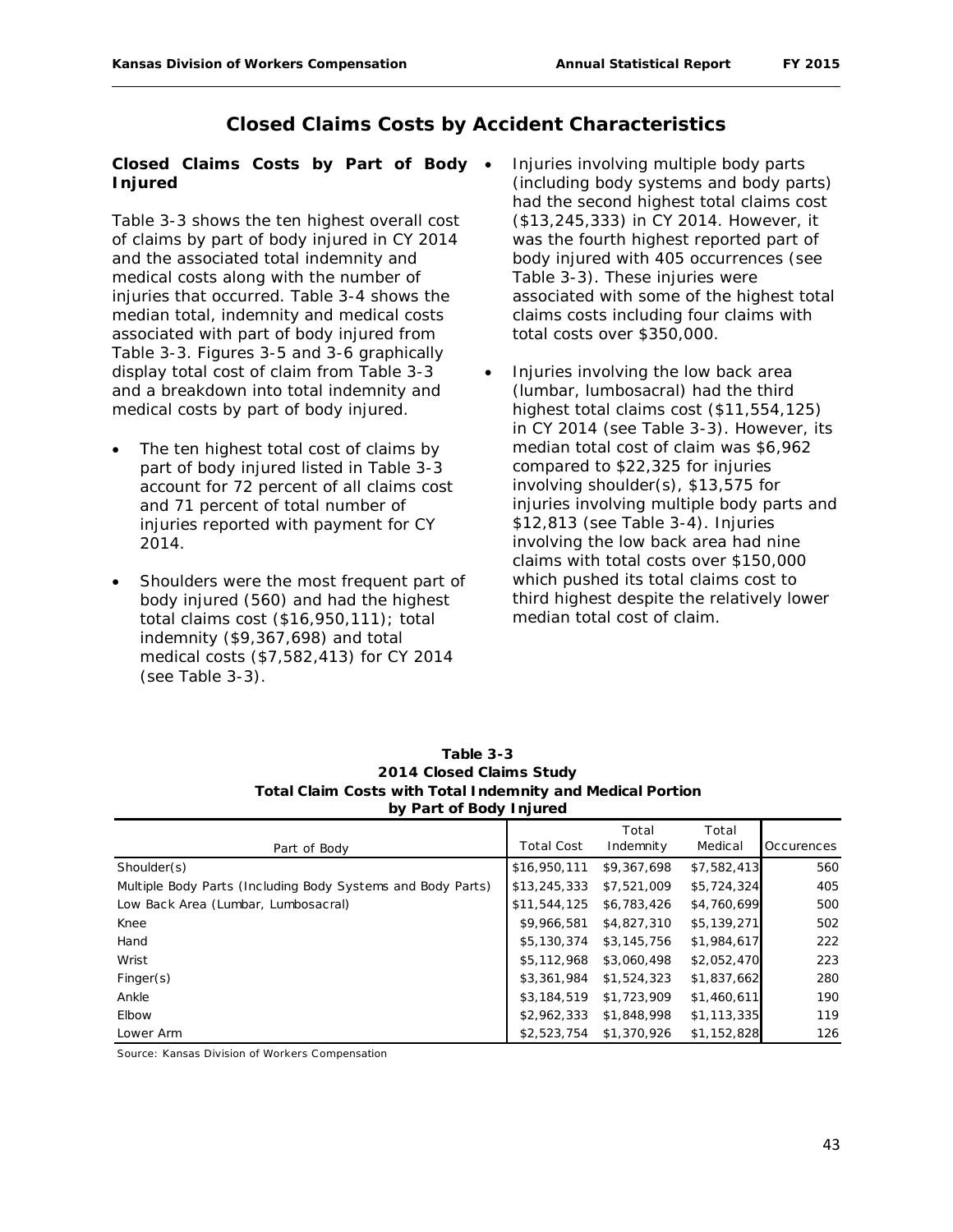



**Table 3-4 2014 Closed Claims Study Median Claim Costs with Median Indemnity and Medical Portion by Part of Body Injured**

|                                                             |             | Median    | Median   |            |
|-------------------------------------------------------------|-------------|-----------|----------|------------|
| Part of Body                                                | Median Cost | Indemnity | Medical  | Occurences |
| Shoulder(s)                                                 | \$22,325    | \$10.673  | \$11,259 | 560        |
| Multiple Body Parts (Including Body Systems and Body Parts) | \$13,575    | \$7,054   | \$5,989  | 405        |
| Low Back Area (Lumbar, Lumbosacral)                         | \$6,962     | \$3,083   | \$3,387  | 500        |
| Knee                                                        | \$12,813    | \$5,000   | \$8,129  | 502        |
| Hand                                                        | \$13,566    | \$6,148   | \$7,644  | 222        |
| Wrist                                                       | \$13,939    | \$7,500   | \$7,770  | 223        |
| Finger(s)                                                   | \$7,057     | \$2,770   | \$4,721  | 280        |
| Ankle                                                       | \$5,405     | \$3,019   | \$2,592  | 190        |
| Elbow                                                       | \$15,137    | \$7.155   | \$7,717  | 119        |
| Lower Arm                                                   | \$10,140    | \$4,328   | \$4,539  | 126        |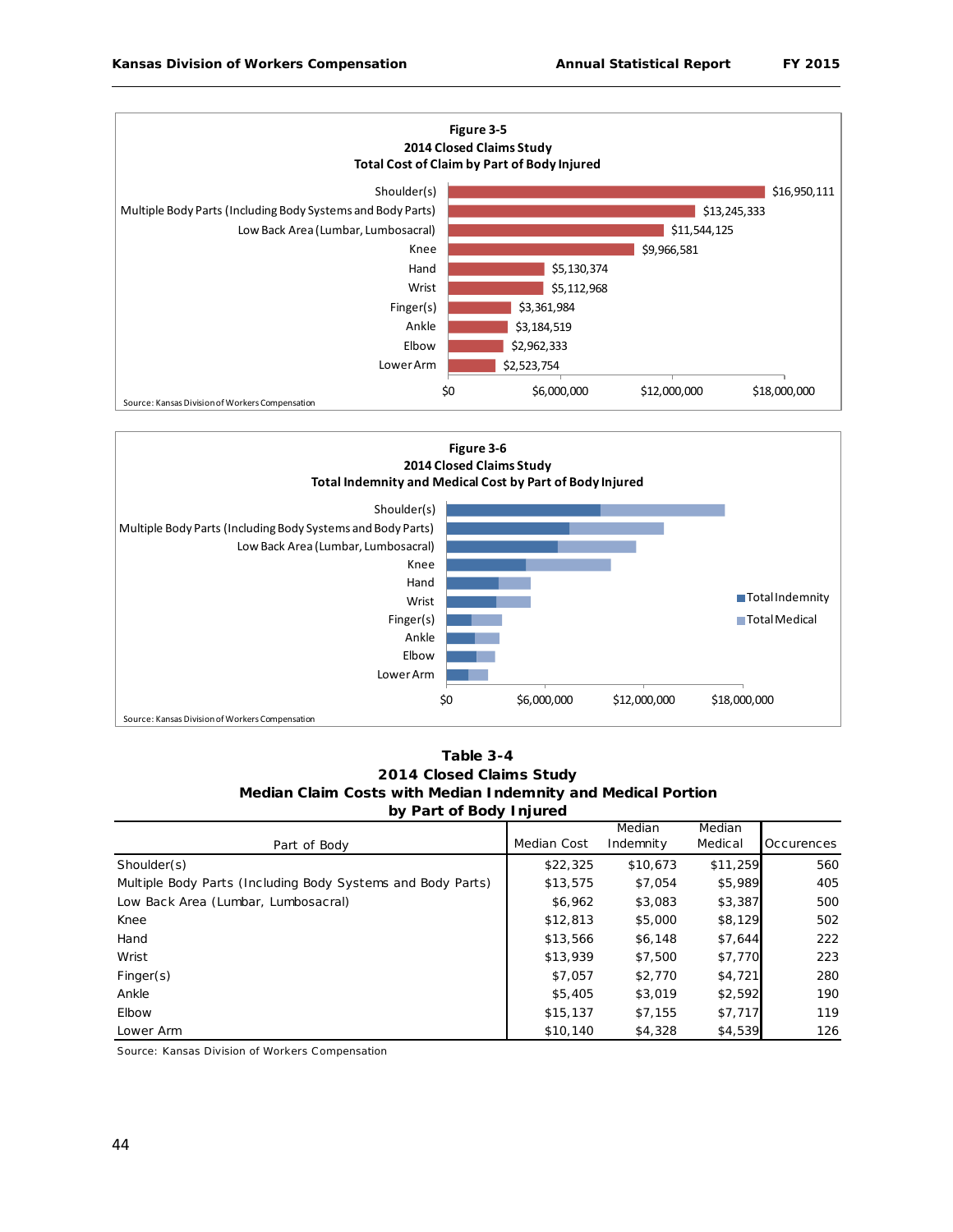#### **Closed Claims Costs by Nature of Injury**

Table 3-5 shows the ten highest overall cost of claims by nature of injury in CY 2014 and the associated total indemnity and medical costs along with the number of injuries that occurred. Table 3-6 shows the median total, indemnity and medical costs by nature of injury listed in Table 3-5. Figures 3-7 and 3- 8 graphically display total cost of claim from Table 3-5 and a breakdown into total indemnity and medical costs by nature of injury.

- The ten highest total cost of claims by nature of injury listed in Table 3-5 account for 91 percent of all claims cost and 89 percent of total number of injuries reported with payment for CY 2014.
- Strain injuries were the most frequent nature of injury reported (1,564) and had the highest total claims cost (\$37,011,905); total indemnity cost (\$21,164,584) and total medical costs (\$15,847,321) for CY 2014 (see Table 3- 5).
- Fractures had the second highest overall claims cost of \$11,595,939 and the second highest occurrence of injuries with 474 for CY 2014 (see Table 3-5).
- All other injuries, NOC had the third highest overall claims cost of \$11,201,135 for CY 2014 (see Table 3- 5). However, it was the fourth most frequent nature of injury with 400 occurrences. These injuries had 11 claims with total costs over \$150,000 including the seventh highest total claim cost of \$338,653.
- Contusion injuries were the third most frequent nature of injury reported (412) for CY 2014 (see Table 3-5). However, it had the fifth highest overall claims cost of \$7,232,943 because half of the total claims cost reported were less than \$6,610 which suppressed its overall claims cost (see Table 3-6).
- Carpal tunnel syndrome injuries had the third highest median total cost of claim (\$26,823) and the second highest median indemnity cost (\$17,926) for CY 2014 which pushed its overall claims cost of \$3,711,278 to seventh highest despite only 102 injuries reported (see Tables 3- 5 and 3-6).

#### **Table 3-5 2014 Closed Claims Study Total Claim Costs with Total Indemnity and Medical Portion by Nature of Injury**

|                                    |                   | Total        | Total        |            |
|------------------------------------|-------------------|--------------|--------------|------------|
| Nature of Injury                   | <b>Total Cost</b> | Indemnity    | Medical      | Occurences |
| <b>Strain</b>                      | \$37,011,905      | \$21,164,584 | \$15,847,321 | 1,564      |
| Fracture                           | \$11,595,939      | \$4,883,812  | \$6,712,127  | 474        |
| All Other Specific Injuries, NOC   | \$11,201,135      | \$6,281,023  | \$4,920,112  | 400        |
| Sprain                             | \$8,342,451       | \$5,128,775  | \$3,213,676  | 379        |
| Contusion                          | \$7,232,943       | \$3,734,143  | \$3,498,800  | 412        |
| Multiple Physical Injuries Only    | \$4,837,031       | \$2,606,949  | \$2,230,082  | 123        |
| Carpal Tunnel Syndrome             | \$3,711,278       | \$2,420,881  | \$1,290,397  | 102        |
| Inflammation                       | \$3,248,664       | \$2,050,070  | \$1,198,594  | 163        |
| Laceration                         | \$2,879,612       | \$1,140,467  | \$1,739,145  | 204        |
| All Other Cumulative Injuries, NOC | \$2,792,048       | \$1,771,208  | \$1,020,840  | 88         |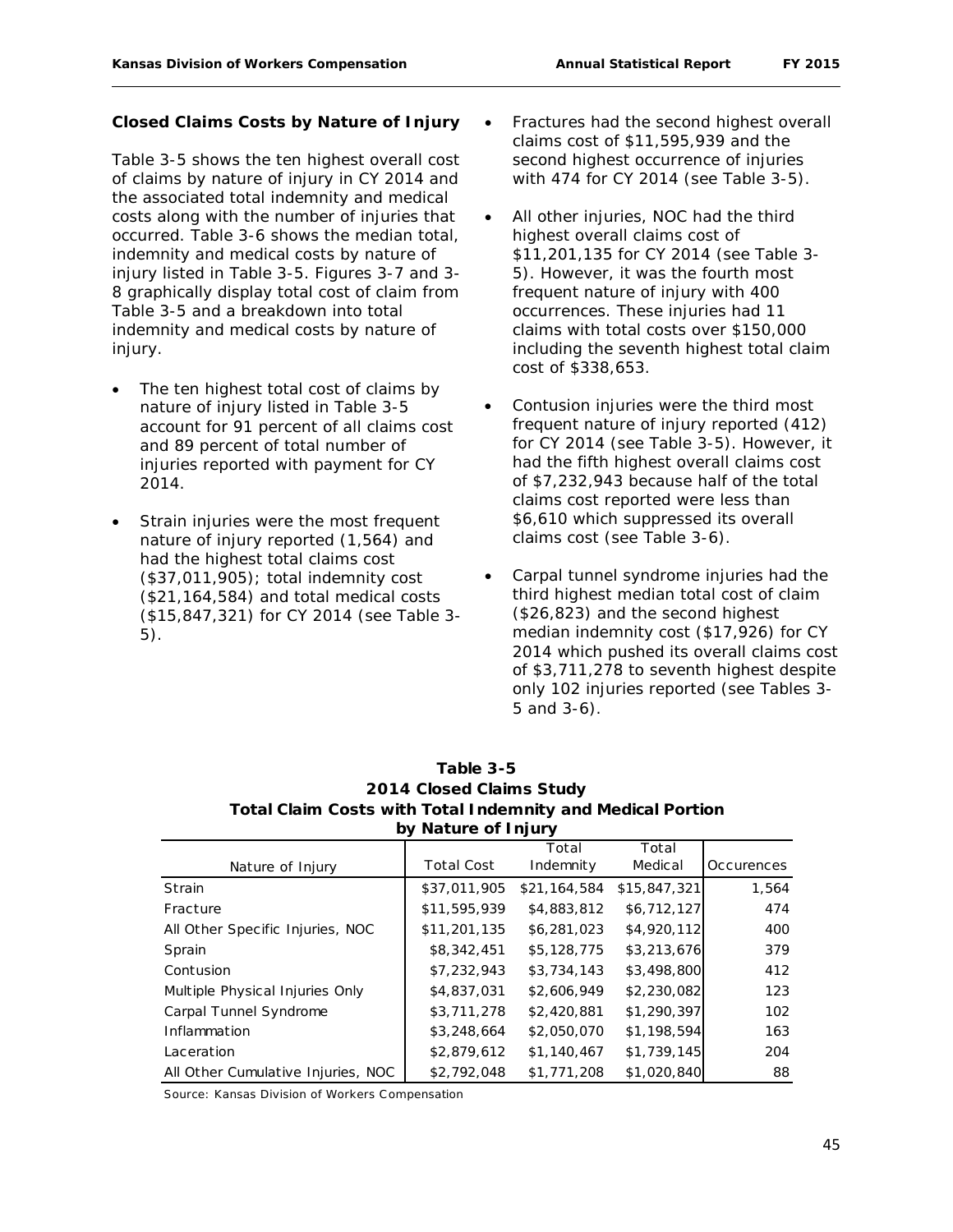



**Table 3-6 2014 Closed Claims Study Median Claim Costs with Median Indemnity and Medical Portion by Nature of Injury**

|                                    |             | Median    | Median   |            |
|------------------------------------|-------------|-----------|----------|------------|
| Nature of Injury                   | Median Cost | Indemnity | Medical  | Occurences |
| Strain                             | \$11,656    | \$5,498   | \$6,021  | 1,564      |
| Fracture                           | \$10,154    | \$3,903   | \$6,087  | 474        |
| All Other Specific Injuries, NOC   | \$13,887    | \$5,324   | \$8,113  | 400        |
| Sprain                             | \$12,277    | \$6,264   | \$4,909  | 379        |
| Contusion                          | \$6,610     | \$2,560   | \$3,404  | 412        |
| Multiple Physical Injuries Only    | \$16,519    | \$7,517   | \$9,694  | 123        |
| Carpal Tunnel Syndrome             | \$26,823    | \$17,926  | \$9,062  | 102        |
| Inflammation                       | \$12,211    | \$6,055   | \$5,941  | 163        |
| Laceration                         | \$6,462     | \$2,298   | \$5,084  | 204        |
| All Other Cumulative Injuries, NOC | \$20,491    | \$11,400  | \$10,174 | 88         |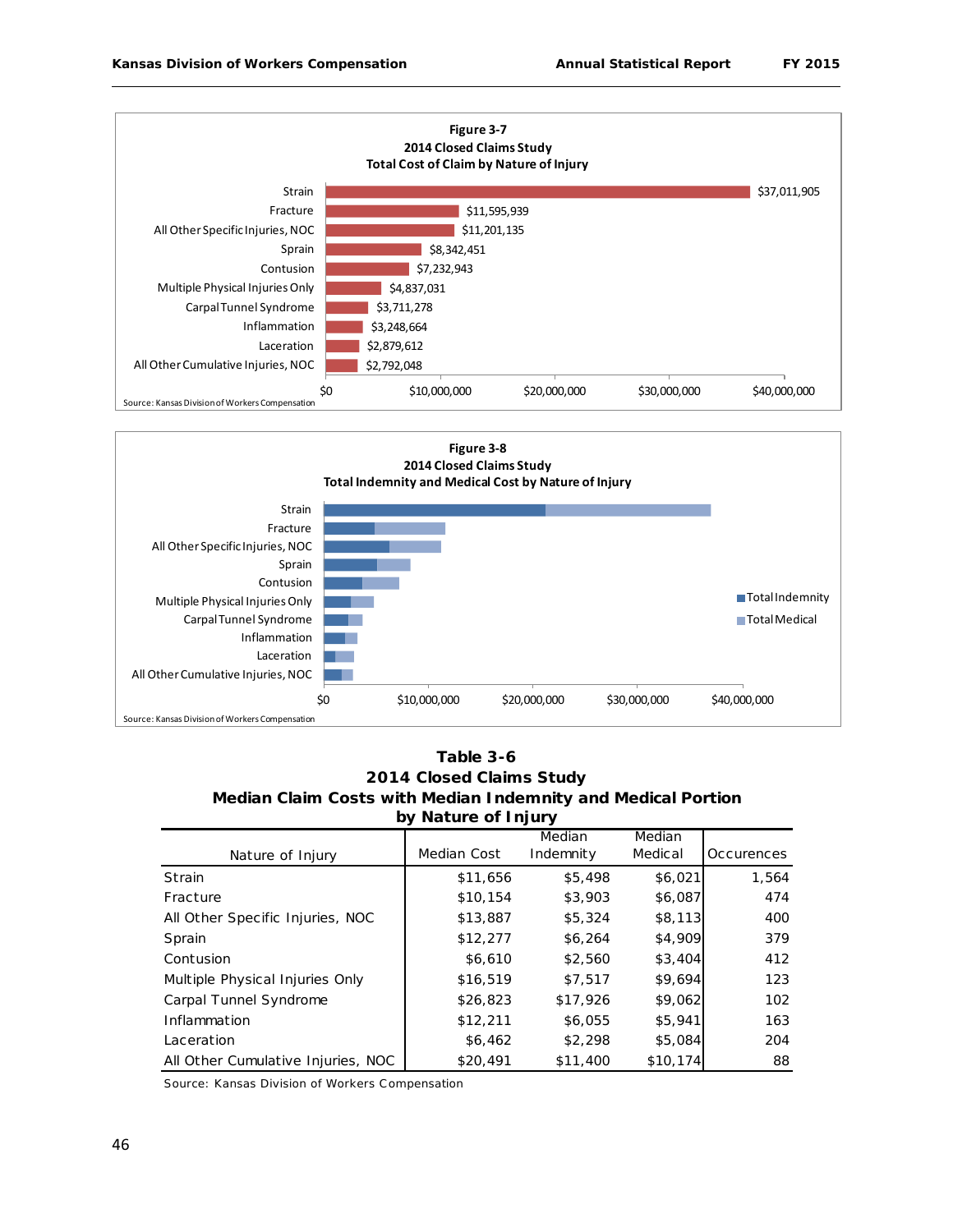#### **Closed Claims Costs by Cause of Injury**

Table 3-7 shows the ten highest overall cost of claims by cause of injury in CY 2014 and the associated total indemnity and medical costs along with the number of injuries that occurred. Table 3-8 shows the median total, indemnity and medical costs by cause of injury listed in Table 3-7. Figures 3-9 and 3- 10 graphically display total cost of claim from Table 3-7 and a breakdown into total indemnity and medical costs by cause of injury.

- The ten highest total cost of claims by cause of injury listed in Table 3-7 account for 62 percent of all claims cost and 59 percent of total number of injuries reported with payment for CY 2014.
- Injuries caused by lifting were the most frequently reported (567) and had the highest total claims cost (\$11,422,219) with total indemnity costs of \$6,137,708 and total medical costs of \$5,304,510 despite its relatively low median cost of

claim of \$9,234 for CY 2014 (see Tables 3-7 and 3-8). Lifting injuries had three claims with total costs greater than \$200,000 including one for \$394,491 which was the fifth highest overall. These high total claim costs combined with the highest frequency of injury pushed lifting injuries to rank first in overall claim costs.

- Injuries caused by repetitive motion and strain or injury by, NOC had the second and third highest cost of claim of \$10,242,037 and \$8,429,292, respectively, for CY 2014 (see Table 3- 7).
- Coincidentally, injuries caused by repetitive motion and strain or injury by, NOC were also the second and third most frequently reported injuries with 356 and 341, respectively, for CY 2014 (see Table 3-7).

| Table 3-7                                                         |
|-------------------------------------------------------------------|
| 2014 Closed Claims Study                                          |
| <b>Total Claim Costs with Total Indemnity and Medical Portion</b> |
| by Cause of Injury                                                |

|                                                     |                   | Total                   | Total                   |            |
|-----------------------------------------------------|-------------------|-------------------------|-------------------------|------------|
| Cause of Injury                                     | <b>Total Cost</b> | Indemnity               | Medical                 | Occurences |
| Lifting                                             | \$11,442,219      | \$6,137,708 \$5,304,510 |                         | 567        |
| Repetitive Motion                                   | \$10,242,037      |                         | \$6,795,777 \$3,446,260 | 356        |
| Strain or Injury By, NOC                            | \$8,429,292       | \$5,232,583 \$3,196,709 |                         | 341        |
| Fall, Slip or Trip, NOC                             | \$6,798,668       | \$3,655,884 \$3,142,784 |                         | 285        |
| Pusing or Pulling                                   | \$6,518,369       | \$3,782,649 \$2,735,721 |                         | 265        |
| Other - Miscellaneous, NOC                          | \$5,400,749       | \$3,034,769 \$2,365,980 |                         | 233        |
| Fall, Slip or Trip from Different Level (Elevation) | \$4,527,475       |                         | \$1,928,301 \$2,599,174 | 135        |
| Fall, Slip or Trip on Same Level                    | \$4,136,361       |                         | \$2,107,629 \$2,028,731 | 198        |
| Fall, Slip or Trip on Ice or Snow                   | \$3,719,004       | \$1,839,530 \$1,879,474 |                         | 159        |
| Fall, Slip or Trip from Ladder or Scaffolding       | \$2,421,131       | \$1,073,904 \$1,347,227 |                         | 74         |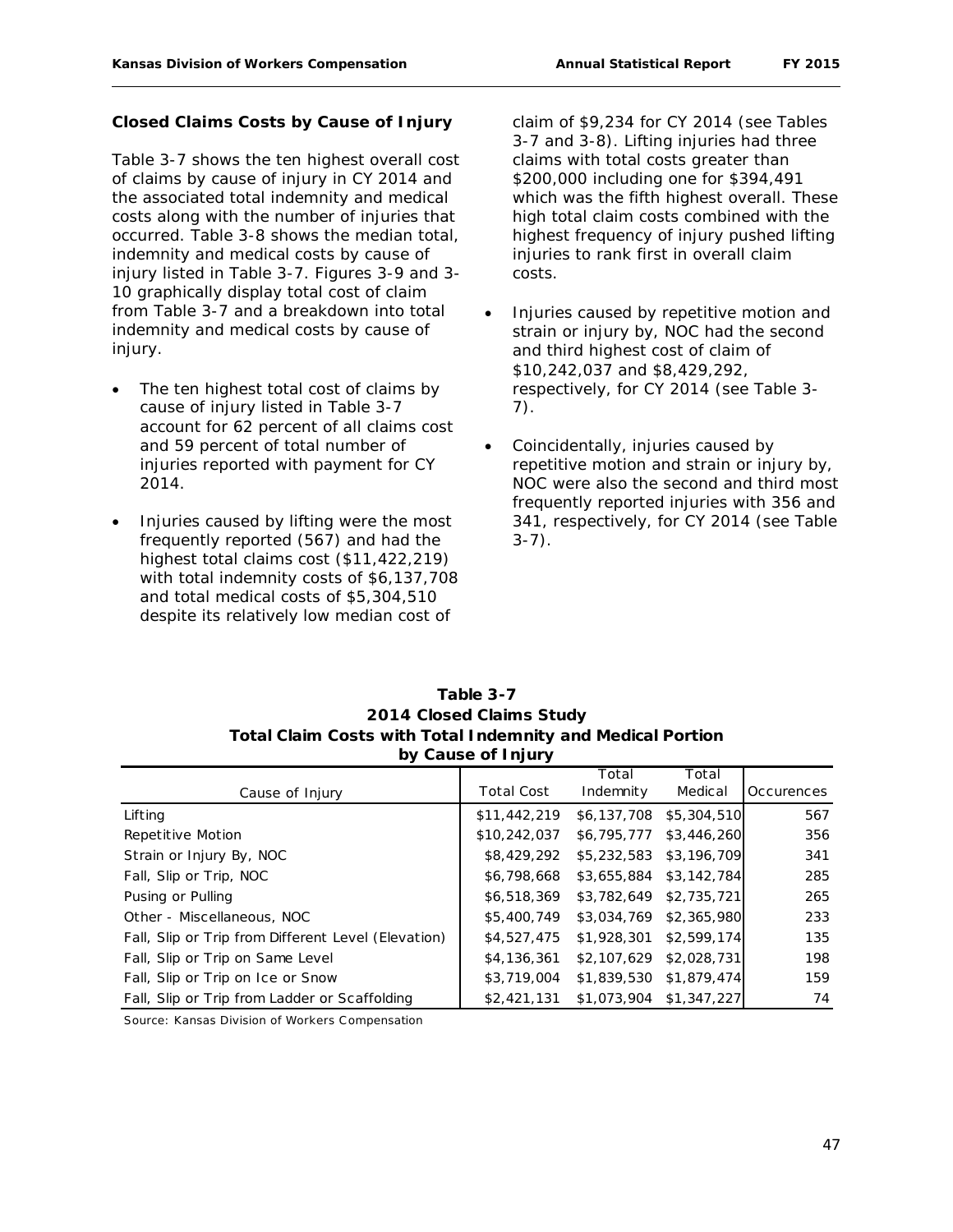



**2014 Closed Claims Study Median Claim Costs with Median Indemnity and Medical Portion by Cause of Injury Table 3-8**

|                                                     |             | Median    | Median  |            |
|-----------------------------------------------------|-------------|-----------|---------|------------|
| Cause of Injury                                     | Median Cost | Indemnity | Medical | Occurences |
| Lifting                                             | \$9,234     | \$3,180   | \$4,999 | 567        |
| Repetitive Motion                                   | \$20,336    | \$11,951  | \$7,790 | 356        |
| Strain or Injury By, NOC                            | \$13,886    | \$7,308   | \$6,061 | 341        |
| Fall, Slip or Trip, NOC                             | \$11,896    | \$5,152   | \$6,138 | 285        |
| Pusing or Pulling                                   | \$12,204    | \$5,796   | \$5,195 | 265        |
| Other - Miscellaneous, NOC                          | \$11,031    | \$4,815   | \$7,194 | 233        |
| Fall, Slip or Trip from Different Level (Elevation) | \$11,860    | \$4,009   | \$9,943 | 135        |
| Fall, Slip or Trip on Same Level                    | \$12,672    | \$5,212   | \$7,324 | 198        |
| Fall, Slip or Trip on Ice or Snow                   | \$11,501    | \$3,464   | \$7,114 | 159        |
| Fall, Slip or Trip from Ladder or Scaffolding       | \$13,359    | \$5,808   | \$7,259 | 74         |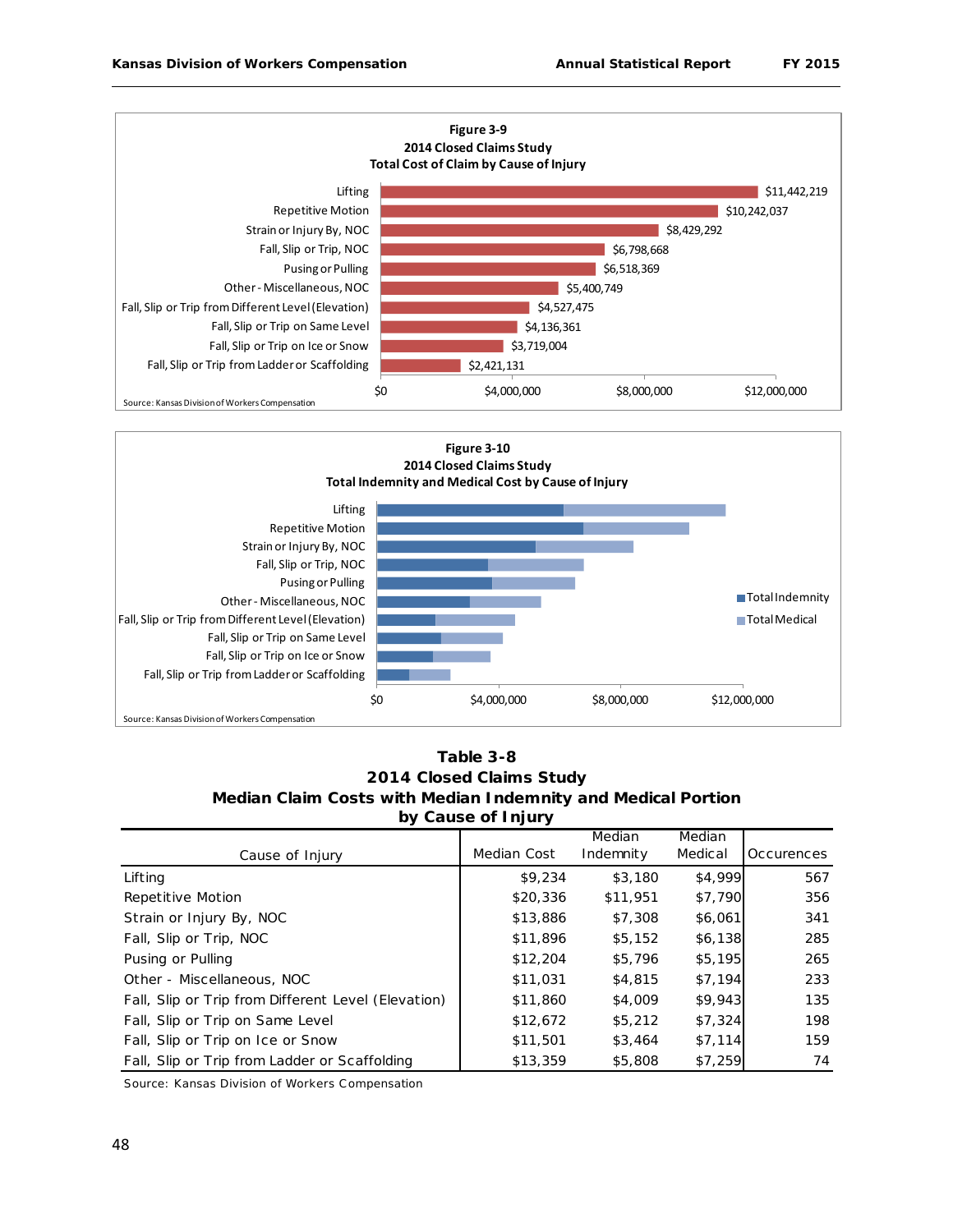#### **Temporal Characteristics of Closed Claims**

**Statistical Analysis of Temporal Characteristics of Closed Claims**

Table 3-9 presents the five temporal categories and their corresponding statistics from the CY 2014 closed claims study.

- The typical duration for a claim that closed in CY 2014 was 427 days. The shortest claim duration was 18 days and the longest was 11,621 days (see Table 3-9)
- For CY 2014, a typical claim took four days following an accident for an insurer to be notified and 18 days from the date disability began for insurers to make the first payment to the claimant (see Table 3-9).
- When a claimant missed work due to workplace injury, the typical time away from work was 23 days for CY 2014 (see Table 3-9).
- When a claimant required medical treatment for their workplace injury, the typical time needed for medical recovery was 249 days for CY 2014 (see Table 3- 9).

| Table 3-9                |
|--------------------------|
| 2014 Closed Claims Study |
| Time Intervals*          |

|                                               | Min | Max    | Median | Count |
|-----------------------------------------------|-----|--------|--------|-------|
| <b>Claim Duration</b>                         | 18  | 11,621 | 427    | 4.451 |
| Time Away from Work                           |     | 1,876  | 23     | 759   |
| Time for Medical Recovery                     | O   | 3.790  | 249    | 2,167 |
| Time Taken to Notify Insurer                  | O   | 8.672  | 4      | 4,441 |
| Time Taken for Insurer to Issue First Payment | O   | 2.692  | 18     | 1.495 |

Source: Kansas Division of Workers Compensation

\*All time intervals are in days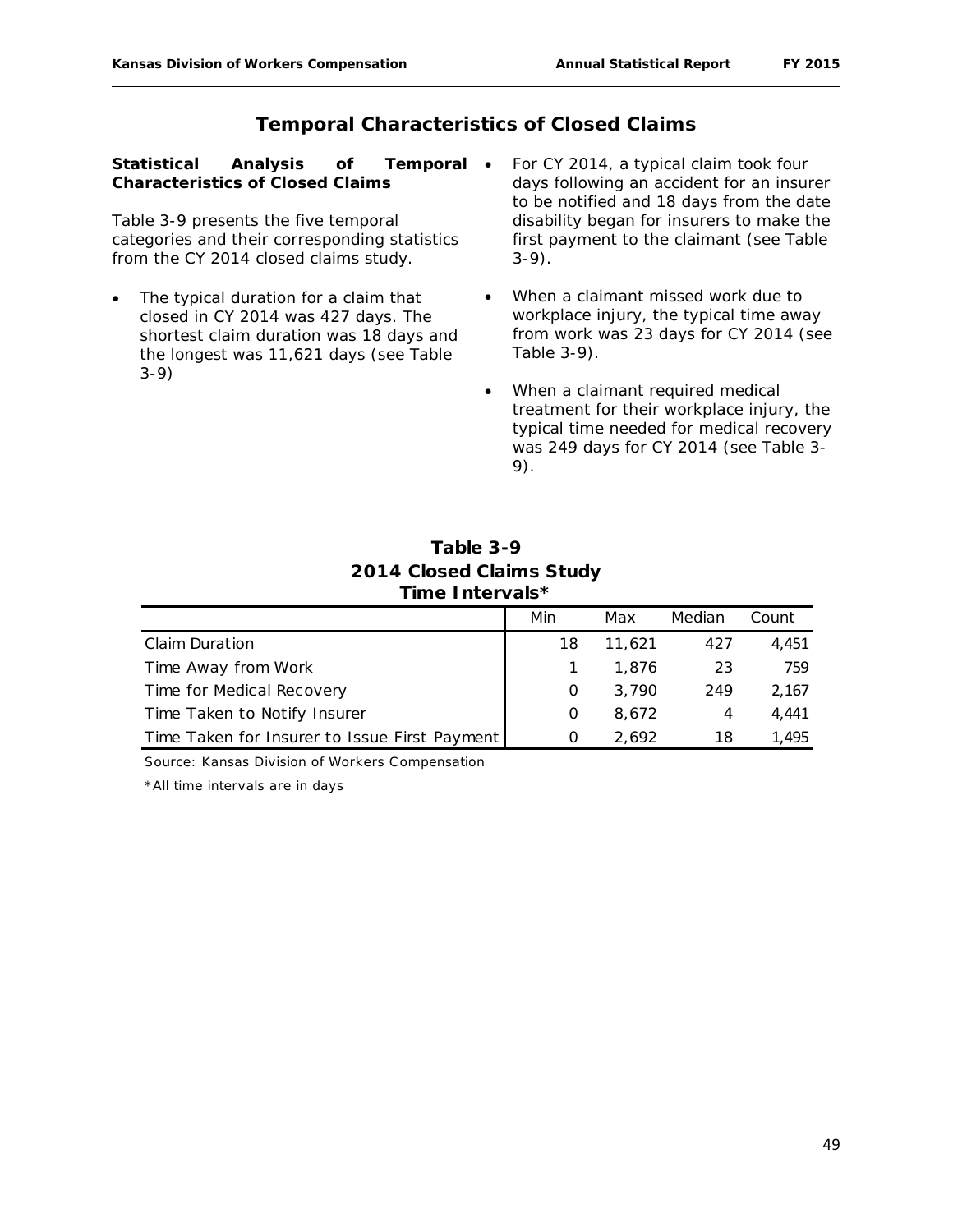#### **Costs Associated with Litigated Claims**

#### **Breakdown of closed claims costs associated with litigated claims**

Table 3-10 shows indemnity, medical and lump sum settlement costs of closed claims by claimant attorney involvement for CY 2014. Table 3-11 displays the legal costs associated with litigated claims for the employer and claimant over the same time period.

- For claims involving a claimant attorney, the median indemnity cost was \$12,663 for CY 2014. In contrast, for claims not involving a claimant attorney, the median indemnity cost was only \$4,252 (see Table 3-10).
- For claims involving a claimant attorney, the median medical cost was \$8,674 for CY 2014. In contrast, for claims not involving a claimant attorney, the median medical cost was only \$5,990 (see Table 3-10).
- For claims involving a claimant attorney, the median lump sum cost was \$10,750 for CY 2014. In contrast, for claims not involving a claimant attorney, the median lump sum cost was only \$8,190 (see Table 3-10).
- It is important to note that these findings offer no statistical proof that involvement of an attorney results in greater indemnity or medical payments.
- The typical employer legal expense was \$1,541 for those 1,503 claims that reported such an expense for CY 2014. Meanwhile, the typical claimant legal expense was \$3,285 for those 49 claims that itemized such an expense. The total costs for employer and claimant legal expenses were \$4,151,911 and \$258,151, respectively (see Table 3-11).

#### **Claims Cost Associated with Claimant Attorney Involvement 2014 Closed Claims Study Table 3-10**

|                            | Indemnity |            | Medical |             | Lump Sum |             |
|----------------------------|-----------|------------|---------|-------------|----------|-------------|
|                            | Median    | Occurences | Median  | Occurrences | Median   | Occurrences |
| Claimant Attorney Involved | \$12,663  | 298        | \$8,674 | 301         | \$10,750 | 191         |
| No Claimant Attorney       | \$4,252   | 4,008      | \$5,990 | 3.527       | \$8,190  | 1.473       |
| All Cases                  | \$4,789   | 4,306      | \$6,225 | 3.828       | \$8,500  | 1,664       |

Source: Kansas Division of Workers Compensation

| <b>Table 3-11</b>                    |
|--------------------------------------|
| 2014 Closed Claims Study             |
| Legal Expenses Associated with Claim |

|             | <b>Employer Legal Expense</b> | Claimant Legal Expense |
|-------------|-------------------------------|------------------------|
| Total       | \$4,151,911                   | \$258,151              |
| Median      | \$1,541                       | \$3,285                |
| Occurrences | 1,503                         | 49                     |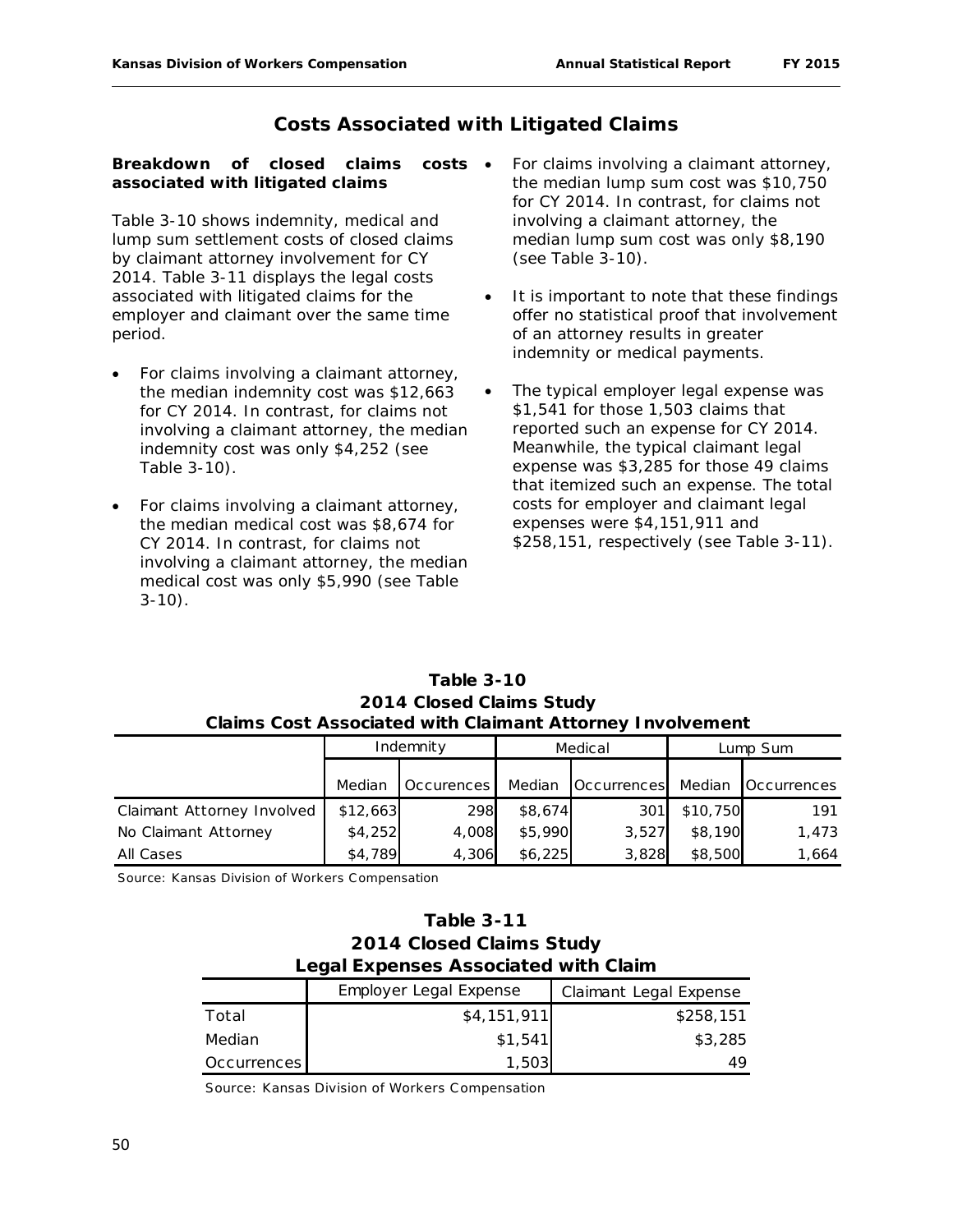# **Appendix A**

## **Technical Notes: Occupational Injury and Illness Incidence Rates**

**and**

**Closed Claims Study Distribution Analysis**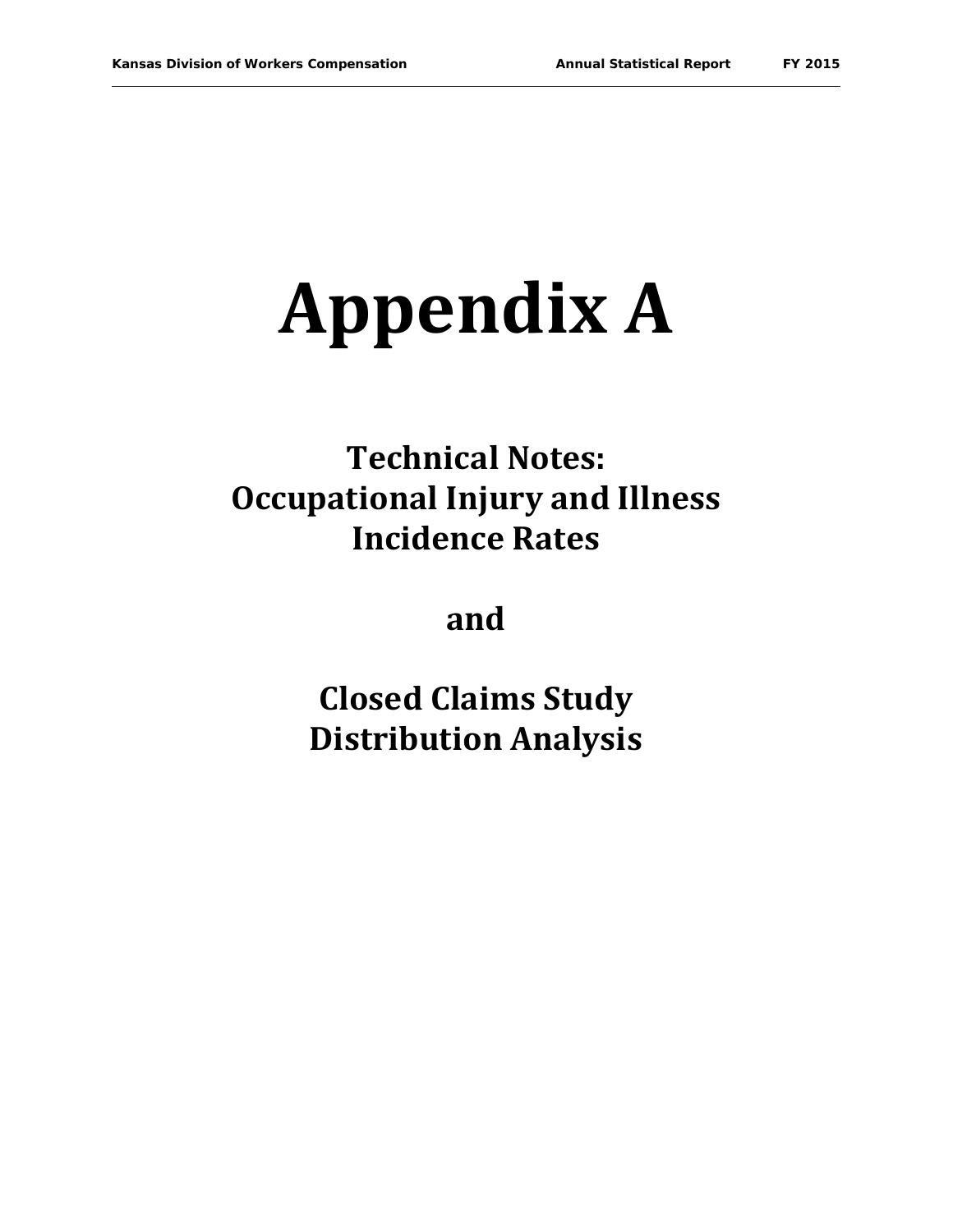#### **Occupational Injury and Illness Incidence Rates**

**BLS Survey of Occupational Injuries and Illnesses:** The Bureau of Labor Statistics (BLS), with the help of the state agencies, selects a non-proportional stratified probability sample of employment establishments and mails them questionnaires. Employers are instructed to record all nonfatal employee injury and illness incidents, number of days away from work for each recorded injury/illness, the number of employee hours worked and the establishment's average employment. Participants in the annual survey consist of employers who maintain Occupational Safety and Health Administration (OSHA) records on employee injuries and illnesses on a regular basis under federal law and smaller employers who are exempt from OSHA record keeping requirements. The survey "excludes the self-employed; farms with fewer than 11 employees; private households; federal government agencies; and, for national estimates, employees in state and local government agencies."<sup>[4](#page-64-0)</sup> Some states are experimenting with collecting data from the public sector,<sup>[5](#page-64-1)</sup> but Kansas Labor Market Information Services does not currently do so.

The data collection process differs for the employers who maintain OSHA records on employee injuries and illnesses on a regular basis under federal law and those that are exempt from OSHA record keeping requirements. The former are mailed a questionnaire in February following the survey year and are asked to transfer from their records all injuries and illnesses incurred as well as demographic and hours worked data. The latter, exempt employers (those with fewer than 11 employees and those designated as "low-hazard industries" by OSHA) are notified in December of the prior year (e.g., contacted in December of 2014 to record injuries for the 2015 survey) that they have been chosen to participate in the survey and must keep records of all employee injuries. The participating state agencies are responsible for collecting data from employers within their jurisdiction and for submitting these questionnaires to BLS for analysis.

The BLS uses its incidence rates as a benchmark to compare the frequency of injuries and illnesses occurring within jurisdictions, industries or specific occupations for a calendar year. The variable "Total Injuries and Illnesses per 100 full-time workers" is the most widely quoted incidence rate, and reflects the incidence rate of "total recordable cases." BLS defines "recordable cases" as follows:

**Recordable cases include** work-related injuries and illnesses that result in:

- **Death**
- Loss of consciousness
- Days away from work
- Restricted work activity or job transfer
- Medical treatment (beyond first aid)
- Significant work related injuries or illnesses that are diagnosed by a physician or other licensed health care professional. These include any work related case involving cancer, chronic irreversible disease, a fractured or cracked bone, or a punctured eardrum.

l

<span id="page-64-0"></span><sup>4</sup> BLS, 2005 News Release: *Workplace Injuries and Illnesses in 2005*,

http://stats.bls.gov/news.release/pdf/osh.pdf.

<span id="page-64-1"></span><sup>5</sup> E.g., Christine Baker, *Trends in Occupational Injuries and Illnesses: USA and California*, IAIABC Journal, Vol. 44 No. 1, 151, 169 (Spring 2007) (explaining that the California Division of Labor Statistics and Research (DSLR) surveys approximately 800 public sector employers).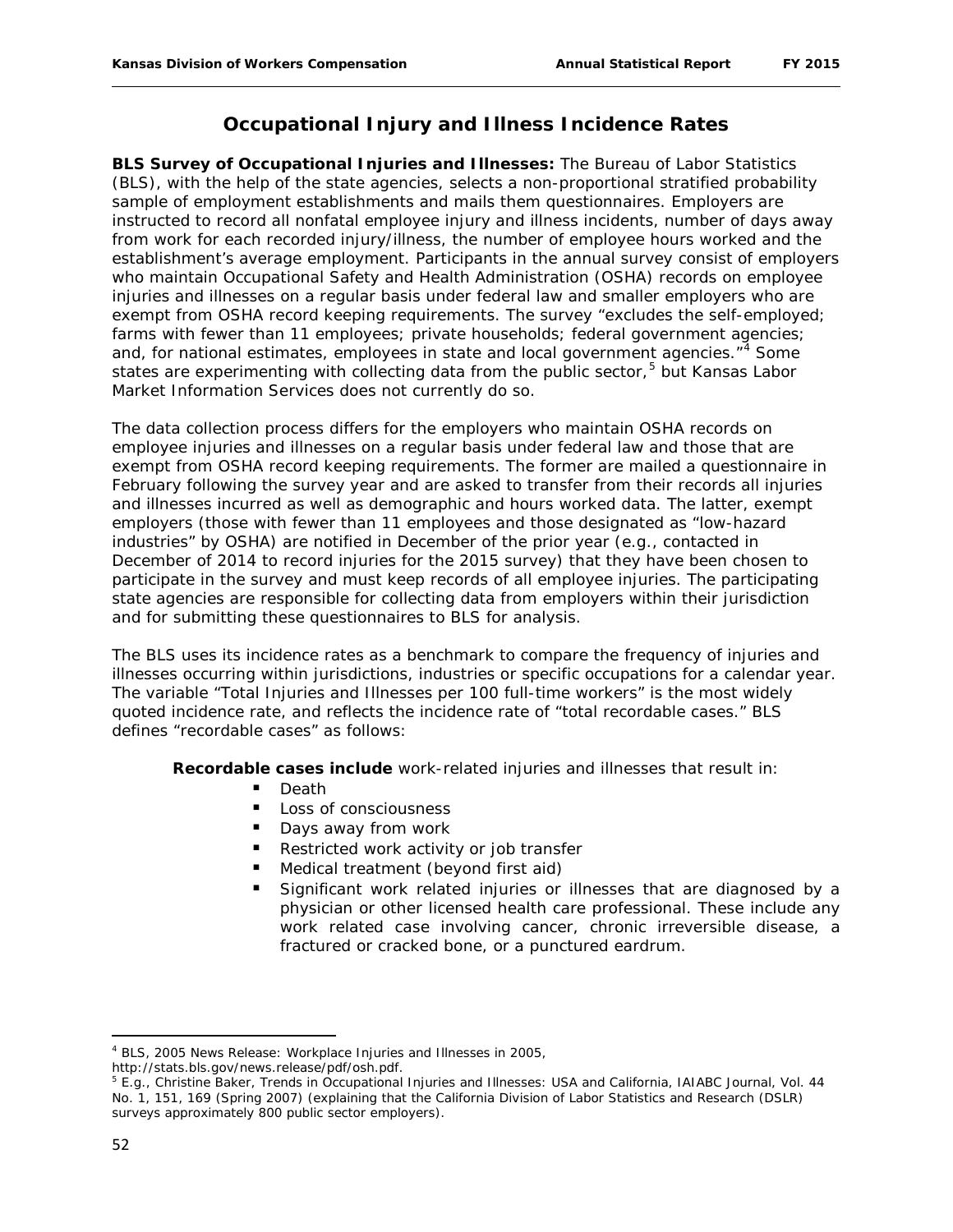- Additional criteria that can result in a recordable case include:
	- Any needlestick injury or cut from a sharp object that is contaminated with another person's blood or other potentially infectious material.
	- Any case requiring an employee to be medically removed under the requirements of an OSHA health standard.
	- **Tuberculosis infection as evidenced by a positive skin test or** diagnosis by a physician or other licensed health care professional after exposure to a known case of active tuberculosis.
	- An employee's hearing test (audiogram) reveals 1) that the employee has experienced a Standard Threshold Shift (STS) in hearing in one or both ears (averaged at 2000, 3000, and 4000 Hz) and 2) the employee's total hearing level is 25 decibels (dB) or more above the audiometric zero (also averaged at 2000, 3000, and 4000 Hz) in the same ear(s) as the STS.

#### **The incidence rate is calculated as follows:**

**Formula**:  $IR = (N/EH) \times 200,000$ 

IR = Incidence Rate

 $\overline{\phantom{a}}$ 

 $N =$  total number of occupational injuries and/or illnesses

 $EH = total$  hours worked by all [private industry] employees during the calendar year

200,000 = Base for 100 full-time equivalent workers (working 40 hours per week, 50 weeks per year) $<sup>6</sup>$  $<sup>6</sup>$  $<sup>6</sup>$ </sup>

**Kansas Occupational Injury and Illness Incidence Rates**: The division collects data on the entire population of workplace injuries and illnesses in the state of Kansas through its first report of injury form and stores it in its relational database. Every employer covered under the Workers Compensation Act that has workplace injuries must submit first reports of injury. The division's analysts utilized the BLS statistical formula (see above) to calculate the incidence of injury for Kansas's non-federal employment hours. Injury and illness data was obtained from the Division of Workers Compensation, and the employment hour data used in the division's calculation of incidence rates was obtained from the Kansas Labor Market Information Services Division.

<span id="page-65-0"></span><sup>6</sup> Bureau of Labor Statistics, *Occupational Safety and Health Definitions*, http://stats.bls.gov/iif/oshdef.htm.